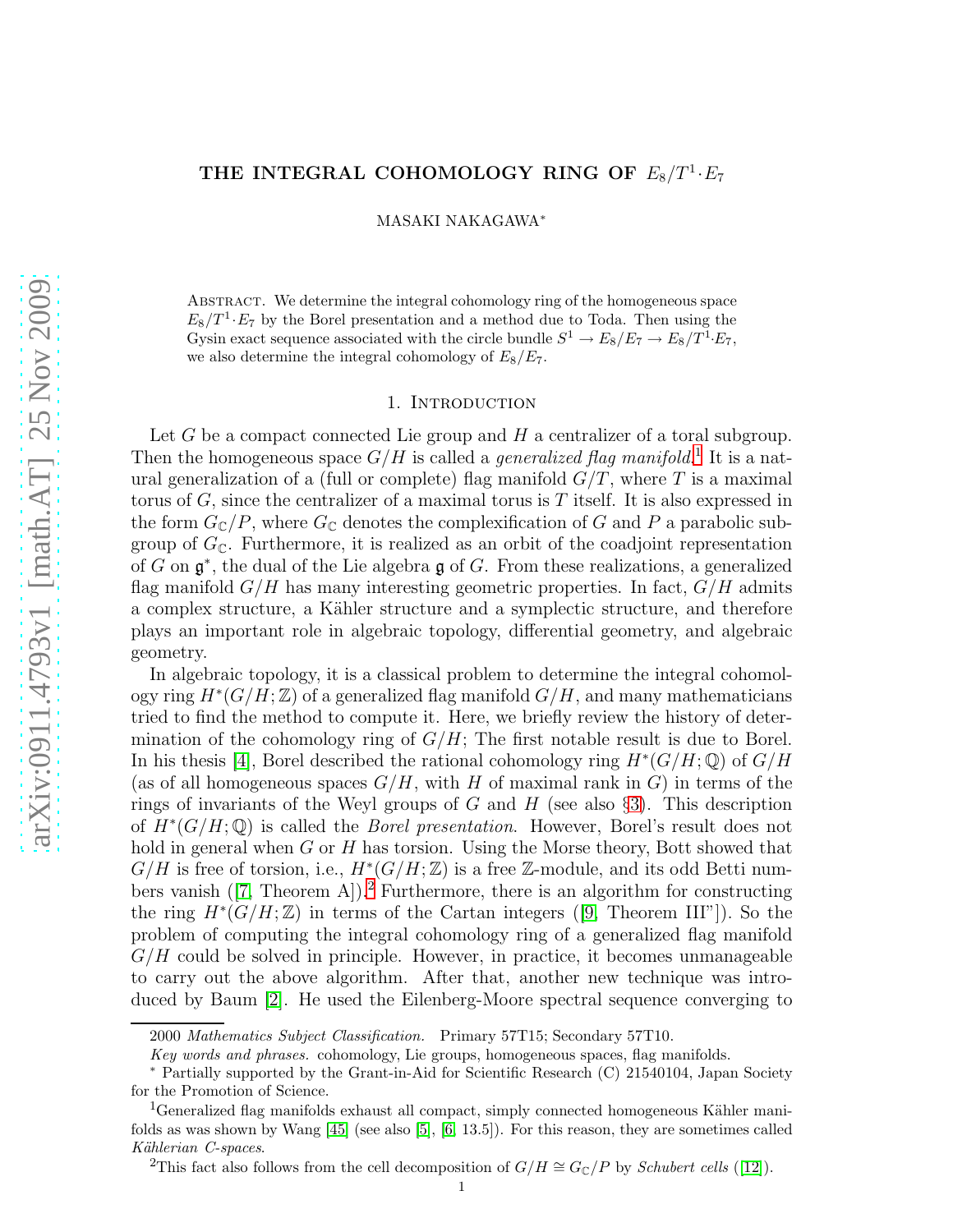$H^*(G/H; k)$ , where k is a field or the integers. Under certain hypothesis, he showed that the Eilenberg-Moore spectral sequence of the fibration  $G/H \longrightarrow BH \longrightarrow BG$ collapses, where  $BH$  (resp.  $BG$ ) denotes the classifying space of H (resp. G). However, this collapse theorem does not give the ring structure of  $H^*(G/H; k)$  unless we solve the so-called *extension problem* of a spectral sequence (see [\[33,](#page-34-0) Chapter 8]). Although these general methods are quite useful when we discuss general properties of the cohomology ring of  $G/H$ , it seems difficult to apply them directly to some homogeneous spaces of exceptional Lie groups, especially of  $E_8$ . Using the Borel presentation of the rational cohomology ring  $H^*(G/H;\mathbb{Q})$  and the results on mod p cohomology rings  $H^*(G;\mathbb{Z}/p\mathbb{Z})$  for all primes p, Toda initiated the research for computing the integral cohomology ring of  $G/H$  with H torsion free ([\[42\]](#page-34-1)). Along the line of his idea, the integral cohomology rings of various flag manifolds have been computed explicitly  $([43], [46], [27], [26], [47], [36])$  $([43], [46], [27], [26], [47], [36])$  $([43], [46], [27], [26], [47], [36])$  $([43], [46], [27], [26], [47], [36])$  $([43], [46], [27], [26], [47], [36])$  $([43], [46], [27], [26], [47], [36])$  $([43], [46], [27], [26], [47], [36])$  $([43], [46], [27], [26], [47], [36])$  $([43], [46], [27], [26], [47], [36])$  $([43], [46], [27], [26], [47], [36])$  $([43], [46], [27], [26], [47], [36])$  $([43], [46], [27], [26], [47], [36])$  $([43], [46], [27], [26], [47], [36])$ .<sup>[3](#page-1-0)</sup> Toda's method is quite useful in practical computations. For instance, based on Toda's result, Kono and Ishitoya computed the mod 2 cohomology ring  $H^*(E_8/T; \mathbb{Z}/2\mathbb{Z})$  explicitly  $([31])$  $([31])$  $([31])$ <sup>[4](#page-1-1)</sup>, and Totaro computed the  $\mathbb{Z}_{(2)}$ -cohomology ring  $H^*(E_8/A_8; \mathbb{Z}_{(2)})$ , where  $A_8$  denotes the subgroup of  $E_8$  isomorphic to  $SU(9)/(\mathbb{Z}/3\mathbb{Z})$ . Using these results, Totaro succeeded in computing the *torsion index*<sup>[5](#page-1-2)</sup> of  $E_8$  ([\[44\]](#page-35-3)). Finally, we should mention another direction towards determination of  $H^*(G/H;\mathbb{Z})$ ; As mentioned before, there is a description of  $H^*(G/H;\mathbb{Z})$  in terms of the cell decomposition of  $G/H \cong G_{\mathbb{C}}/P$  by Schubert cells. This originated in the work of Ehresmann [\[19\]](#page-34-7) on the cell decomposition of a complex Grassman manifold, and was later extended to general flag manifolds by Chevalley [\[12\]](#page-33-6). This description of  $H^*(G/H;\mathbb{Z})$  is called the *Schubert* presentation. In this description, the additive structure of  $H^*(G/H;\mathbb{Z})$  is described in terms of the so-called Schubert classes indexed by certain subset of the Weyl group of G (see  $[3, \S_5]$ ). As for the multiplicative structure, we have to compute the structure constants for the multiplication of Schubert classes (see for example [\[40\]](#page-34-8)). This is one of the main problems of the *Schubert calculus*.<sup>[6](#page-1-3)</sup> In this direction, many authors studied the Chow rings of generalized flag manifolds ([\[13\]](#page-33-8), [\[25\]](#page-34-9), [\[38\]](#page-34-10), [\[39\]](#page-34-11)).<sup>[7](#page-1-4)</sup> Recently Duan developed extensively a multiplicative rule of Schubert classes which is a generalization of the Littlewood-Richardson rule of a complex Grassmann manifold ([\[15\]](#page-34-12)). Furthermore, he and Zhao computed the integral cohomology rings of the above flag manifolds independently of Toda's method  $([16], [17], [18])$  $([16], [17], [18])$  $([16], [17], [18])$  $([16], [17], [18])$  $([16], [17], [18])$  $([16], [17], [18])$  $([16], [17], [18])$ .<sup>[8](#page-1-5)</sup>

Until recently none of these methods have been successful in computing the *integral* cohomology rings of homogeneous spaces of the exceptional Lie group  $E_8$ .<sup>[9](#page-1-6)</sup> The group  $E_8$  contains a closed connected subgroup  $T^1 \tcdot E_7$  whose local type is  $T^1 \times E_7$ , where  $T^1$  is a one dimensional torus (see [\[27,](#page-34-3) §2]). It is obtained as the centralizer of a certain one dimensional torus (see [2.1\)](#page-2-0). Hence the homogeneous space  $E_8/T^1 \cdot E_7$ 

<sup>3</sup>Some of these results contain minor errors that are corrected in [\[16\]](#page-34-13), [\[29\]](#page-34-16).

<span id="page-1-1"></span><span id="page-1-0"></span><sup>&</sup>lt;sup>4</sup>Their result also contains an error that was corrected in [\[44\]](#page-35-3).

<span id="page-1-2"></span><sup>&</sup>lt;sup>5</sup>The torsion index is an integer associated to any compact connected Lie group defined by Grothendieck [\[22\]](#page-34-17).

<span id="page-1-3"></span><sup>&</sup>lt;sup>6</sup>In the case of a complex Grassman manifold, the multiplicative rule of Schubert classes is known as the Littlewood-Richardson rule (see [\[20\]](#page-34-18)).

<sup>&</sup>lt;sup>7</sup>The Chow ring  $A(G/H)$  of  $G/H$  is canonically isomorphic to  $H^*(G/H;\mathbb{Z})$  via the cycle map ([\[22,](#page-34-17) §6]), [\[21,](#page-34-19) Chapter 19]).

<span id="page-1-4"></span><sup>&</sup>lt;sup>8</sup>The relations between their results and ours are revealed in [\[29\]](#page-34-16) via the *divided difference* operators due to Bernstein-Gelfand-Gelfand [\[3\]](#page-33-7) and Demazure [\[14\]](#page-34-20).

<span id="page-1-6"></span><span id="page-1-5"></span><sup>&</sup>lt;sup>9</sup>Partial result was obtained by Nikolenko and Semenov [\[38\]](#page-34-10).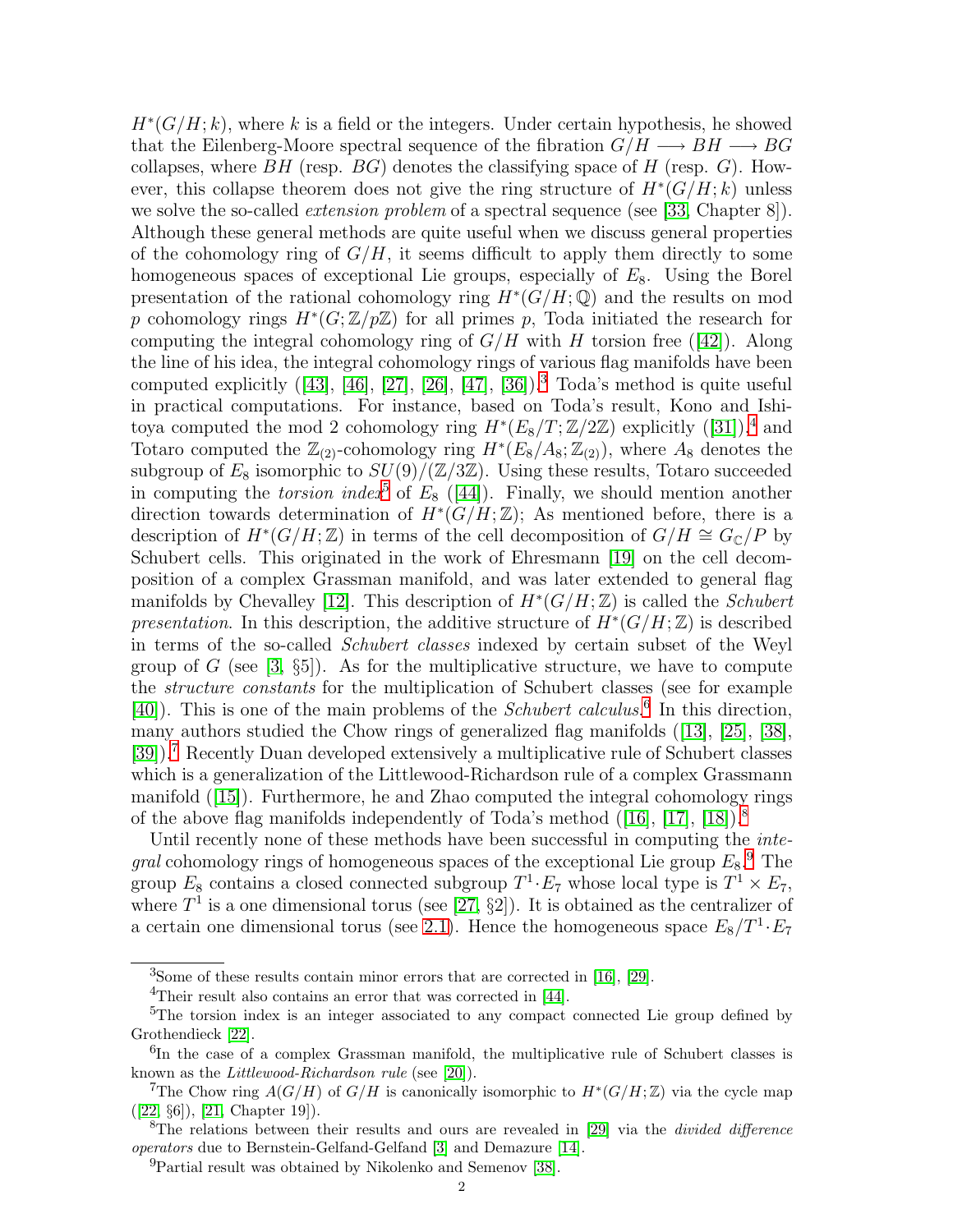is a generalized flag manifold. In this paper, using the above method due to Borel and Toda, we compute the integral cohomology ring of  $E_8/T^1 \cdot E_7$  explicitly.<sup>[10](#page-2-1)</sup>

The motivation of the current work is not only the determination of the integral cohomology ring  $H^*(E_8/T^1 \cdot E_7; \mathbb{Z})$  itself, but the cohomology of the irreducible symmetric space  $EIX = E_8/S^3 \cdot E_7$  (see [\[23,](#page-34-21) TABLE V], [\[27,](#page-34-3) §2]), as well as the integral cohomology ring of the full flag manifold  $E_8/T$ . The symmetric space  $EIX$  is a quaternionic Kähler manifold and  $E_8/T^1 \cdot E_7$  is the twister space of  $EIX$ ([\[41\]](#page-34-22)). Using the Gysin exact sequence associated with the 2-sphere bundle  $S^2 \longrightarrow$  $E_8/T^1 \t E_7 \longrightarrow EIX$ , we can compute the integral cohomology ring of  $EIX$ <sup>[11](#page-2-2)</sup> Using Theorem [4.7](#page-28-0) of this paper, we also compute  $H^*(E_8/T; \mathbb{Z})$ , which is the only remaining case among  $G/T$ 's for G simple, in our forthcoming paper ([\[37\]](#page-34-23)). In [\[30\]](#page-34-24), the result of  $H^*(E_8/T;\mathbb{Z})$  will be used to compute the Chow ring  $A(E_8)$  of the complex algebraic group  $E_8$  (For the Chow rings of complex algebraic groups, see [\[22\]](#page-34-17), [\[28\]](#page-34-25), [\[32\]](#page-34-26)). Moreover, the homogeneous space  $E_8/T^1 \cdot E_7$  is a generating variety of  $E_8$  in the sense of Bott  $[8]$  and its integral cohomology ring is needed to compute the Pontrjagin ring  $H_*(\Omega E_8; \mathbb{Z})$ , where  $\Omega E_8$  denotes the based loop space of  $E_8$ .

The paper is organized as follows: In §2, we compute the rings of invariants of the Weyl groups of  $E_8$  and  $T^1 \cdot E_7$  which are needed for the computations of the rational cohomology ring of  $E_8/T^1 \tcdot E_7$ . In §3, using these results and the Borel presentation of a rational cohomology ring, we compute the rational cohomology ring of  $E_8/T^1 \tcdot E_7$ . In §4, by investigating the integral cohomology ring of  $E_8/T$ in low degrees, we determine the integral cohomology ring of  $E_8/T^1 \cdot E_7$  explicitly (Theorem [4.7\)](#page-28-0). Furthermore, in §5, using the Gysin exact sequence associated with the circle bundle  $S^1 \longrightarrow E_8/E_7 \longrightarrow E_8/T^1 \cdot E_7$ , we also determine the integral cohomology of  $E_8/E_7$  (Corollary [5.1\)](#page-29-0).

Acknowledgments. We thank Mamoru Mimura for many useful suggestions and advice during the preparation of the manuscript. Thanks are also due to Haibao Duan and Xhezi Zhao, who informed us their result on the Schubert presentation of  $H^*(E_8/T^1 \cdot E_7; \mathbb{Z})$ . Finally, we thank Tetsu Nishimoto and Shizuo Kaji for valuable discussions. The main part of this manuscript was obtained around 2007. I would like to apologize for not posting it sooner.

### 2. Rings of invariants of Weyl groups

In this section, we compute the rings of invariants of the Weyl groups of  $E_8$ and  $T^1 \tcdot E_7$  over  $\mathbb Q$  explicitly that are needed for the computation of the rational cohomology ring of  $E_8/T^1 \cdot E_7$ .

<span id="page-2-0"></span>2.1. Notations. Let T be a fixed maximal torus of  $E_8$ . According to [\[10\]](#page-33-10), the Dynkin diagram of  $E_8$  is as follows:

<sup>&</sup>lt;sup>10</sup>Duanand Zhao also computed  $H^*(E_8/T^1 \cdot E_7; \mathbb{Z})$  in terms of Schubert classes ([\[16,](#page-34-13) Theorem 7].

<span id="page-2-2"></span><span id="page-2-1"></span> $11$ The real cohomology rings of quaternionic Kähler manifolds are studied in [\[35\]](#page-34-27).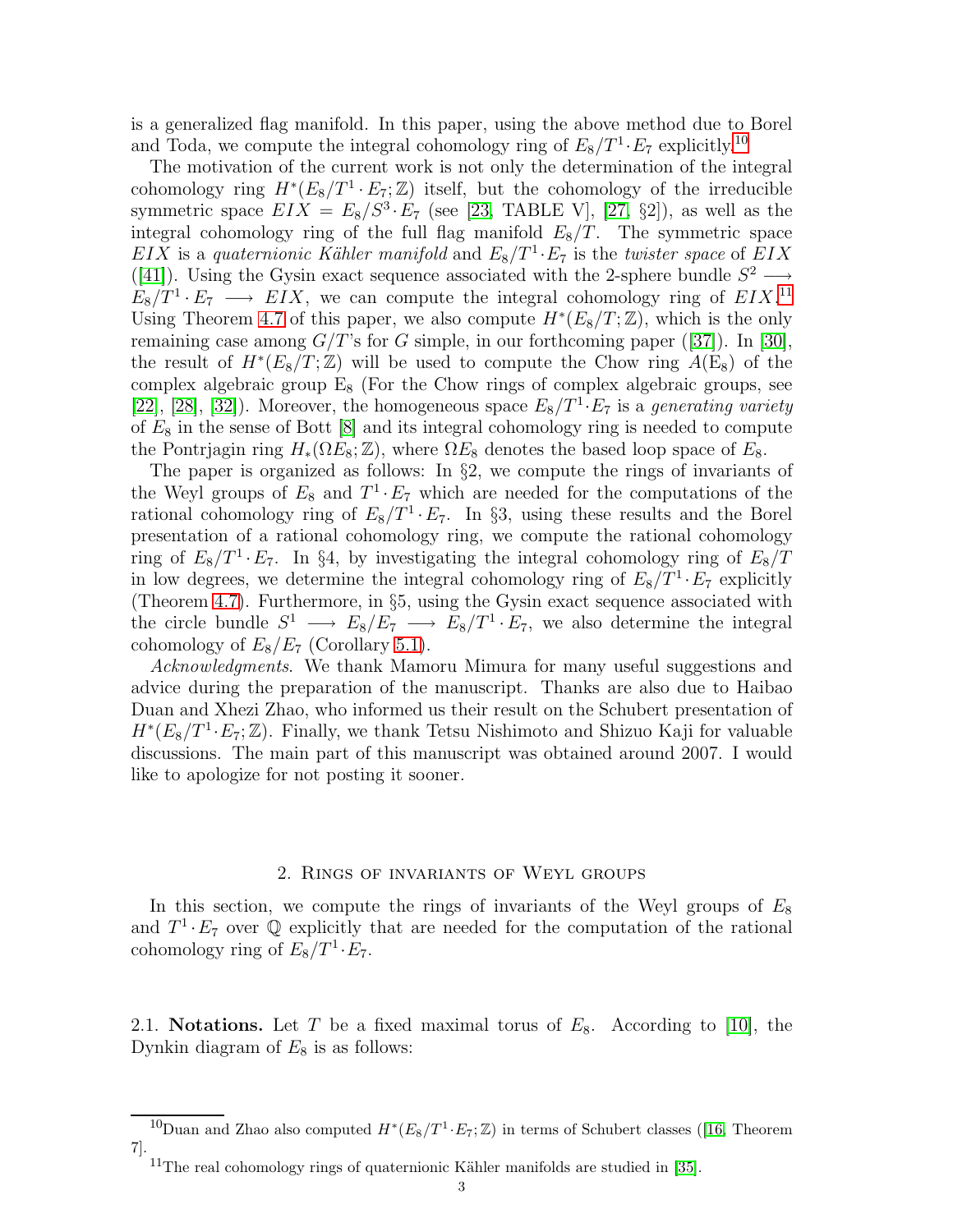

where  $\alpha_i$  (1  $\leq i \leq 8$ ) are the simple roots.<sup>[12](#page-3-0)</sup> As usual we may regard each root as an element of  $H^1(T;\mathbb{Z})^{13}$  $H^1(T;\mathbb{Z})^{13}$  $H^1(T;\mathbb{Z})^{13}$ , and therefore an element of  $H^2(BT;\mathbb{Z})$  via the negative transgression (see [\[6,](#page-33-5)  $\S 10$ ]).

Let  $C_8$  be the centralizer of a one dimensional torus determined by  $\alpha_i = 0$  ( $i \neq 8$ ) in t. Then as shown in [\[27,](#page-34-3)  $\S2$ ],

$$
C_8 = T^1 \cdot E_7
$$
 and  $T^1 \cap E_7 \cong \mathbb{Z}/2\mathbb{Z}$ .

The Weyl groups of  $E_8$  and  $C_8$  are respectively given as follows:

$$
W(E_8) = \langle s_i \ (1 \leq i \leq 8) \rangle, \quad W(C_8) = \langle s_i \ (i \leq i \leq 7) \rangle,
$$

where  $s_i$  denotes the simple reflection corresponding to the simple root  $\alpha_i$ .

Let  $\{\omega_i\}_{1 \leq i \leq 8}$  be the fundamental weights corresponding to the system of the simple roots  $\{\alpha_i\}_{1 \le i \le 8}$ . We also regard each weight as an element of  $H^2(BT;\mathbb{Z})$ . Then  $\{\omega_i\}_{1\leq i\leq 8}$  forms a basis of  $H^2(BT;\mathbb{Z})$  and  $H^*(BT;\mathbb{Z})=\mathbb{Z}[\omega_1,\omega_2,\ldots,\omega_8]$ . The action of  $s_i$ 's on  $\{\omega_i\}_{1 \leq i \leq 8}$  is given as follows:

$$
s_i(\omega_k) = \begin{cases} \omega_i - \sum_{j=1}^8 \frac{2(\alpha_i | \alpha_j)}{(\alpha_j | \alpha_j)} \omega_j & \text{if } k = i, \\ \omega_k & \text{if } k \neq i, \end{cases}
$$

where  $(\cdot | \cdot)$  denotes the  $W(E_8)$ -invariant inner product on  $\mathfrak{t}^*$ , the dual of  $\mathfrak{t}$ .

Now we introduce the elements of  $H^2(BT;\mathbb{Z})$  as follows (Throughout this paper,  $\sigma_i(x_1,\ldots,x_n)$  denotes the *i*-th elementary symmetric function in the variables  $x_1, \ldots, x_n$ :

$$
t_8 = \omega_8,
$$
  
\n
$$
t_7 = s_8(t_8) = \omega_7 - \omega_8,
$$
  
\n
$$
t_6 = s_7(t_7) = \omega_6 - \omega_7,
$$
  
\n
$$
t_5 = s_6(t_6) = \omega_5 - \omega_6,
$$
  
\n
$$
t_4 = s_5(t_5) = \omega_4 - \omega_5,
$$
  
\n
$$
t_3 = s_4(t_4) = \omega_2 + \omega_3 - \omega_4,
$$
  
\n
$$
t_2 = s_3(t_3) = \omega_1 + \omega_2 - \omega_3,
$$
  
\n
$$
t_1 = s_1(t_2) = -\omega_1 + \omega_2,
$$

<span id="page-3-0"></span><sup>&</sup>lt;sup>12</sup>In topology, a *root*  $\alpha$  is a real linear form on t, the Lie algebra of T ([\[1,](#page-33-11) Chapter 4]. It is customary that  $2\pi\sqrt{-1}\alpha$ , regarded as a complex linear form on  $t_c$ , the complexification of t, is a root in the theory of complex Lie algebras.

<span id="page-3-1"></span><sup>&</sup>lt;sup>13</sup>Let exp :  $\mathfrak{t} \longrightarrow T$  be the exponetial map. The *integrer lattice* (or unit lattice)  $\Gamma$  is defined as theinverse image of the unit e of T under exp ([\[1,](#page-33-11) 4.11]). A real linear form  $\alpha$  on t is said to be *integral*if it takes integral values on  $\Gamma$  ([\[6,](#page-33-5) 1.2]). Then we may identify the integral real linear forms on t with  $\text{Hom}(\Gamma,\mathbb{Z})\cong H^1(T;\mathbb{Z})$ . Notice that each root takes integral values on  $\Gamma$  by definition.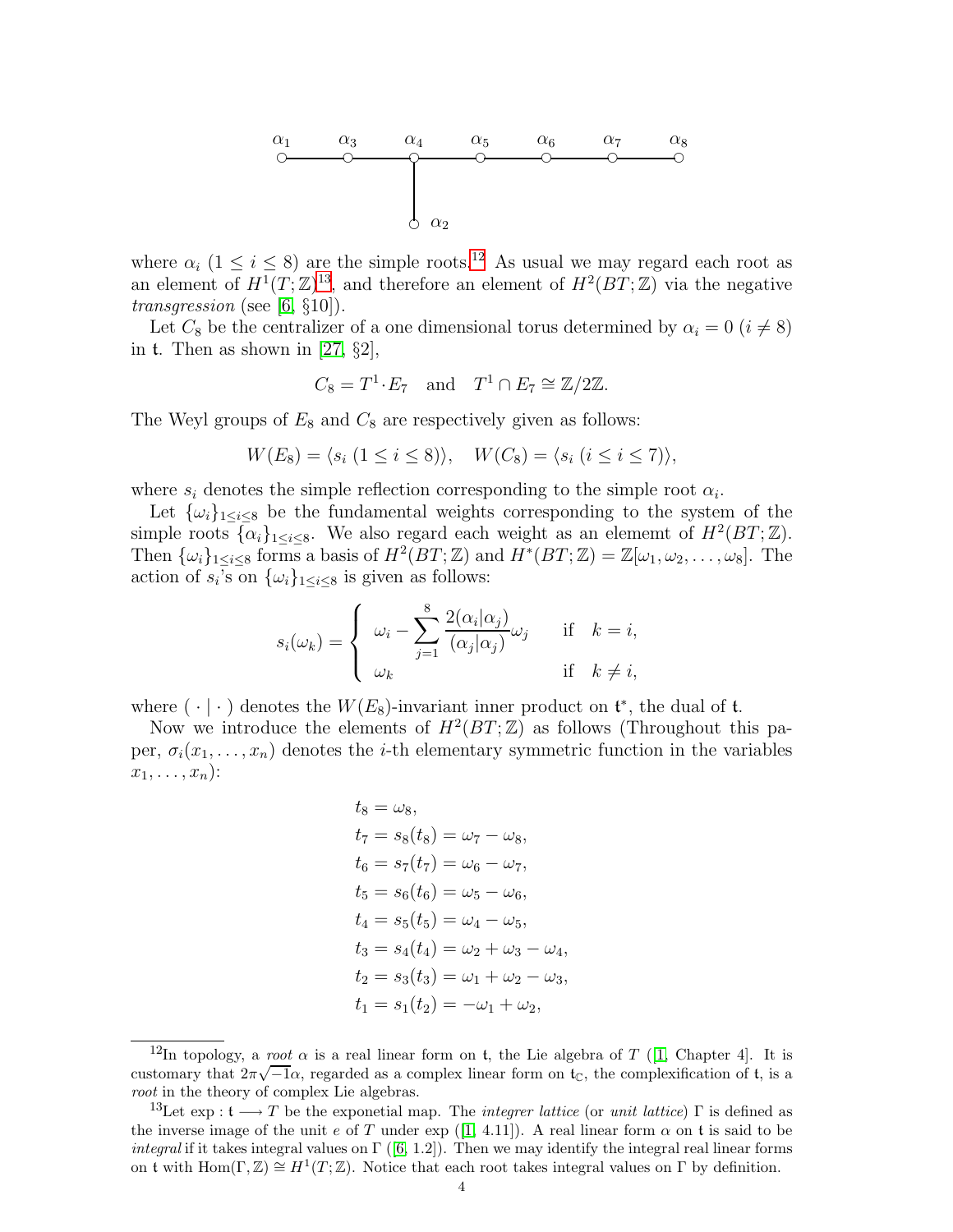$$
c_i = \sigma_i(t_1, \dots, t_8),
$$
  

$$
t = \omega_2 = \frac{1}{3}c_1.
$$

Then t and  $t_i$ 's span  $H^2(BT;\mathbb{Z})$ , since each  $\omega_i$  is an integral linear combination of t and  $t_i$ 's, and we have the following isomorphism:

$$
H^*(BT; \mathbb{Z}) = \mathbb{Z}[t_1, \ldots, t_8, t]/(c_1 - 3t).
$$

The elements  $\{t_i\}_{1\leq i\leq 8}$  and t behave nicely under the action of the Weyl group W(E<sub>8</sub>) of E<sub>8</sub>. In fact, the action of  $s_i$  ( $1 \leq i \leq 8$ ) on  $\{t_i\}_{1 \leq i \leq 8}$  and t is given by TABLE 1, where blanks indicate the trivial action.

|          | $S_1$   | $s_2$                             | $s_3$ | $s_4$ | $s_5$   | $\sqrt{s_6}$ | $S_7$ | $s_8$ |
|----------|---------|-----------------------------------|-------|-------|---------|--------------|-------|-------|
| $t_1$    | $t_2$   | $t-t_2-t_3$                       |       |       |         |              |       |       |
| $t_2$    | $t_{1}$ | $t-t_1-t_3$                       | $t_3$ |       |         |              |       |       |
| $t_3$    |         | $\overline{t}-t_1-t_2$            | $t_2$ | $t_4$ |         |              |       |       |
| $t_4$    |         |                                   |       | $t_3$ | $t_{5}$ |              |       |       |
| $t_5$    |         |                                   |       |       | $t_4$   | $t_6$        |       |       |
| $t_6$    |         |                                   |       |       |         | $t_{5}$      | $t_7$ |       |
| $t_7$    |         |                                   |       |       |         |              | $t_6$ | $t_8$ |
| $t_8$    |         |                                   |       |       |         |              |       | $t_7$ |
| t        |         | $\overline{2}t - t_1 - t_2 - t_3$ |       |       |         |              |       |       |
| TABLE 1. |         |                                   |       |       |         |              |       |       |

Next we introduce a basis of  $H^2(BT;\mathbb{Q})$  which behaves nicely under the action of the Weyl group  $W(C_8)$  of  $C_8$ :

$$
u = t_8,
$$
  
\n
$$
\tau = t - \frac{3}{2}u,
$$
  
\n
$$
\tau_i = t_i - \frac{1}{2}u \ (1 \leq i \leq 7).
$$

Then we have

$$
H^*(BT; \mathbb{Q}) = \mathbb{Q}[u, \tau, \tau_1, \ldots, \tau_7]/(\bar{c}_1 - 3\tau) = \mathbb{Q}[u, \tau_1, \ldots, \tau_7]
$$

for  $\bar{c}_1 = \tau_1 + \cdots + \tau_{7}$ . The action of  $s_i$   $(1 \leq i \leq 7)$  on  $\{\tau_i\}_{1 \leq i \leq 7}$  and  $\tau$  is given by TABLE 2, where blanks also indicate the trivial action.

Since  $E_7 \cap T = T'$  is a maximal torus of  $E_7$ , we have a commutative diagram of natural maps:

(2.1) 
$$
E_7/T' \xrightarrow{\sim} C_8/T \xrightarrow{i} E_8/T
$$

$$
\downarrow \qquad \qquad \downarrow \qquad \qquad \downarrow \qquad \qquad \downarrow \qquad \downarrow \qquad \downarrow \qquad \downarrow \qquad \downarrow \qquad \downarrow \qquad \downarrow \qquad \downarrow \qquad \downarrow \qquad \downarrow \qquad \downarrow \qquad \downarrow \qquad \downarrow \qquad \downarrow \qquad \downarrow \qquad \downarrow \qquad \downarrow \qquad \downarrow \qquad \downarrow \qquad \downarrow \qquad \downarrow \qquad \downarrow \qquad \downarrow \qquad \downarrow \qquad \downarrow \qquad \downarrow \qquad \downarrow \qquad \downarrow \qquad \downarrow \qquad \downarrow \qquad \downarrow \qquad \downarrow \qquad \downarrow \qquad \downarrow \qquad \downarrow \qquad \downarrow \qquad \downarrow \qquad \downarrow \qquad \downarrow \qquad \downarrow \qquad \downarrow \qquad \downarrow \qquad \downarrow \qquad \downarrow \qquad \downarrow \qquad \downarrow \qquad \downarrow \qquad \downarrow \qquad \downarrow \qquad \downarrow \qquad \downarrow \qquad \downarrow \qquad \downarrow \qquad \downarrow \qquad \downarrow \qquad \downarrow \qquad \downarrow \qquad \downarrow \qquad \downarrow \qquad \downarrow \qquad \downarrow \qquad \downarrow \qquad \downarrow \qquad \downarrow \qquad \downarrow \qquad \downarrow \qquad \downarrow \qquad \downarrow \qquad \downarrow \qquad \downarrow \qquad \downarrow \qquad \downarrow \qquad \downarrow \qquad \downarrow \qquad \downarrow \qquad \downarrow \qquad \downarrow \qquad \downarrow \qquad \downarrow \qquad \downarrow \qquad \downarrow \qquad \downarrow \qquad \downarrow \qquad \downarrow \qquad \downarrow \qquad \downarrow \qquad \downarrow \qquad \downarrow \qquad \downarrow \qquad \downarrow \qquad \downarrow \qquad \downarrow \qquad \downarrow \qquad \downarrow \qquad \downarrow \qquad \downarrow \qquad \downarrow \qquad \downarrow \qquad \downarrow \qquad \downarrow \qquad \downarrow \qquad \downarrow \qquad \downarrow \qquad \downarrow \qquad \downarrow \qquad \downarrow \qquad \downarrow \qquad \downarrow \qquad \downarrow \qquad \downarrow \qquad \downarrow \qquad \downarrow \qquad \downarrow \qquad \downarrow \qquad \downarrow \qquad \downarrow \qquad
$$

Since  $E_8$  is 2-connected,  $\iota_0^*: H^2(BT; \mathbb{Z}) \longrightarrow H^2(E_8/T; \mathbb{Z})$  is an isomorphism. Under this isomorphism, we denote the  $\iota_0^*$ -images of  $t_i$  ( $1 \le i \le 8$ ) and t by the same letters. Thus we have the generators  $t_i$  ( $1 \leq i \leq 8$ ) and t of  $H^2(E_8/T; \mathbb{Z})$  with a relation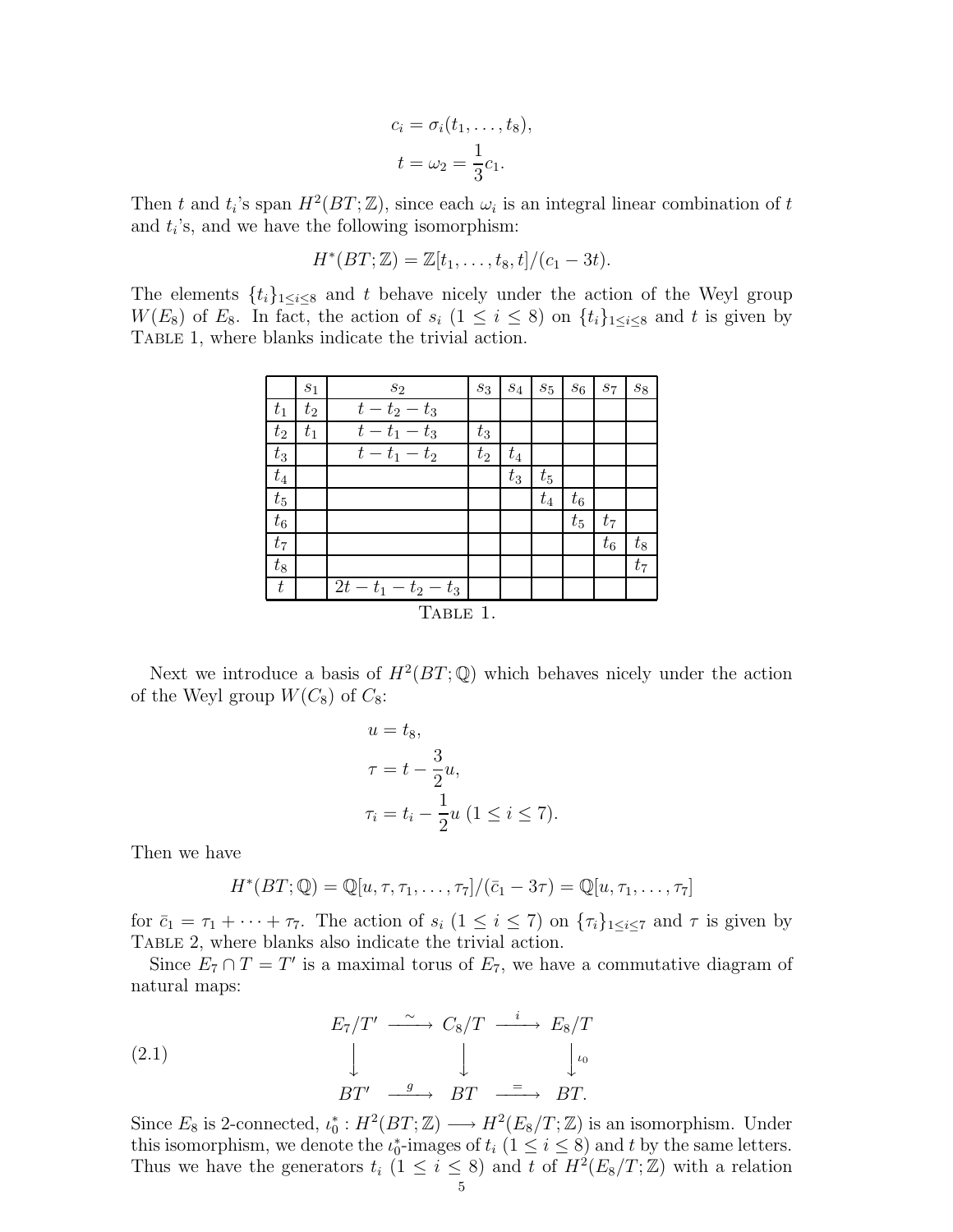|                  | $s_1$    | $s_2$                                       | $s_3$    | $\mathfrak{s}_4$ | $\mathfrak{s}_5$ | $\sqrt{s_6}$ | $s_7$    |
|------------------|----------|---------------------------------------------|----------|------------------|------------------|--------------|----------|
| $\tau_1$         | $\tau_2$ | $\tau-\tau_2-\tau_3$                        |          |                  |                  |              |          |
| $\tau_2$         | $\tau_1$ | $\tau-\tau_1-\tau_3$                        | $\tau_3$ |                  |                  |              |          |
| $\tau_3$         |          | $\tau - \tau_1 - \tau_2$                    | $\tau_2$ | $\tau_4$         |                  |              |          |
| $\tau_4$         |          |                                             |          | $\tau_3$         | $\tau_{5}$       |              |          |
| $\tau_5$         |          |                                             |          |                  | $\tau_4$         | $\tau_6$     |          |
| $\tau_6$         |          |                                             |          |                  |                  | $\tau_5$     | $\tau_7$ |
| $\tau_7$         |          |                                             |          |                  |                  |              | $\tau_6$ |
| $\tau$           |          | $-\tau + \tau_4 + \tau_5 + \tau_6 + \tau_7$ |          |                  |                  |              |          |
| $\boldsymbol{u}$ |          |                                             |          |                  |                  |              |          |
| $T_{\text{H}}$   |          |                                             |          |                  |                  |              |          |

Table 2.

 $c_1 = 3t$ . We donote the generators  $t_i$   $(1 \leq i \leq 7)$  and x in [\[46,](#page-35-1) §1] by  $t'_i$   $(1 \leq i \leq 7)$ and  $t'$  respectively. Then, by a similar argument to that in [\[46,](#page-35-1)  $\S1$ ], we have

′

(2.2) 
$$
g^*(t_i) = t'_i \ (1 \leq i \leq 7), \ g^*(t_8) = 0, \ g^*(t) = t
$$

<span id="page-5-1"></span>under the homomorphism  $g^*: H^2(BT; \mathbb{Z}) \longrightarrow H^2(BT'; \mathbb{Z}).$ 

2.2. Ring of invariants of  $W(C_8)$ . In this subsection, we compute the ring of invariants of the Weyl group  $W(C_8)$  explicitly. First we recall the rational invariant forms for  $E_7$  given in [\[46,](#page-35-1) §2] (see also [\[34,](#page-34-28) 2.2]). We put

<span id="page-5-3"></span>
$$
x'_i = 2t'_i - t' \ (1 \le i \le 7)
$$
 and  $x'_8 = t'.$ 

Then the set

$$
S' = \{ \pm (x'_i + x'_j) \ (1 \le i < j \le 8) \} \subset H^2(BT'; \mathbb{Q})
$$

is invariant under the action of  $W(E_7)$ . Thus we have  $W(E_7)$ -invariant forms

(2.3) 
$$
I'_n = \sum_{y \in S'} y^n \in H^{2n}(BT';\mathbb{Q})^{W(E_7)} \quad (n \ge 0).
$$

Then direct computation using the method as in [\[46,](#page-35-1) §2] yields the following results:

<span id="page-5-2"></span>
$$
I'_{2} = -2^{5} \cdot 3(c'_{2} - 4t'^{2}),
$$
  
\n
$$
I'_{6} \equiv 2^{8} \cdot 3^{2}(c'_{3}^{2} + 8c'_{6}) \mod (t', \mathfrak{a}'_{6}),
$$
  
\n
$$
I'_{8} \equiv 2^{12} \cdot 5(2c'_{4}^{2} - 3c'_{3}c'_{5}) \mod (t', \mathfrak{a}'_{8}),
$$
  
\n
$$
I'_{10} \equiv 2^{12} \cdot 3^{2} \cdot 5 \cdot 7(c'_{5}^{2} - 4c'_{3}c'_{7}) \mod (t', \mathfrak{a}'_{10}),
$$
  
\n
$$
I'_{12} \equiv 2^{15} \cdot 3^{2} \cdot 5(-54c'_{6}^{2} + 18c'_{5}c'_{7} - c'_{3}c'_{4}c'_{5}) \mod (t', \mathfrak{a}'_{12}),
$$
  
\n
$$
I'_{14} \equiv 2^{16} \cdot 3 \cdot 7 \cdot 11 \cdot 29(2c'_{7}^{2} + 2c'_{3}c'_{4}c'_{7} - c'_{3}c'_{5}c'_{6}) \mod (t', \mathfrak{a}'_{14}),
$$
  
\n
$$
I'_{18} \equiv 2^{21} \cdot 5 \cdot 1229(-126c'_{5}c'_{6}c'_{7} - 5c'_{3}c'_{4}c'_{5}c'_{6}) \mod (t', \mathfrak{a}'_{18}),
$$

where  $c_i' = \sigma_i(t'_1, \ldots, t'_7)$  and  $\mathfrak{a}'_i$  denotes the ideal of  $H^*(BT'; \mathbb{Q})$  generated by  $I'_j$  for  $j < i$  with  $j \in \{2, 6, 8, 10, 12, 14, 18\}$ . We also recall the following result:

<span id="page-5-0"></span>**Proposition 2.1** ([\[46\]](#page-35-1), Lemma 2.1, [\[34\]](#page-34-28), 2.2). The ring of invariants of the Weyl group  $W(E_7)$  over  $\mathbb Q$  is given as follows:

$$
H^*(BT';\mathbb{Q})^{W(E_7)} = \mathbb{Q}[I'_2, I'_6, I'_8, I'_{10}, I'_{12}, I'_{14}, I'_{18}].
$$
  
6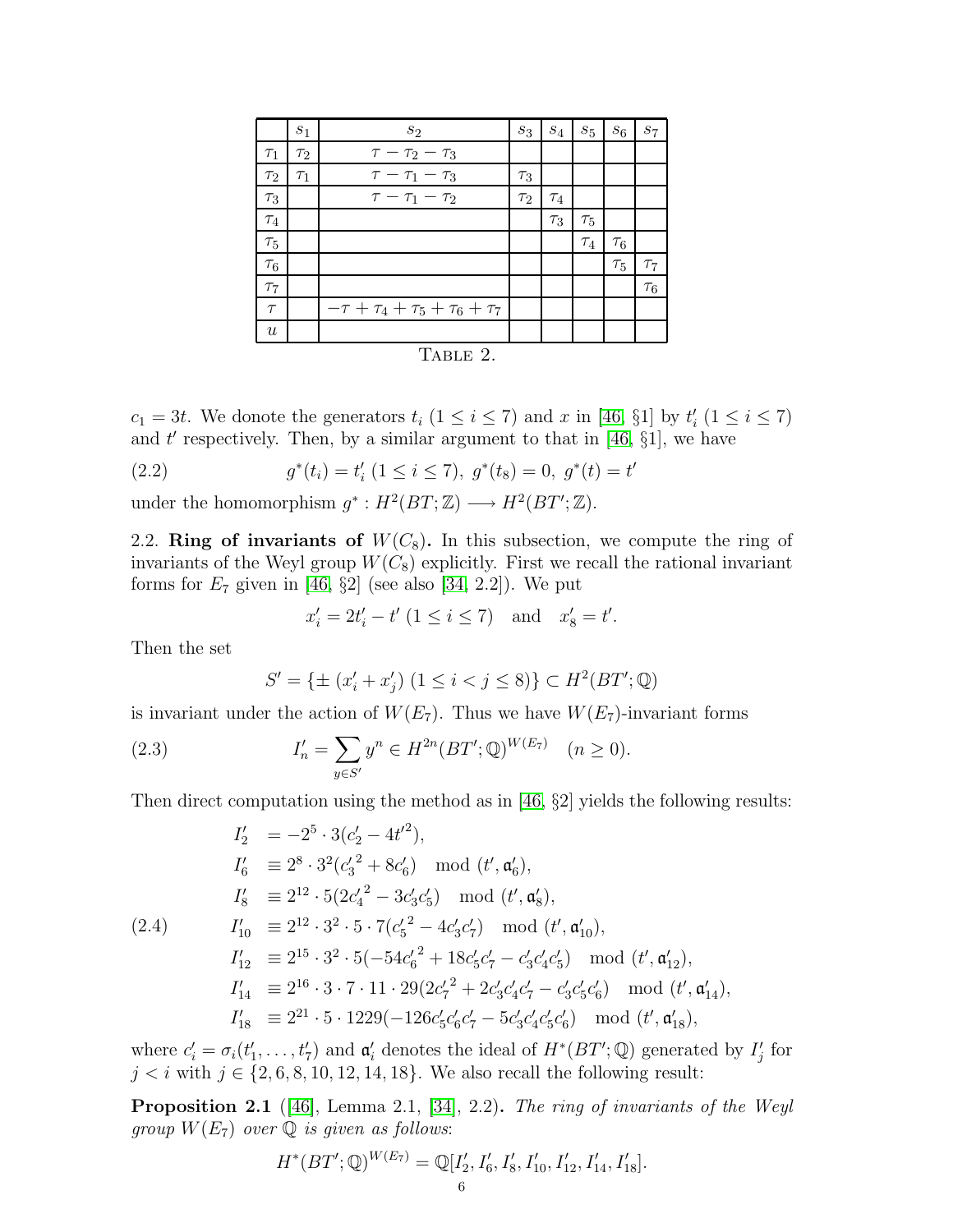TABLE 2 shows that the action of  $W(C_8)$  on  $\tau, \tau_1, \ldots, \tau_7$  is the same as that of  $W(E_7)$  on  $t', t'_1, \ldots, t'_7$ . Therefore if we put

$$
\chi_i = 2\tau_i - \tau \ (1 \le i \le 7) \quad \text{and} \quad \chi_8 = \tau,
$$

the set

$$
\Sigma = \{ \pm (\chi_i + \chi_j) \ (1 \leq i < j \leq 8) \} \subset H^2(BT; \mathbb{Q})
$$

is invariant under the action of  $W(C_8)$ . We define  $W(C_8)$ -invariant forms  $J_n$   $(n \geq 0)$ as

$$
J_n = \sum_{y \in \Sigma} y^n \in H^{2n}(BT; \mathbb{Q})^{W(C_8)}.
$$

Then, by Proposition [2.1,](#page-5-0) we have

<span id="page-6-2"></span>**Lemma 2.2.** The ring of invariants of the Weyl group  $W(C_8)$  over  $\mathbb Q$  is given as follows:

$$
H^*(BT; \mathbb{Q})^{W(C_8)} = \mathbb{Q}[u, J_2, J_6, J_8, J_{10}, J_{12}, J_{14}, J_{18}].
$$

2.3. Ring of invariants of  $W(E_8)$ . In this subsection, we compute the ring of invariants of the Weyl group  $W(E_8)$  over  $\mathbb Q$  explicitly. According to Chevalley [\[11\]](#page-33-12), this ring of invariants is generated by 8 algebraically independent polynomials (basic invariants)  $f_1, \ldots, f_8$  of degrees 2, 8, 12, 14, 18, 20, 24, 30 ([\[24,](#page-34-29) p.59]). We will give these invariant polynomials explicitly.

We put

$$
\xi_i = 2t_i - \frac{2}{3}t (1 \le i \le 8)
$$
 and  $\xi_9 = -\frac{2}{3}t$ .

Then the action of  $s_i$   $(1 \leq i \leq 8)$  on  $\{\xi_i\}_{1 \leq i \leq 9}$  is given by TABLE 3, where  $\eta =$  $(\xi_1 + \xi_2 + \xi_3)/3$ .

|          | $s_1$   | $\sqrt{s_{2}}$     | $\sqrt{s_3}$ | $\sqrt{s_4}$ | $\sqrt{s_{5}}$ | $\boldsymbol{s}_6$ | $\sqrt{S}7$ | $s_8$   |
|----------|---------|--------------------|--------------|--------------|----------------|--------------------|-------------|---------|
| $\xi_1$  | $\xi_2$ | $2\eta$<br>$\xi_1$ |              |              |                |                    |             |         |
| $\xi_2$  | $\xi_1$ | $\xi_2$<br>$2\eta$ | $\xi_3$      |              |                |                    |             |         |
| $\xi_3$  |         | $2\eta$<br>$\xi_3$ | $\xi_2$      | $\xi_4$      |                |                    |             |         |
| $\xi_4$  |         | $\xi_4+$<br>$\eta$ |              | $\xi_3$      | $\xi_5$        |                    |             |         |
| $\xi_5$  |         | $\xi_5 + \eta$     |              |              | $\xi_4$        | $t_{\rm 6}$        |             |         |
| $\xi_6$  |         | $\xi_6 + \eta$     |              |              |                | $\xi_5$            | $\xi_7$     |         |
| $\xi_7$  |         | $\xi_7 + \eta$     |              |              |                |                    | $\xi_6$     | $\xi_8$ |
| $\xi_8$  |         | $\xi_8 + \eta$     |              |              |                |                    |             | $\xi_7$ |
| $\xi_9$  |         | $\xi_9 + \eta$     |              |              |                |                    |             |         |
| TABLE 3. |         |                    |              |              |                |                    |             |         |

From TABLE 3, we see that the set

S = { $\pm$  ( $\xi_i - \xi_j$ ) (1 ≤ *i* < *j* ≤ 9),  $\pm$  ( $\xi_i + \xi_j + \xi_k$ ) (1 ≤ *i* < *j* < *k* ≤ 9)} ⊂  $H^2(BT; \mathbb{Q})$ is invariant under the action of  $W(E_8)$ .<sup>[14](#page-6-0)</sup> Thus we have  $W(E_8)$ -invariant forms<sup>[15](#page-6-1)</sup>

$$
I_n = \sum_{y \in S} y^n \in H^{2n}(BT; \mathbb{Q})^{W(E_8)}
$$
  $(n \ge 0).$ 

 $\frac{14}{14}$ In fact, S is an orbit of  $2\omega_8$  under the action of  $W(E_8)$ . Since  $\omega_8$  is equal to the highest root  $\tilde{\alpha}$  ([\[10\]](#page-33-10)), it turns out that S is 2 times the root system of  $E_8$ .

<span id="page-6-1"></span><span id="page-6-0"></span><sup>&</sup>lt;sup>15</sup>For a compact connected Lie group  $G$ , the set of roots is nothing but the set of non-zero weights of the adjoint representation of G on  $\mathfrak g$ . Therefore  $I_n$  is equal to the n-th Chern character of the adjoint representation of  $E_8$  up to the multiple of 2.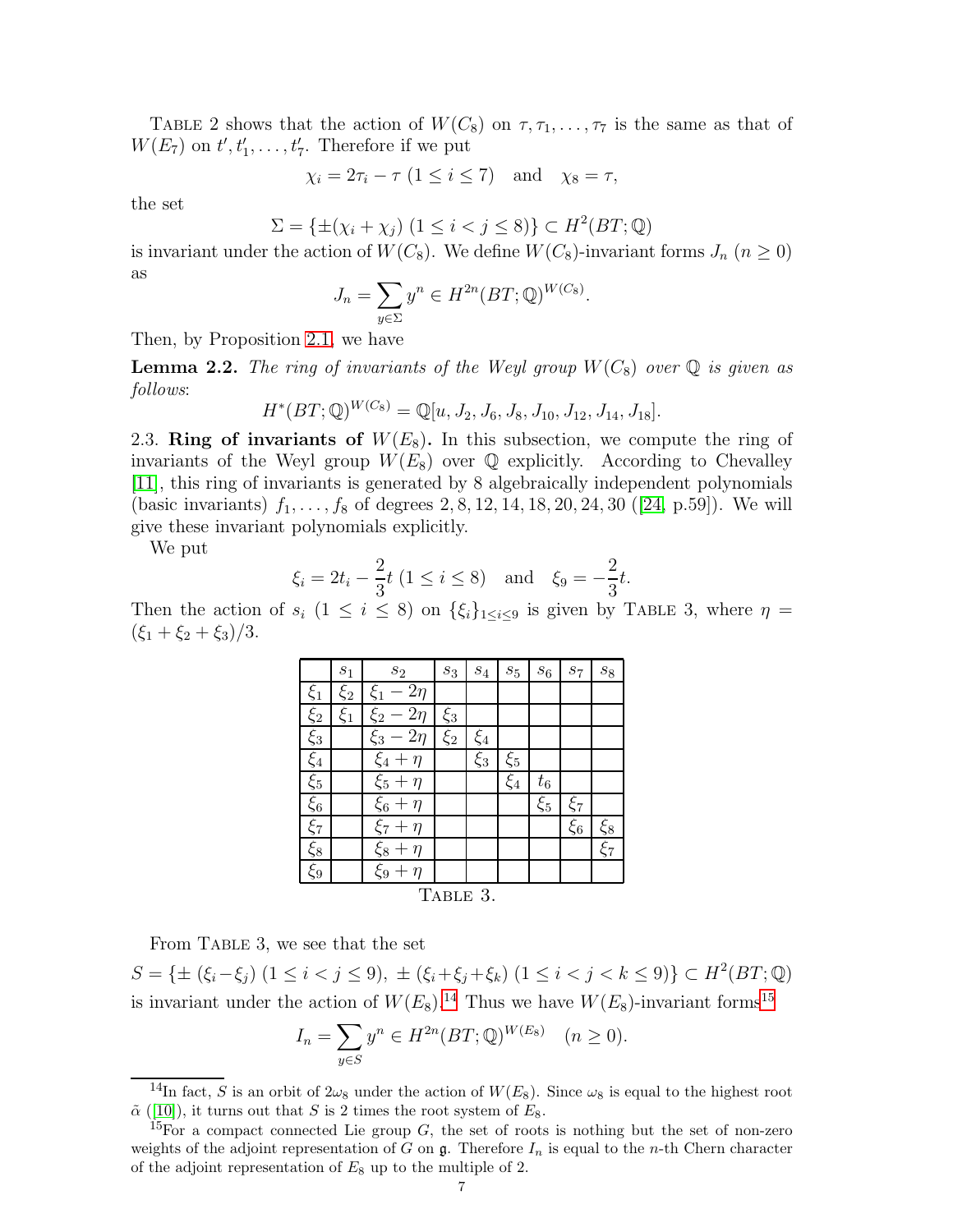Let us compute  $I_n$ 's in the following way; We put

$$
s_n = \xi_1^n + \cdots + \xi_9^n, \quad d_n = \sigma_n(\xi_1, \ldots, \xi_9).
$$

Then  $s_n\!\!$  's and  $d_n\!\!$  's are related to each other by the Newton formula:

<span id="page-7-1"></span>(2.5) 
$$
s_n = \sum_{i=1}^{n-1} (-1)^{i-1} s_{n-i} d_i + (-1)^{n-1} n d_n \ (d_n = 0 \text{ for } n > 9).
$$

Note that  $s_0=9$  and

$$
s_1 = d_1 = \sum_{i=1}^{9} \xi_i = \sum_{i=1}^{8} \left( 2t_i - \frac{2}{3}t \right) - \frac{2}{3}t = 2(c_1 - 3t) = 0.
$$

Then

$$
\sum_{n\geq 0} \frac{I_n}{n!} = \sum_{1 \leq i < j \leq 9} e^{\xi_i - \xi_j} + \sum_{1 \leq i < j \leq 9} e^{-\xi_i + \xi_j} + \sum_{1 \leq i < j < k \leq 9} e^{\xi_i + \xi_j + \xi_k} + \sum_{1 \leq i < j < k \leq 9} e^{-\xi_i - \xi_j - \xi_k}
$$
\n
$$
= \left(\sum_{i=1}^9 e^{\xi_i}\right) \left(\sum_{j=1}^9 e^{-\xi_j}\right) - 9 + \frac{1}{3} \left(\sum_{i=1}^9 e^{3\xi_i} + \sum_{i=1}^9 e^{-3\xi_i}\right)
$$
\n
$$
- \frac{1}{2} \left\{\left(\sum_{i=1}^9 e^{\xi_i}\right) \left(\sum_{i=1}^9 e^{2\xi_i}\right) + \left(\sum_{i=1}^9 e^{-\xi_i}\right) \left(\sum_{i=1}^9 e^{-2\xi_i}\right)\right\}
$$
\n
$$
+ \frac{1}{6} \left\{\left(\sum_{i=1}^9 e^{\xi_i}\right)^3 + \left(\sum_{i=1}^9 e^{-\xi_i}\right)^3\right\}
$$
\n
$$
- \frac{1}{2} \left\{\left(\sum_{n\geq 0} \frac{s_n}{n!}\right) \left(\sum_{m\geq 0} \frac{(-1)^m s_m}{m!}\right) - 9 + \frac{1}{3} \left(\sum_{n\geq 0} \frac{3^n s_n}{n!} + \sum_{n\geq 0} \frac{(-1)^n s_n}{n!}\right)
$$
\n
$$
- \frac{1}{2} \left\{\left(\sum_{n\geq 0} \frac{s_n}{n!}\right) \left(\sum_{m\geq 0} \frac{2^m s_m}{m!}\right) + \left(\sum_{n\geq 0} \frac{(-1)^n s_n}{n!}\right) \left(\sum_{m\geq 0} \frac{(-1)^m 2^m s_m}{m!}\right)\right\}
$$
\n
$$
+ \frac{1}{6} \left\{\left(\sum_{n\geq 0} \frac{s_n}{n!}\right)^3 + \left(\sum_{n\geq 0} \frac{(-1)^n s_n}{n!}\right)^3\right\}.
$$

Therefore we have

<span id="page-7-0"></span>(2.6) 
$$
I_n = \sum_{i=0}^n \binom{n}{i} (-1)^{n-i} s_i s_{n-i} + 2 \cdot 3^{n-1} s_n - \sum_{i=0}^n \binom{n}{i} 2^{n-i} s_i s_{n-i} + \frac{1}{3} \sum_{i=0}^n \sum_{j=0}^{n-i} \binom{n}{i} \binom{n-i}{j} s_i s_j s_{n-i-j}
$$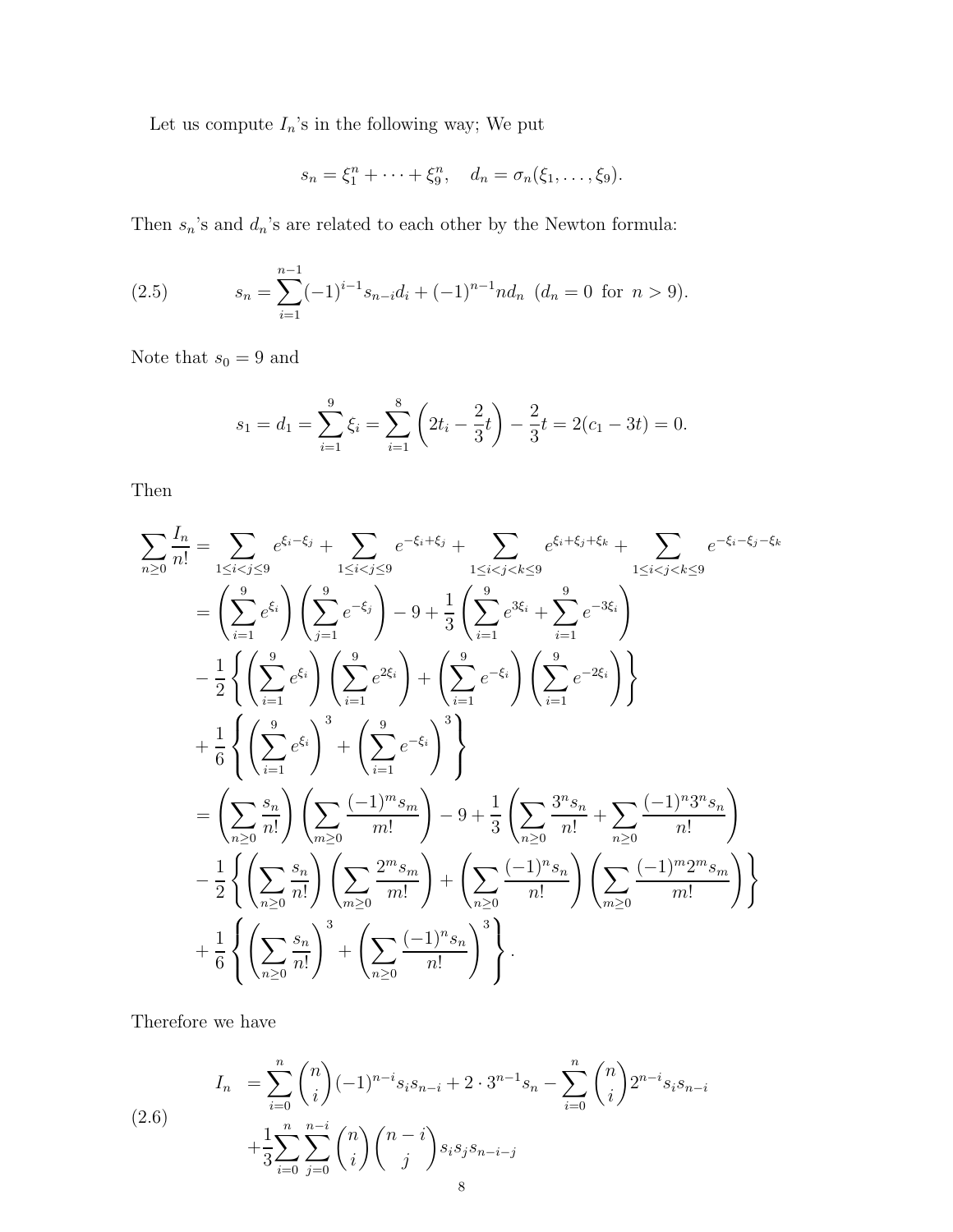for *n* even. On the other hand, since  $\xi_i = 2t_i$  – 2  $\frac{1}{3}t$  (1  $\leq i \leq 8$ ) and  $\xi_9 = -$ 2 3 t, we have

$$
\sum_{n=0}^{9} d_n = \prod_{i=1}^{9} (1 + \xi_i) = \left(1 - \frac{2}{3}t\right) \prod_{i=1}^{8} \left(1 - \frac{2}{3}t + 2t_i\right)
$$

$$
= \left(1 - \frac{2}{3}t\right) \sum_{i=0}^{8} \left(1 - \frac{2}{3}t\right)^{8-i} 2^i c_i
$$

and therefore

<span id="page-8-0"></span>(2.7) 
$$
d_n = \sum_{i=0}^n \left\{ \binom{8-i}{n-i} + \binom{8-i}{n-i-1} \right\} \left( -\frac{2}{3}t \right)^{n-i} 2^i c_i
$$

for  $1 \le n \le 9$ . Using [\(2.6\)](#page-7-0), [\(2.5\)](#page-7-1) and [\(2.7\)](#page-8-0),  $I_n$  can be expressed as a polynomial in t and  $c_i$  ( $2 \le i \le 8$ ), and we obtain the following results:

# <span id="page-8-1"></span>Lemma 2.3.

(i) 
$$
I_2 = -2^5 \cdot 3 \cdot 5(-2 - 4t^2)
$$
,  
\n(ii)  $I_8 = 2^{14} \cdot 3 \cdot 5\{-18c_8 - 3c_3c_5 + 2c_4^2 + t(12c_7 - 3c_3c_4) + t^2(-6c_6 + 3c_3^2)$   
\n $+12t^3c_5 + 2t^4c_4 - 12t^5c_3 + 14t^8$  mod  $\tilde{a}_8$ ,  
\n(iii)  $I_{12} = 2^{18} \cdot 3^5 \cdot 7 \left(c_6^2 - \frac{5}{3}c_5c_7 + \frac{5}{54}c_3c_4c_5 - \frac{1}{6}c_3^2c_6 + \frac{1}{24}c_3^4\right)$  mod  $(t, c_8, \tilde{a}_{12})$ ,  
\n(iv)  $I_{14} = 2^{20} \cdot 3^2 \cdot 5^2 \cdot 7 \cdot 11 \left(c_7^2 - \frac{1}{2}c_3c_5c_6 + \frac{1}{3}c_3c_4c_7 + \frac{1}{6}c_4c_5^2\right)$  mod  $(t, c_8, \tilde{a}_{14})$ ,  
\n(v)  $I_{18} = -2^{23} \cdot 3^2 \cdot 5 \cdot 7 \cdot 13 \left(c_3^6 - 7c_3^4c_6 + \frac{29}{9}c_3^3c_4c_5 + 182c_3^2c_5c_7 + 75c_3c_5^3\right)$   
\n $-\frac{476}{3}c_3c_4c_5c_6 - 24c_5c_6c_7\right)$  mod  $(t, c_8, \tilde{a}_{18})$ ,  
\n(vi)  $I_{20} = 2^{27} \cdot 3^3 \cdot 5^2 \cdot 11 \cdot 17 \cdot 41 \left(\frac{1}{144}c_5^4 - \frac{1}{18}c_3c_5^2c_7 - \frac{1}{54}c_3^2c_4c_5^2 - \frac{1}{27}c_3^3c_4c_7$   
\n $+\frac{1}{18}c_3^3c_5c_6\right)$  mod <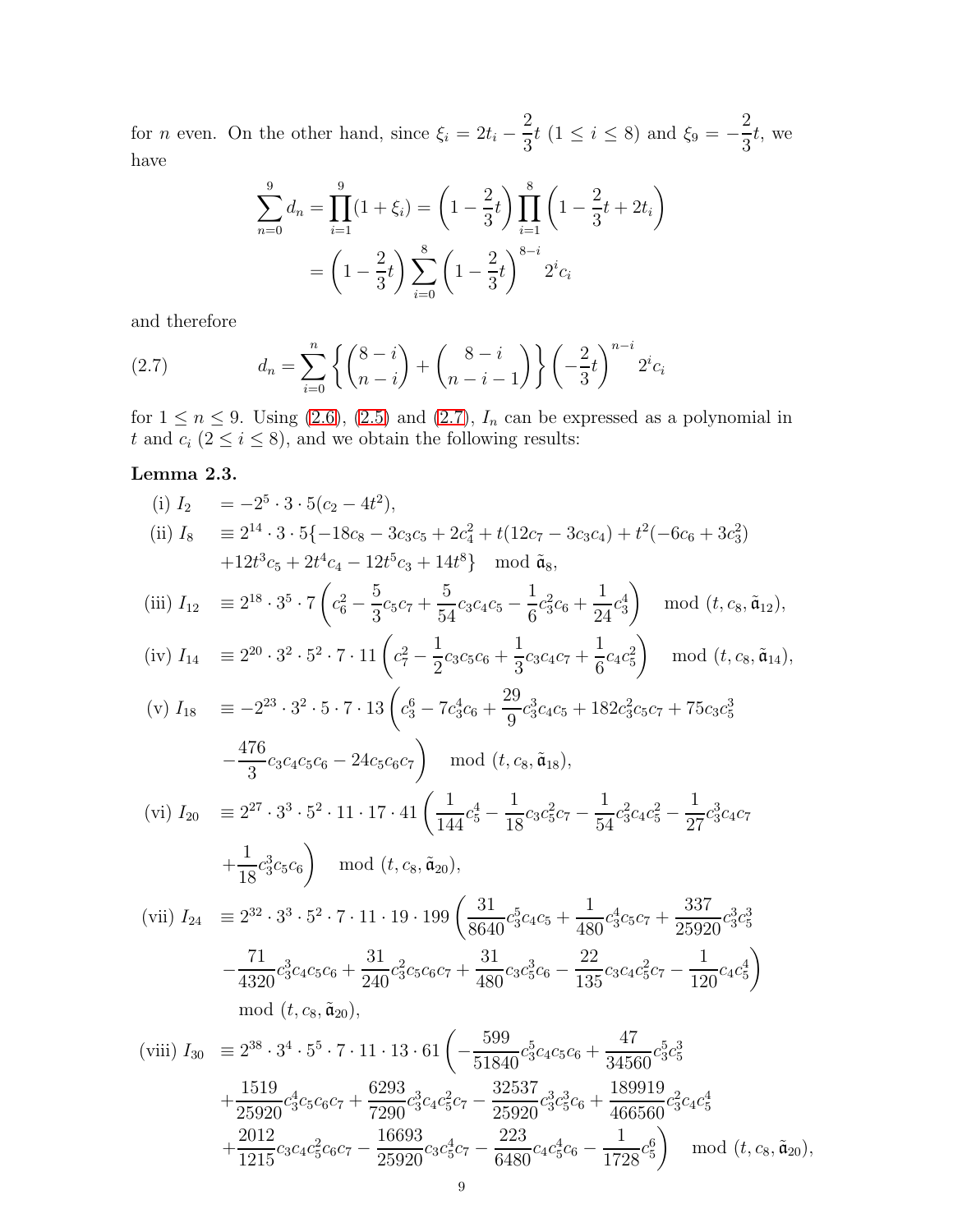where  $c_i = \sigma_i(t_1, \ldots, t_8)$  and  $\tilde{a}_i$  denotes the ideal of  $H^*(BT; \mathbb{Q})$  generated by  $I_j$  for  $j < i$  with  $j \in \{2, 8, 12, 14, 18, 20, 24, 30\}.$ 

Next consider the following elements of  $H^*(BT;\mathbb{Q})^{W(C_8)} \subset H^*(BT;\mathbb{Q})$ :

<span id="page-9-3"></span>
$$
\tilde{I}_{20} = 9u^{20} + 45u^{14}v + 12u^{10}w + 60u^{8}v^{2} + 30u^{4}vw + 10u^{2}v^{3} + 3w^{2},
$$
\n
$$
\tilde{I}_{24} = 11u^{24} + 60u^{18}v + 21u^{14}w + 105u^{12}v^{2} + 60u^{8}vw + 60u^{6}v^{3} + 9u^{4}w^{2}
$$
\n
$$
+ 30u^{2}v^{2}w + 5v^{4},
$$
\n
$$
\tilde{I}_{30} = -9u^{30} - 24u^{24}v - 12u^{20}w + 36u^{14}vw - 40u^{12}v^{3} - 12u^{10}w^{2}
$$
\n
$$
+ 120u^{8}v^{2}w - 140u^{6}v^{4} + 24u^{4}vw^{2} - 40u^{2}v^{3}w - 16v^{5} - 8w^{3},
$$

where

(2.9) 
$$
u = t_8,
$$

$$
v = \frac{1}{46080} J_6 - \frac{273}{640} u^6,
$$

$$
w = \frac{1}{15482880} J_{10} - \frac{55}{24} u^4 v - \frac{666919}{645120} u^{10}.
$$

Remark 2.4. By the classical result of Borel [\[4\]](#page-33-0), the rational cohomology ring of  $E_8/C_8$  is described in terms of the rings of invariants of the Weyl groups:

<span id="page-9-1"></span>
$$
H^*(E_8/C_8; \mathbb{Q}) \cong H^*(BT; \mathbb{Q})^{W(C_8)}/(H^+(BT; \mathbb{Q})^{W(E_8)})
$$

(see  $\S$ [3](#page-16-0)). Under this isomorphism, the above elements u, v, w represent the rational cohomology classes in  $H^*(E_8/C_8; \mathbb{Q})$ . Moreover, the integral cohomology ring of  $E_8/C_8$  is torsion free ([\[7\]](#page-33-1)), and hence, is contained in the rational cohomology ring:  $H^*(E_8/C_8; \mathbb{Z}) \hookrightarrow H^*(E_8/C_8; \mathbb{Q})$ . Then the elements u, v, w are in fact the integral cohomology classes in  $H^*(E_8/C_8; \mathbb{Z})$  (For details, see [4.2](#page-24-0)).

We wish to find the relations among  $W(C_8)$ -invariants  $J_n$ ,  $W(E_8)$ -invariants  $I_n$ and  $\tilde{I}_{20}$ ,  $\tilde{I}_{24}$ ,  $\tilde{I}_{30}$ . For this purpose, we consider the ring of invariants:

$$
A = H^*(BT; \mathbb{Q})^{\langle s_1, s_3, \dots, s_7 \rangle}.
$$

Then A is a subalgebra of  $H^*(BT;\mathbb{Q})$  containing both  $H^*(BT;\mathbb{Q})^{W(C_8)}$  and  $H^*(BT;\mathbb{Q})^{W(E_8)}$ . More explicitly, we have

$$
(2.10) \t\t A = \mathbb{Q}[u, t, c_2, \dots, c_7].
$$

In fact, we can show [\(2.10\)](#page-9-0) as follows; Putting  $\tilde{c}_i = \sigma_i(t_1, \ldots, t_7)$ , we have

<span id="page-9-0"></span>
$$
c_n = \tilde{c}_n + u\tilde{c}_{n-1} \ (1 \le n \le 8),
$$

since

$$
\sum_{n=0}^{8} c_n = \prod_{i=1}^{8} (1 + t_i) = (1 + u) \prod_{i=1}^{7} (1 + t_i) = (1 + u) \sum_{n=0}^{7} \tilde{c}_n.
$$

Conversely, one can express

<span id="page-9-2"></span>
$$
\tilde{c}_n = c_n - uc_{n-1} + u^2 c_{n-2} - \dots + (-1)^n u^n \ (1 \le n \le 7).
$$

In particular, the following relation holds:

(2.11) 
$$
c_8 = uc_7 - u^2 c_6 + u^3 c_5 - u^4 c_4 + u^5 c_3 - u^6 c_2 + u^7 c_1 - u^8.
$$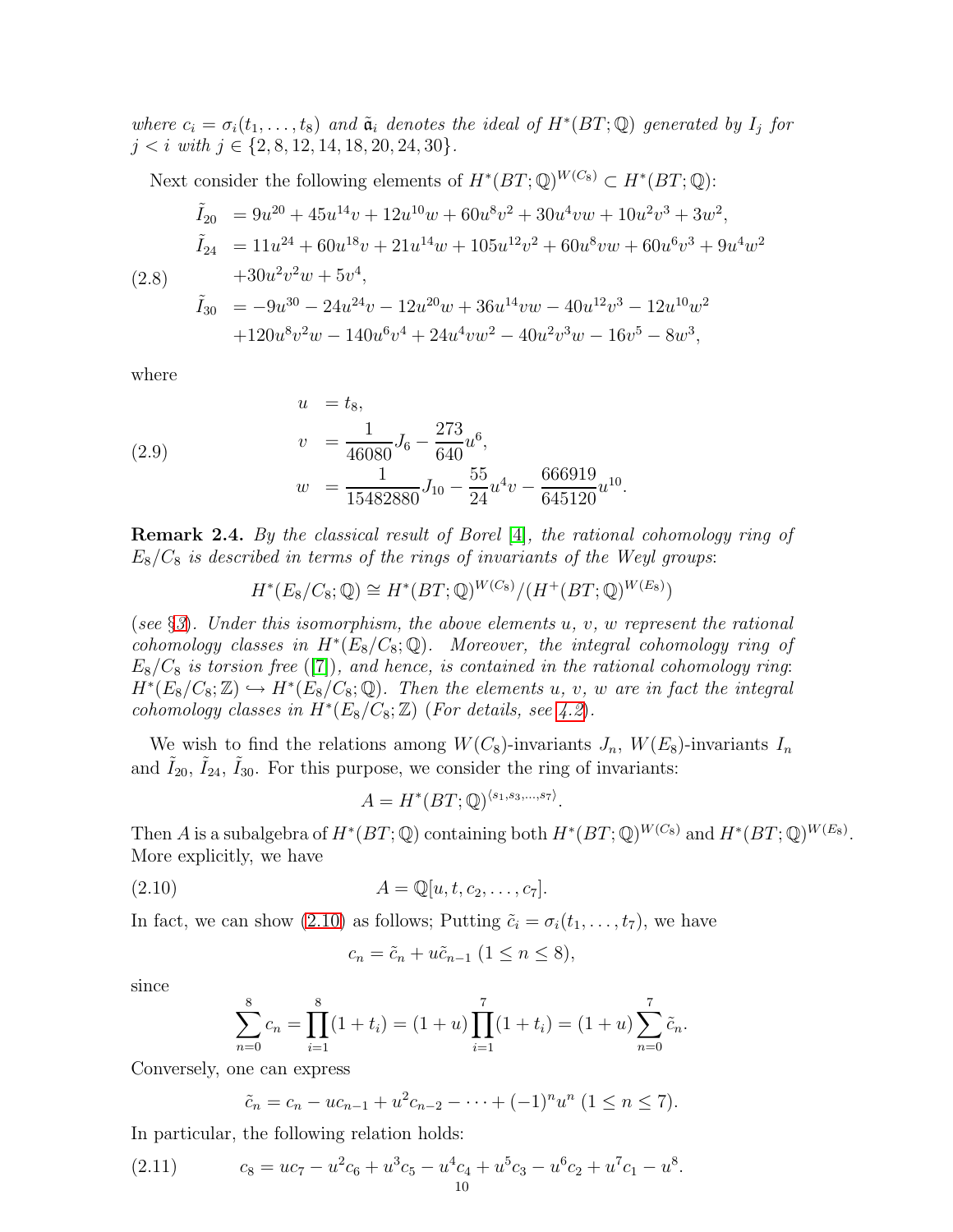Therefore, by TABLE 1, we have

$$
A = H^*(BT; \mathbb{Q})^{\langle s_1, s_3, \dots, s_7 \rangle}
$$
  
=  $\mathbb{Q}[t_1, t_2, \dots, t_7, u]^{\langle s_1, s_3, \dots, s_7 \rangle}$   
=  $\mathbb{Q}[u, \tilde{c}_1, \tilde{c}_2, \dots, \tilde{c}_7]$   
=  $\mathbb{Q}[u, c_1, c_2, \dots, c_7]$   
=  $\mathbb{Q}[u, t, c_2, \dots, c_7],$ 

which has shown  $(2.10)$ .

Denote by

$$
\mathfrak{a}_i \subset A \; (\text{resp. } \mathfrak{b}_i \subset H^*(BT;\mathbb{Q})^{W(C_8)}),
$$

the ideal of A (resp. of  $H^*(BT;\mathbb{Q})^{W(C_8)}$ ) generated by  $I_j$ 's for  $j < i$  where  $j \in$  $\{2, 8, 12, 14, 18, 20, 24, 30\}.$ 

The remainder of this section is devoted to proving the next lemma:

<span id="page-10-0"></span>**Lemma 2.5.** In  $H^*(BT;\mathbb{Q})^{W(C_8)} = \mathbb{Q}[u, J_2, J_6, J_8, J_{10}, J_{12}, J_{14}, J_{18}]$ , we have

$$
(i)
$$

$$
I_2 = 5J_2 + 120u^2,
$$
  
\n
$$
I_8 = 2^2 \cdot 3J_8 + (decomp.),
$$
  
\n
$$
I_{12} = -2^2 \cdot 7J_{12} + (decomp.),
$$
  
\n
$$
I_{14} = \frac{2^3 \cdot 3 \cdot 5^2}{29}J_{14} + (decomp.),
$$
  
\n
$$
I_{18} = -\frac{2^4 \cdot 3 \cdot 5^2 \cdot 7 \cdot 13}{1229}J_{18} + (decomp.),
$$

where (decomp.) means decomposable elements of  $\mathbb{Q}[u, J_2, J_6, J_8, J_{10}, J_{12}, J_{14}, J_{18}]$ . (ii)

$$
I_{20} \equiv 2^{27} \cdot 3^2 \cdot 5^2 \cdot 11 \cdot 17 \cdot 41 \tilde{I}_{20} \mod \mathfrak{b}_{20},
$$
  
\n
$$
I_{24} \equiv 2^{32} \cdot 3^3 \cdot 5 \cdot 7 \cdot 11 \cdot 19 \cdot 199 \tilde{I}_{24} \mod \mathfrak{b}_{20},
$$
  
\n
$$
I_{30} \equiv 2^{35} \cdot 3^4 \cdot 5^5 \cdot 7 \cdot 11 \cdot 13 \cdot 61 \tilde{I}_{30} \mod \mathfrak{b}_{20}.
$$

Suppose Lemma [2.5](#page-10-0) for the moment. Then we have the following (see also [\[34,](#page-34-28) 2.3]):

<span id="page-10-1"></span>**Lemma 2.6.** The ring of invariants of the Weyl group  $W(E_8)$  over  $\mathbb Q$  is given as follows:

$$
H^*(BT; \mathbb{Q})^{W(E_8)} = \mathbb{Q}[I_2, I_8, I_{12}, I_{14}, I_{18}, I_{20}, I_{24}, I_{30}].
$$

*Proof.* By Lemma [2.5,](#page-10-0)  $I_i$  ( $i = 2, 8, 12, 14, 18, 20, 24, 30$ ) are algebraically indepen-dent. On the other hand, by the result of Borel [\[4\]](#page-33-0), the ring of invariants  $H^*(BT;\mathbb{Q})^{W(E_8)}$ is isomorphic to the rational cohomology ring  $H^*(BE_8; \mathbb{Q})$  of the classifying space  $BE_8$ , and it is known that

$$
H^*(BE_8; \mathbb{Q}) \cong \mathbb{Q}[y_4, y_{16}, y_{24}, y_{28}, y_{36}, y_{40}, y_{48}, y_{60}]
$$

with deg  $(y_i) = i$ . Therefore we have the required result.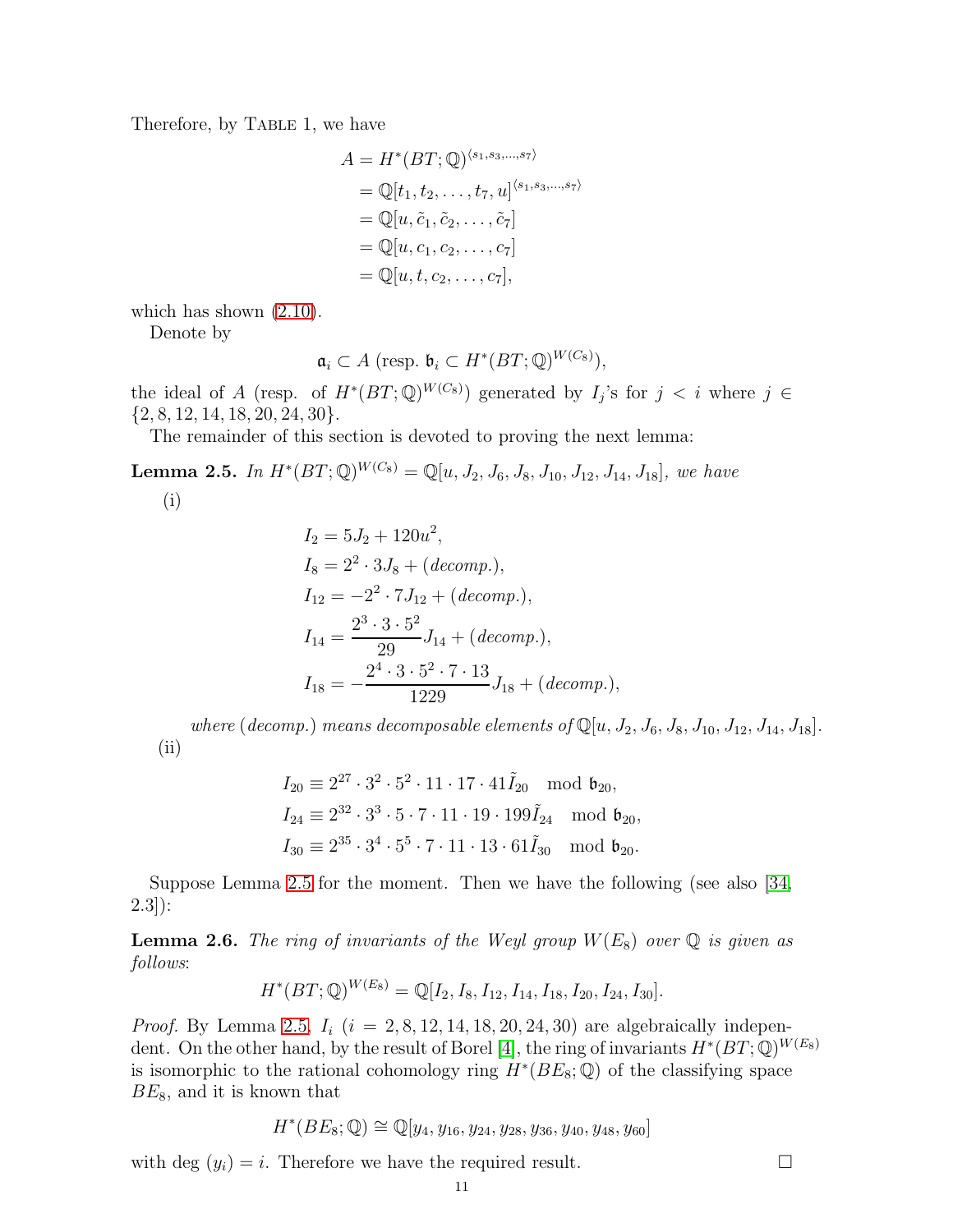*Proof of Lemma [2.5](#page-10-0)* (i). Since  $\tau_i = t_i - \frac{1}{2}$  $\frac{1}{2}u$  (1  $\leq i \leq 7$ ) and  $\tau = t -$ 3 2 u, we have  $\tau_i \equiv t_i \ (1 \leq i \leq 7), \ \tau \equiv t \mod(u).$ 

Therefore, putting  $\bar{c}_i = \sigma_i(\tau_1, \ldots, \tau_7)$   $(1 \leq i \leq 7)$ , we obtain

<span id="page-11-0"></span>
$$
(2.12) \t\t c_n \equiv \bar{c}_n \ (1 \le n \le 7), \ c_8 \equiv 0 \mod(u).
$$

Since  $J_n$  has the same expression as  $I'_n$  by simply replacing  $t'$ ,  $c'_i$  with  $\tau$ ,  $\bar{c}_i$  (see [2.2\)](#page-5-1), we have, by  $(2.4)$  and  $(2.12)$ ,

<span id="page-11-1"></span>
$$
J_2 = -2^5 \cdot 3(\bar{c}_2 - 4\tau^2)
$$
  
\n
$$
\equiv -2^5 \cdot 3c_2 \mod(t, u),
$$
  
\n
$$
J_6 \equiv 2^8 \cdot 3^2(\bar{c}_3^2 + 8\bar{c}_6) \mod(\tau, \bar{a}_6)
$$
  
\n
$$
\equiv 2^8 \cdot 3^2(c_3^2 + 8c_6) \mod(t, u, \bar{a}_6),
$$
  
\n
$$
J_8 \equiv 2^{12} \cdot 5(2\bar{c}_4^2 - 3\bar{c}_3\bar{c}_5) \mod(\tau, \bar{a}_8)
$$
  
\n
$$
\equiv 2^{12} \cdot 5(2c_4^2 - 3c_3c_5) \mod(t, u, \bar{a}_8),
$$
  
\n
$$
J_{10} \equiv 2^{12} \cdot 3^2 \cdot 5 \cdot 7(\bar{c}_5^2 - 4\bar{c}_3\bar{c}_7) \mod(\tau, \bar{a}_{10})
$$
  
\n
$$
\equiv 2^{12} \cdot 3^2 \cdot 5 \cdot 7(c_5^2 - 4c_3c_7) \mod(t, u, \bar{a}_{10}),
$$
  
\n
$$
J_{12} \equiv 2^{15} \cdot 3^2 \cdot 5(-54\bar{c}_6^2 + 18\bar{c}_5\bar{c}_7 - \bar{c}_3\bar{c}_4\bar{c}_5) \mod(\tau, \bar{a}_{12})
$$
  
\n
$$
\equiv 2^{15} \cdot 3^2 \cdot 5(-54\bar{c}_6^2 + 18\bar{c}_5\bar{c}_7 - c_3c_4c_5) \mod(t, u, \bar{a}_{12}),
$$
  
\n
$$
J_{14} \equiv 2^{16} \cdot 3 \cdot 7 \cdot 11 \cdot 29(2\bar{c}_7^2 + 2\bar{c}_3\bar{c}_4\bar{c}_7 - \bar{c}_3\bar{c}_5\bar{c}_6) \mod(\tau, \bar{a}_{14})
$$
  
\n
$$
\equiv 2^{16} \cdot 3 \cdot 7 \cdot 11 \cdot 29(2\bar{c}_7^2 + 2c_3c_4c_7 - c_
$$

where  $\bar{\mathfrak{a}}_i$  denotes the ideal of  $H^*(BT;\mathbb{Q})^{W(C_8)}$  generated by  $J_j$ 's for  $j < i$  with  $j \in \{2, 6, 8, 10, 12, 14, 18\}.$ 

Now we prove the last formula of (i). Since  $I_{18} \in H^*(BT; \mathbb{Q})^{W(E_8)} \subset H^*(BT; \mathbb{Q})^{W(C_8)}$  $=\mathbb{Q}[u, J_2, J_6, J_8, J_{10}, J_{12}, J_{14}, J_{18}]$ , we can put

(2.14) 
$$
I_{18} = \alpha_{18} J_{18} + (\text{decomp.})
$$

for some  $\alpha_{18} \in \mathbb{Q}$ . On the other hand, by using [\(2.10\)](#page-9-0) and [\(2.13\)](#page-11-1), we have

<span id="page-11-2"></span>
$$
A/(t, u, \bar{\mathfrak{a}}_{18}) = A/(t, u, J_2, J_6, J_8, J_{10}, J_{12}, J_{14})
$$
  
\n
$$
= \mathbb{Q}[u, t, c_2, c_3, c_4, c_5, c_6, c_7]
$$
  
\n
$$
\int \begin{pmatrix} t, u, c_2, c_3^2 + 8c_6, c_4^2 - \frac{3}{2}c_3c_5, c_5^2 - 4c_3c_7, \\ c_6^2 - \frac{1}{3}c_5c_7 + \frac{1}{54}c_3c_4c_5, c_7^2 + c_3c_4c_7 - \frac{1}{2}c_3c_5c_6 \end{pmatrix}
$$
  
\n
$$
= \mathbb{Q}[c_3, c_4, c_5, c_6, c_7]
$$
  
\n
$$
\int \begin{pmatrix} c_3^2 + 8c_6, c_4^2 - \frac{3}{2}c_3c_5, c_5^2 - 4c_3c_7, \\ c_6^2 - \frac{1}{3}c_5c_7 + \frac{1}{54}c_3c_4c_5, c_7^2 + c_3c_4c_7 - \frac{1}{2}c_3c_5c_6 \end{pmatrix}.
$$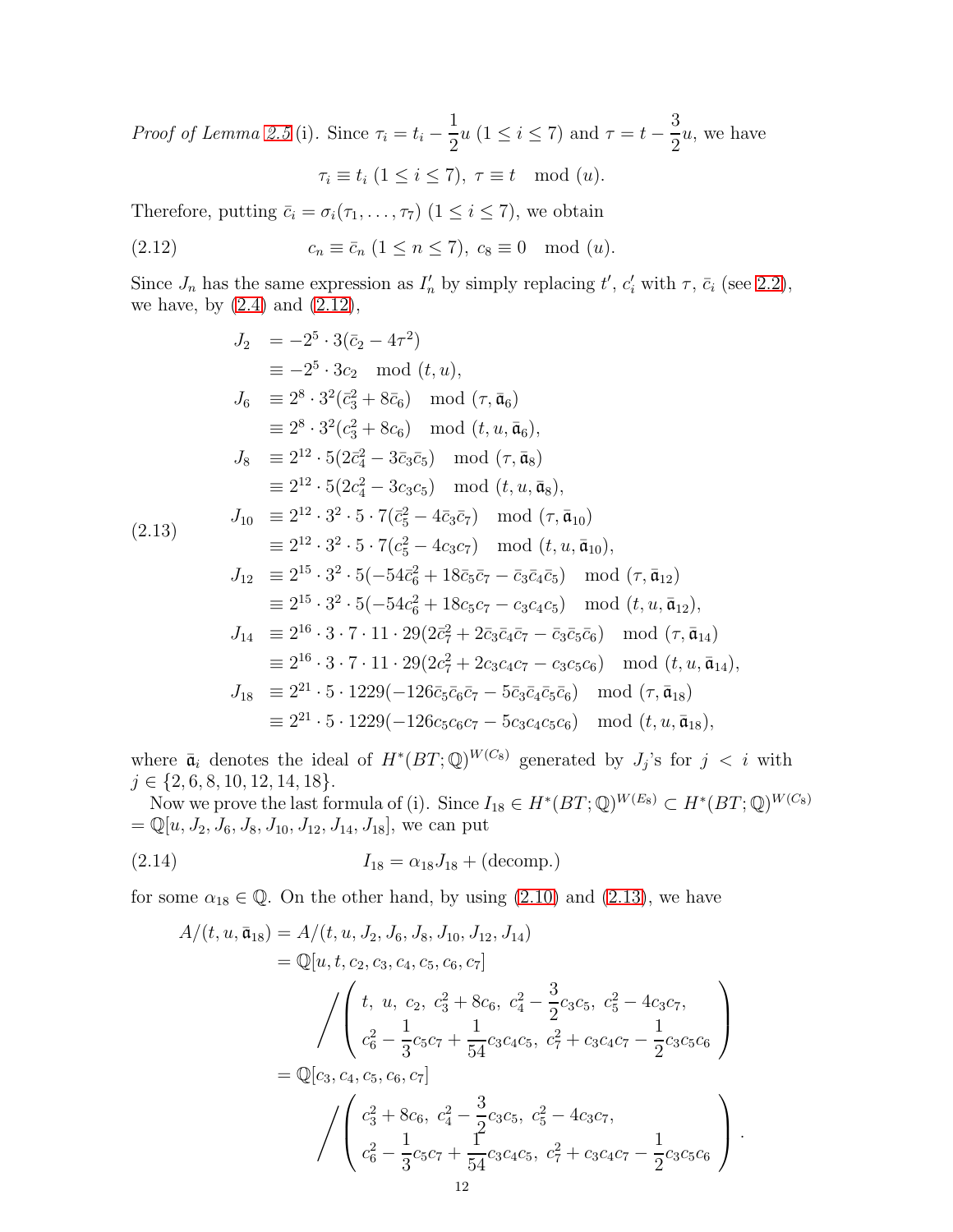We consider [\(2.14\)](#page-11-2) in the ring  $A/(t, u, \bar{\mathfrak{a}}_{18})$ . Then, by Lemma [2.3](#page-8-1) (v) and [\(2.13\)](#page-11-1), we have

$$
I_{18} \equiv -2^{25} \cdot 3 \cdot 5^3 \cdot 7 \cdot 13(-126c_5c_6c_7 - 5c_3c_4c_5c_6),
$$
  
\n
$$
J_{18} \equiv 2^{21} \cdot 5 \cdot 1229(-126c_5c_6c_7 - 5c_3c_4c_5c_6).
$$

Therefore  $\alpha_{18} = -2^4 \cdot 3 \cdot 5^2 \cdot 7 \cdot 13/1229$ . A similar tedious computation gives the other formulas.  $\Box$ 

Before proceeding the proof of Lemma [2.5](#page-10-0) (ii), we need the following lemma:

<span id="page-12-0"></span>**Lemma 2.7.** Explicit forms of  $W(C_8)$ -invariants  $J_6$ ,  $J_{10}$  are given as follows:

$$
J_6 = 2^8 \cdot 3\{24\bar{c}_6 + 3\bar{c}_3^2 - 4\bar{c}_2\bar{c}_4 - 2\bar{c}_2^3 + (-12\bar{c}_5 - 6\bar{c}_2\bar{c}_3)\tau + (31\bar{c}_2^2 + 16\bar{c}_4)\tau^2
$$
  
+  $12\bar{c}_3\tau^3 - 136\bar{c}_2\tau^4 + 188\tau^6\},$   

$$
J_{10} = 2^{12} \cdot 3\{105\bar{c}_5^2 - 420\bar{c}_3\bar{c}_7 + 90\bar{c}_2\bar{c}_3\bar{c}_5 - 60\bar{c}_2\bar{c}_4^2 + 300\bar{c}_2^2\bar{c}_6 + 15\bar{c}_2^2\bar{c}_3^2
$$
  
-  $20\bar{c}_2^3\bar{c}_4 - 2\bar{c}_2^5 + (-30\bar{c}_2^3\bar{c}_3 - 330\bar{c}_2^2\bar{c}_5 + 480\bar{c}_2\bar{c}_7 + 90\bar{c}_2\bar{c}_3\bar{c}_4 - 210\bar{c}_4\bar{c}_5)\tau$   
+  $(270\bar{c}_2^2\bar{c}_4 - 210\bar{c}_2\bar{c}_3^2 - 150\bar{c}_3\bar{c}_5 - 2220\bar{c}_2\bar{c}_6 + 75\bar{c}_2^4 + 345\bar{c}_4^2)\tau^2$   
+  $(480\bar{c}_2^2\bar{c}_3 - 570\bar{c}_3\bar{c}_4 + 2070\bar{c}_2\bar{c}_5 - 660\bar{c}_7)\tau^3$   
+  $(-1050\bar{c}_2\bar{c}_4 + 4080\bar{c}_6 - 950\bar{c}_2^3 + 705\bar{c}_3^2)\tau^4 + (-2250\bar{c}_2\bar{c}_3 - 3420\bar{c}_5)\tau^5$   
+  $(1580\bar{c}_4 + 5165\bar{c}_2^2)\tau^6 + 2820\bar{c}_3\tau^7$ 

where  $\bar{c}_i = \sigma_i(\tau_1, \ldots, \tau_7)$ .

*Proof.* Since  $J_n$  has the same expression as  $I'_n$  by replacing  $t', c'_i$  with  $\tau, \bar{c}_i$  (see [2.2\)](#page-5-1), we have to compute the  $W(E_7)$ -invariant forms  $I'_6$ ,  $I'_{10}$  explicitly. But this can be done from the data in [\[46,](#page-35-1) §2].

In order to show Lemma [2.5](#page-10-0) (ii), we need to describe the elements  $v, w$  (see [\(2.9\)](#page-9-1)) in the ring A, in other words, in terms of t, u,  $c_i$  ( $2 \le i \le 7$ ). First will rewrite  $J_6$ ,  $J_{10}$  in terms of t, u,  $c_i$  ( $2 \le i \le 7$ ); Since  $u = t_8$  and  $\tau_i = t_i$  – 1  $\frac{1}{2}u$   $(1 \leq i \leq 7)$ , we have

$$
\left(1+\frac{1}{2}u\right)\sum_{n=0}^{7}\bar{c}_n = \left(1+\frac{1}{2}u\right)\prod_{i=1}^{7}(1+\tau_i) = \left(1+\frac{1}{2}u\right)\prod_{i=1}^{7}\left(1-\frac{1}{2}u+t_i\right)
$$

$$
=\prod_{i=1}^{8}\left(1-\frac{1}{2}u+t_i\right) = \sum_{i=0}^{8}\left(1-\frac{1}{2}u\right)^{8-i}c_i,
$$

and hence

$$
\bar{c}_n + \frac{1}{2} u \bar{c}_{n-1} = \sum_{i=0}^n {8-i \choose n-i} \left(-\frac{1}{2}\right)^{n-i} c_i u^{n-i} \quad (1 \le n \le 7).
$$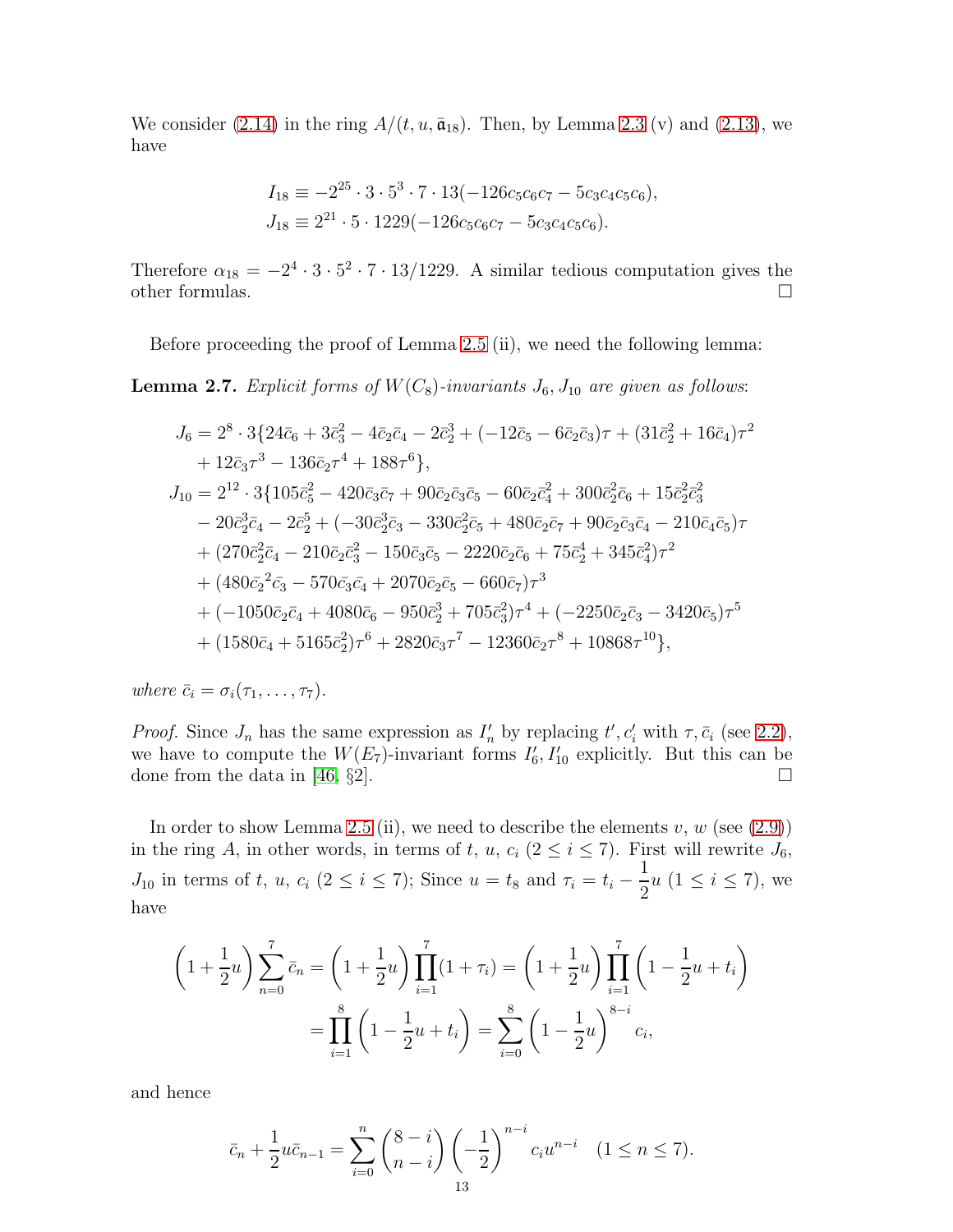From this, we obtain

<span id="page-13-0"></span>
$$
\begin{aligned}\n\bar{c}_1 &= 3t - \frac{9}{2}u, \\
\bar{c}_2 &= c_2 - 12tu + \frac{37}{4}u^2, \\
\bar{c}_3 &= c_3 - \frac{7}{2}c_2u + \frac{87}{4}tu^2 - \frac{93}{8}u^3, \\
\bar{c}_4 &= c_4 - 3c_3u + \frac{11}{2}c_2u^2 - 24tu^3 + \frac{163}{16}u^4, \\
\bar{c}_5 &= c_5 - \frac{5}{2}c_4u + 4c_3u^2 - \frac{21}{4}c_2u^3 + \frac{297}{16}tu^4 - \frac{219}{32}u^5, \\
\bar{c}_6 &= c_6 - 2c_5u + \frac{11}{4}c_4u^2 - \frac{13}{4}c_3u^3 + \frac{57}{16}c_2u^4 - \frac{45}{4}tu^5 + \frac{247}{64}u^6, \\
\bar{c}_7 &= c_7 - \frac{3}{2}c_6u + \frac{7}{4}c_5u^2 - \frac{15}{8}c_4u^3 + \frac{31}{16}c_3u^4 - \frac{63}{32}c_2u^5 + \frac{381}{64}tu^6 \\
-\frac{255}{128}u^7.\n\end{aligned}
$$

By Lemma [2.7](#page-12-0) and [\(2.15\)](#page-13-0), we can express  $J_6$ ,  $J_{10}$  (and hence v, w) in terms of t, u,  $c_i$  ( $2 \le i \le 7$ ). In fact, we need only the expressions modulo certain elements (see  $(2.17)$  below); By Lemma [2.3](#page-8-1) (ii) and  $(2.11)$ , we have

$$
I_8 \equiv 2^{14} \cdot 3 \cdot 5(2c_4^2 - 3c_3c_5) \mod (t, c_8, \mathfrak{a}_8),
$$
  
\n
$$
c_8 = uc_7 - u^2c_6 + u^3c_5 - u^4c_4 + u^5c_3 - u^6c_2 + u^7c_1 - u^8
$$
  
\n
$$
\equiv uc_7 - u^2c_6 + u^3c_5 - u^4c_4 + u^5c_3 - u^8 \mod (t, \mathfrak{a}_8),
$$

and hence

<span id="page-13-2"></span>(2.16) 
$$
c_4^2 \equiv \frac{3}{2} c_3 c_5 \mod (t, c_8, \mathfrak{a}_{12}),
$$

$$
u^8 \equiv uc_7 - u^2 c_6 + u^3 c_5 - u^4 c_4 + u^5 c_3 \mod (t, c_8, \mathfrak{a}_8).
$$

Therefore, by  $(2.9)$ , Lemma [2.7,](#page-12-0)  $(2.15)$  and  $(2.16)$ , we obtain

<span id="page-13-1"></span>
$$
v = \frac{1}{46080} J_6 - \frac{273}{640} u^6
$$
  
\n
$$
\equiv \frac{2}{5} c_6 + \frac{1}{20} c_3^2 - \frac{1}{2} c_5 u + \frac{1}{3} c_4 u^2 - \frac{1}{2} c_3 u^3 \mod (t, \mathfrak{a}_8),
$$
  
\n(2.17) 
$$
w = \frac{1}{15482880} J_{10} - \frac{55}{24} u^4 v - \frac{666919}{645120} u^{10}
$$
  
\n
$$
\equiv \frac{1}{12} c_5^2 - \frac{1}{3} c_3 c_7 + \left(\frac{1}{2} c_3 c_6 - \frac{1}{6} c_4 c_5\right) u - \frac{1}{6} c_3 c_5 u^2 + \left(-c_7 + \frac{1}{3} c_3 c_4\right) u^3
$$
  
\n
$$
-\frac{1}{2} c_3^2 u^4 + \frac{1}{3} c_4 u^6 + \frac{1}{2} c_3 u^7 \mod (t, c_8, \mathfrak{a}_{12}).
$$

Under these preparations, we will prove Lemma [2.5](#page-10-0) (ii).

Proof of Lemma [2.5](#page-10-0) (ii). First note that

$$
H^*(BT; \mathbb{Q})^{W(C_8)} = \mathbb{Q}[u, J_2, J_6, J_8, J_{10}, J_{12}, J_{14}, J_{18}]
$$
  
=  $\mathbb{Q}[u, I_2, v, I_8, w, I_{12}, I_{14}, I_{18}]$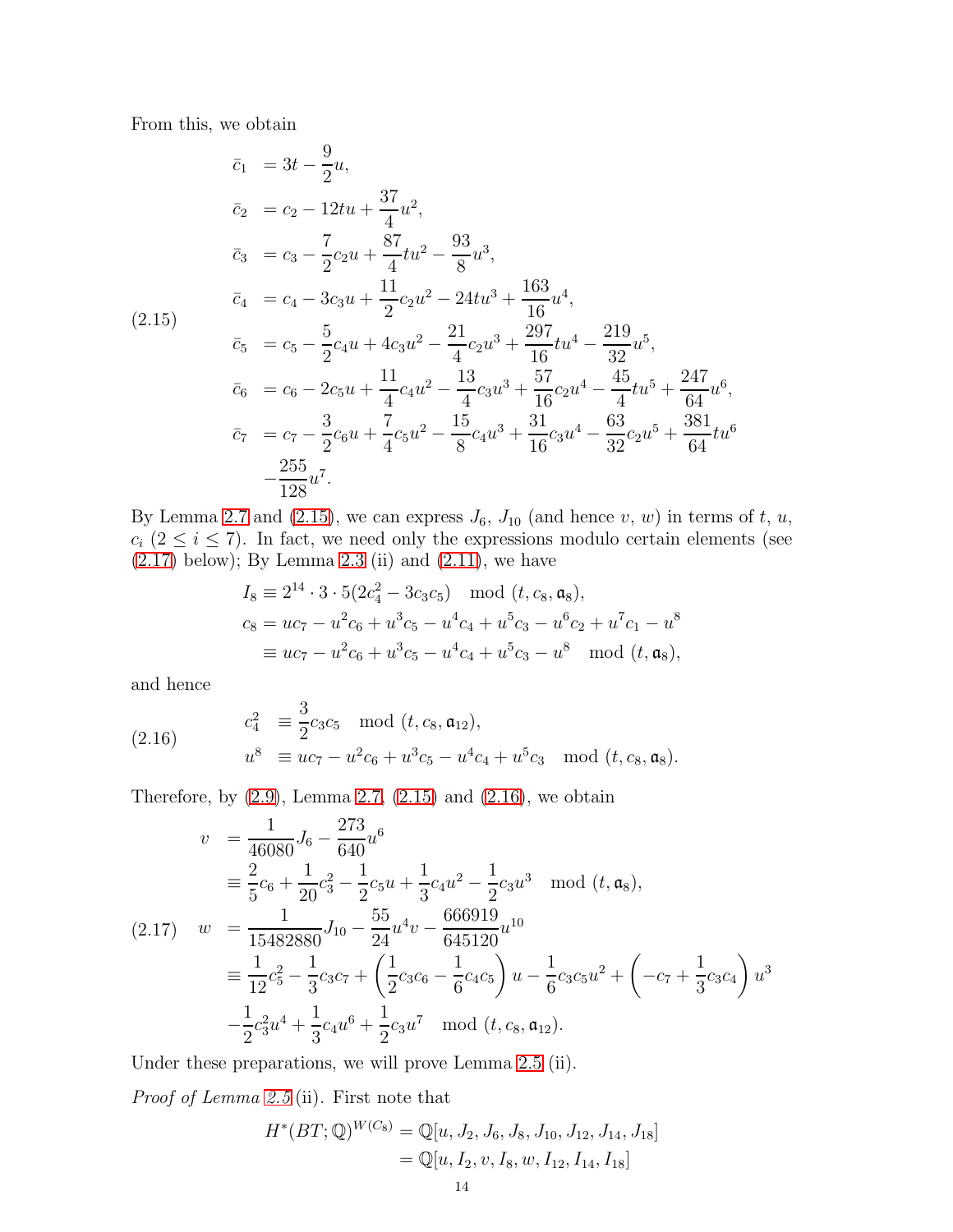by (i) and (2.9). Since 
$$
I_{20} \in H^*(BT; \mathbb{Q})^{W(E_8)} \subset H^*(BT; \mathbb{Q})^{W(C_8)}
$$
, we can put  
\n
$$
(*) \quad I_{20} \equiv 2^{27} \cdot 3^3 \cdot 5^2 \cdot 11 \cdot 17 \cdot 41(\lambda_1 u^{20} + \lambda_2 u^{14} v + \lambda_3 u^8 v^2 + \lambda_4 u^2 v^3 + \lambda_5 u^{10} w + \lambda_6 u^4 v w + \lambda_7 w^2) \mod \mathfrak{b}_{20}
$$

for some  $\lambda_i \in \mathbb{Q}$ . In order to determine the coefficients  $\lambda_i$ , we need the following lemma, which is directly verified by making use of [\(2.10\)](#page-9-0) and Lemma [2.3:](#page-8-1)

## <span id="page-14-0"></span>Lemma 2.8.

$$
A/(t, c_8, \mathfrak{a}_{20}) = A/(t, I_2, c_8, I_8, I_{12}, I_{14}, I_{18})
$$
  
=  $\mathbb{Q}[u, c_3, c_4, c_5, c_6, c_7]/J,$ 

where J is the ideal generated by

$$
u^{8} - uc_{7} + u^{2}c_{6} - u^{3}c_{5} + u^{4}c_{4} - u^{5}c_{3},
$$
  
\n
$$
c_{4}^{2} - \frac{3}{2}c_{3}c_{5},
$$
  
\n
$$
c_{6}^{2} - \frac{5}{3}c_{5}c_{7} + \frac{5}{54}c_{3}c_{4}c_{5} - \frac{1}{6}c_{3}^{2}c_{6} + \frac{1}{24}c_{3}^{4},
$$
  
\n
$$
c_{7}^{2} - \frac{1}{2}c_{3}c_{5}c_{6} + \frac{1}{3}c_{3}c_{4}c_{7} + \frac{1}{6}c_{4}c_{5}^{2},
$$
  
\n
$$
c_{3}^{6} - 7c_{3}^{4}c_{6} + \frac{29}{9}c_{3}^{3}c_{4}c_{5} + 182c_{3}^{2}c_{5}c_{7} + 75c_{3}c_{5}^{3} - \frac{476}{3}c_{3}c_{4}c_{5}c_{6} - 24c_{5}c_{6}c_{7}.
$$

In particular,  $A/(t, c_8, \mathfrak{a}_{20})$  has a basis  $\{u^i c_3^j\}$  $j_c^j c_4^k c_5^l c_6^m c_7^n$  ( $0 \le i \le 7$ ,  $0 \le j \le 5$ ,  $0 \le$ l,  $0 \leq k, m, n \leq 1$ } as a Q-vector space.

Now we consider the relation (\*) in the ring  $A/(t, c_8, \mathfrak{a}_{20})$ . By Lemma [2.3](#page-8-1) (vi), we have

$$
I_{20} \equiv 2^{27} \cdot 3^3 \cdot 5^2 \cdot 11 \cdot 17 \cdot 41 \left( \frac{1}{144} c_5^4 - \frac{1}{18} c_3 c_5^2 c_7 - \frac{1}{54} c_3^2 c_4 c_5^2 - \frac{1}{27} c_3^3 c_4 c_7 + \frac{1}{18} c_3^3 c_5 c_6 \right).
$$

On the other hand, using [\(2.17\)](#page-13-1) and Lemma [2.8,](#page-14-0) we can rewrite each monomial in the right hand side of (∗). For example, we have

$$
w^{2} \equiv \frac{1}{144}c_{5}^{4} - \frac{1}{18}c_{3}c_{5}^{2}c_{7} - \frac{1}{54}c_{3}^{2}c_{4}c_{5}^{2} - \frac{1}{27}c_{3}^{3}c_{4}c_{7} + \frac{1}{18}c_{3}^{3}c_{5}c_{6} - \frac{1}{12}u^{7}c_{3}^{2}c_{7} + \frac{1}{12}u^{7}c_{3}c_{5}^{2} + \frac{1}{24}u^{6}c_{3}^{3}c_{5} + \frac{1}{3}u^{6}c_{3}c_{5}c_{6} - \frac{5}{9}u^{6}c_{3}c_{4}c_{7} + \cdots
$$

Then, using the second half of Lemma [2.8,](#page-14-0) the coefficients in (∗) are obtained as follows:

$$
\lambda_1 = 3, \ \lambda_2 = 15, \ \lambda_3 = 20, \ \lambda_4 = \frac{10}{3}, \ \lambda_5 = 4, \ \lambda_6 = 10, \ \lambda_7 = 1.
$$

Thus we have obtained

$$
I_{20} \equiv 2^{27} \cdot 3^3 \cdot 5^2 \cdot 11 \cdot 17 \cdot 41 \left( 3u^{20} + 15u^{14}v + 20u^8v^2 + \frac{10}{3}u^2v^3 + 4u^{10}w
$$
  
+  $10u^4vw + w^2$   

$$
\equiv 2^{27} \cdot 3^2 \cdot 5^2 \cdot 11 \cdot 17 \cdot 41(9u^{20} + 45u^{14}v + 60u^8v^2 + 10u^2v^3 + 12u^{10}w
$$
  
+  $30u^4vw + 3w^2$   

$$
\equiv 2^{27} \cdot 3^2 \cdot 5^2 \cdot 11 \cdot 17 \cdot 41\tilde{I}_{20} \mod {b_{20}}.
$$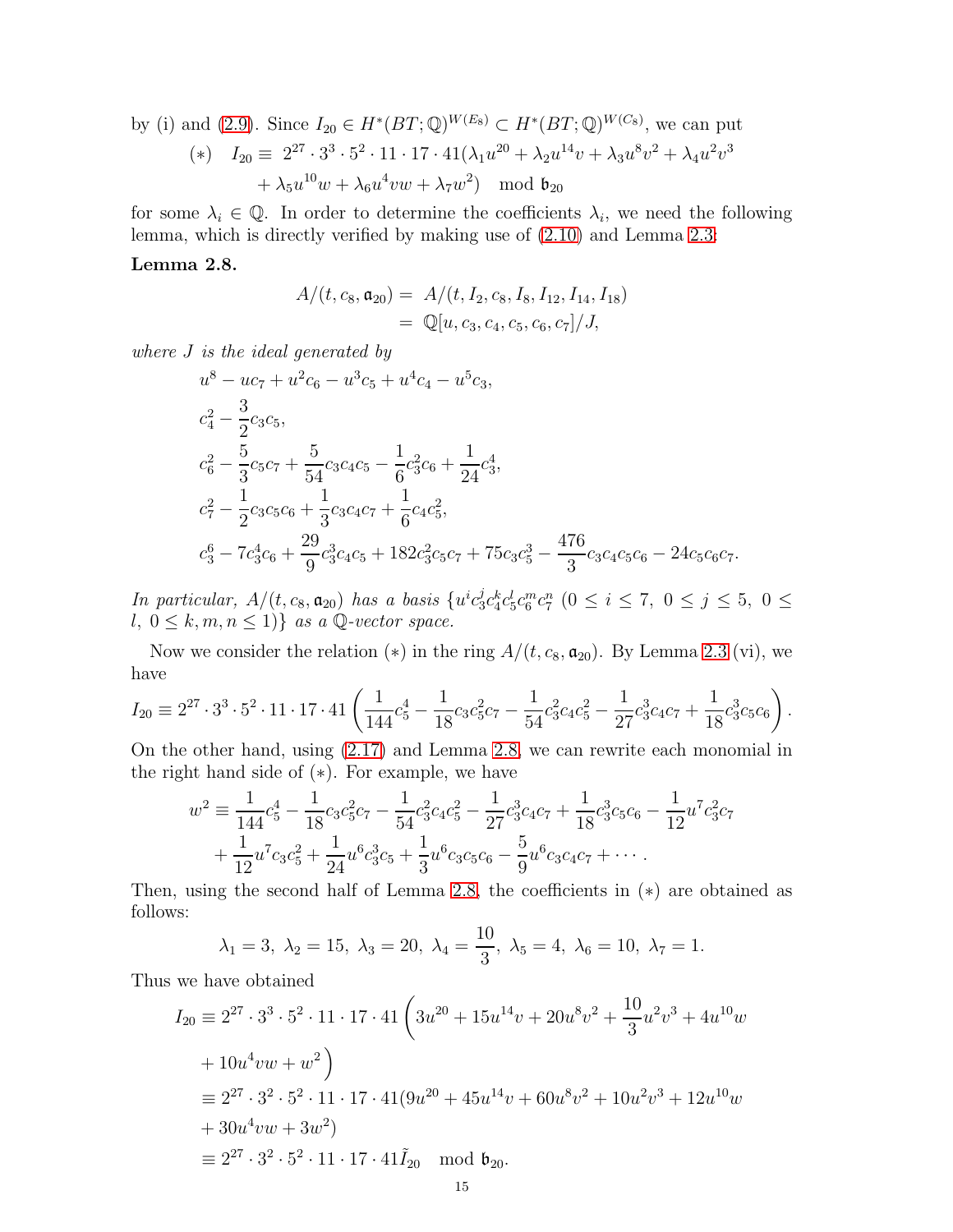Putting

$$
(*) \quad I_{24} \equiv 2^{32} \cdot 3^3 \cdot 5^2 \cdot 7 \cdot 11 \cdot 19 \cdot 199 \left( \mu_1 u^{24} + \mu_2 u^{18} v + \mu_3 u^{12} v^2 + \mu_4 u^6 v^3 + \mu_5 v^4 + \mu_6 u^{14} w + \mu_7 u^8 v w + \mu_8 u^2 v^2 w + \mu_9 u^4 w^2 \right) \mod \mathfrak{b}_{20}
$$

for some  $\mu_i \in \mathbb{Q}$ , we will proceed quite similarly. By Lemma [2.3](#page-8-1) (vii), we have

$$
I_{24} \equiv 2^{32} \cdot 3^3 \cdot 5^2 \cdot 7 \cdot 11 \cdot 19 \cdot 199 \left( \frac{31}{8640} c_3^5 c_4 c_5 + \frac{1}{480} c_3^4 c_5 c_7 + \frac{337}{25920} c_3^3 c_5^3 - \frac{71}{4320} c_3^3 c_4 c_5 c_6 + \frac{31}{240} c_3^2 c_5 c_6 c_7 + \frac{31}{480} c_3 c_5^3 c_6 - \frac{22}{135} c_3 c_4 c_5^2 c_7 - \frac{1}{120} c_4 c_5^4 \right).
$$

On the other hand, in  $A/(t, c_8, \mathfrak{a}_{20}),$  we have, for example,

$$
v^{4} = \frac{31}{8640}c_{3}^{5}c_{4}c_{5} + \frac{1}{480}c_{3}^{4}c_{5}c_{7} + \frac{337}{25920}c_{3}^{3}c_{5}^{3} - \frac{71}{4320}c_{3}^{3}c_{4}c_{5}c_{6} + \frac{31}{240}c_{3}^{3}c_{5}c_{6}c_{7} + \frac{31}{480}c_{3}c_{5}^{3}c_{6} - \frac{22}{135}c_{3}c_{4}c_{5}^{2}c_{7} - \frac{1}{120}c_{4}c_{5}^{4} + \frac{11}{16}u^{7}c_{3}^{4}c_{5} - u^{7}c_{3}^{2}c_{5}c_{6} -\frac{11}{18}u^{7}c_{3}c_{4}c_{5}^{2} + \frac{9}{160}u^{6}c_{3}^{4}c_{6} - \frac{619}{480}u^{6}c_{3}^{3}c_{4}c_{5} + \cdots
$$

Then using the second half of Lemma [2.8,](#page-14-0) the coefficients in (∗∗) are obtained as follows:

$$
\mu_1 = \frac{11}{5}, \ \mu_2 = 12, \ \mu_3 = 21, \ \mu_4 = 12, \ \mu_5 = 1, \ \mu_6 = \frac{21}{5}, \ \mu_7 = 12,
$$
  
\n $\mu_8 = 6, \ \mu_9 = \frac{9}{5}.$ 

Thus we have obtained

$$
I_{24} \equiv 2^{32} \cdot 3^3 \cdot 5^2 \cdot 7 \cdot 11 \cdot 19 \cdot 199 \left( \frac{11}{5} u^{24} + 12 u^{18} v + 21 u^{12} v^2 + 12 u^6 v^3 \right.
$$
  
\n
$$
+ v^4 + \frac{21}{5} u^{14} w + 12 u^8 v w + 6 u^2 v^2 w + \frac{9}{5} u^4 w^2 \right)
$$
  
\n
$$
\equiv 2^{32} \cdot 3^3 \cdot 5 \cdot 7 \cdot 11 \cdot 19 \cdot 199 (11 u^{24} + 60 u^{18} v + 105 u^{12} v^2 + 60 u^6 v^3
$$
  
\n
$$
+ 5 v^4 + 21 u^{14} w + 60 u^8 v w + 30 u^2 v^2 w + 9 u^4 w^2)
$$
  
\n
$$
\equiv 2^{32} \cdot 3^3 \cdot 5 \cdot 7 \cdot 11 \cdot 19 \cdot 199 \tilde{I}_{24} \mod b_{20}.
$$

Finally, we can also put

$$
(\ast \ast \ast) \quad I_{30} \equiv 2^{38} \cdot 3^4 \cdot 5^5 \cdot 7 \cdot 11 \cdot 13 \cdot 61(\nu_1 u^{30} + \nu_2 u^{24} v + \nu_3 u^{18} v^2 + \nu_4 u^{12} v^3
$$

$$
+ \nu_5 u^6 v^4 + \nu_6 v^5 + \nu_7 u^{20} w + \nu_8 u^{14} v w + \nu_9 u^8 v^2 w + \nu_{10} u^2 v^3 w
$$

$$
+ \nu_{11} u^{10} w^2 + \nu_{12} u^4 v w^2 + \nu_{13} w^3) \mod \mathfrak{b}_{20}
$$

for some  $\nu_i \in \mathbb{Q}$ . Then, by Lemma [2.3](#page-8-1) (viii), we have

$$
I_{30} \equiv 2^{38} \cdot 3^4 \cdot 5^5 \cdot 7 \cdot 11 \cdot 13 \cdot 61 \left( -\frac{599}{51840} c_3^5 c_4 c_5 c_6 + \frac{47}{34560} c_3^5 c_3^3 + \frac{1519}{25920} c_3^4 c_5 c_6 c_7 + \frac{6293}{7290} c_3^3 c_4 c_5^2 c_7 - \frac{32537}{25920} c_3^3 c_3^3 c_6 + \frac{189919}{466560} c_3^2 c_4 c_5^4 + \frac{2012}{1215} c_3 c_4 c_5^2 c_6 c_7 - \frac{16693}{25920} c_3 c_5^4 c_7 - \frac{223}{6480} c_4 c_5^4 c_6 - \frac{1}{1728} c_5^6 \right).
$$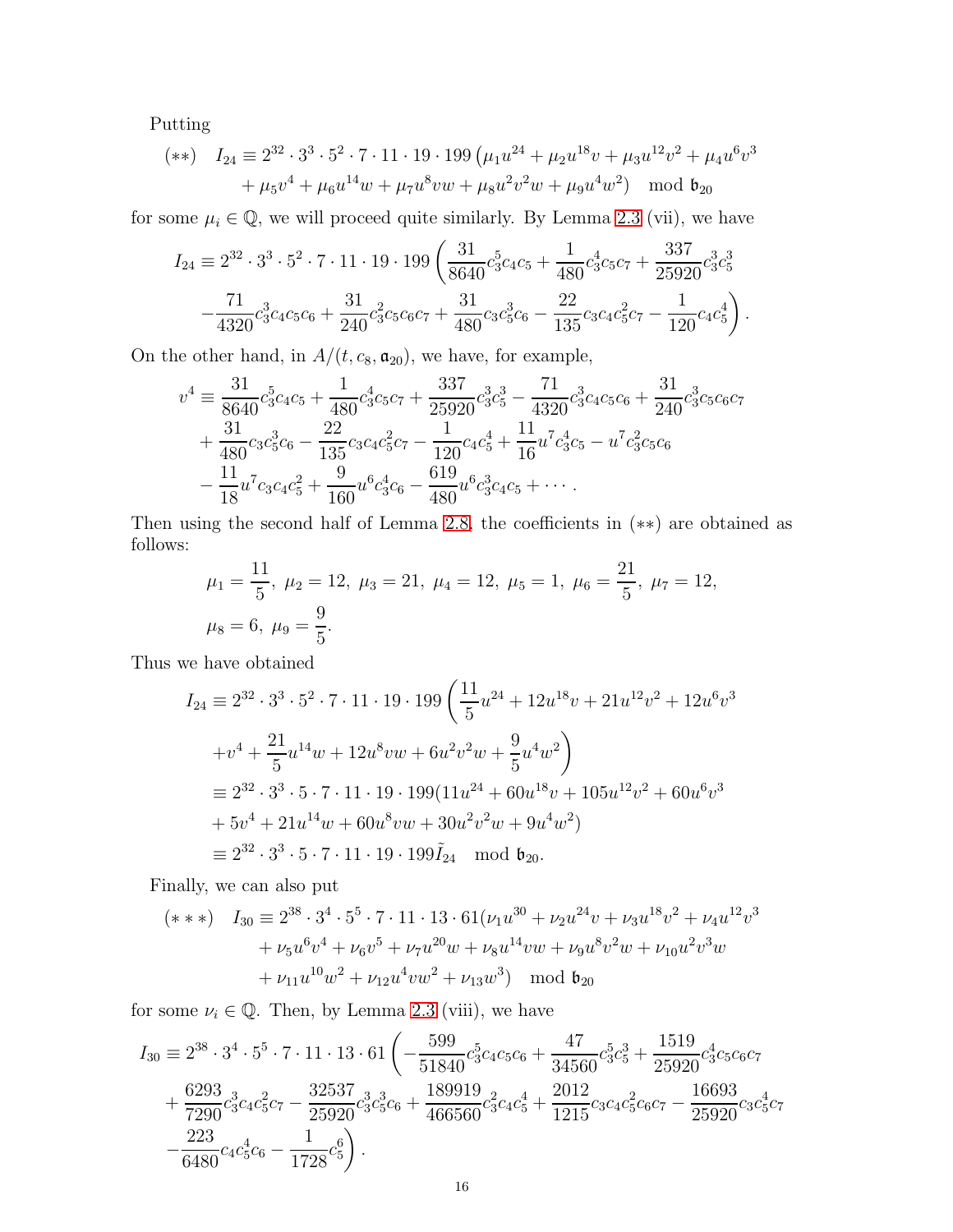On the other hand, in  $A/(t, c_8, \mathfrak{a}_{20})$ , we have, for example,

$$
v^5 = \frac{31}{11520}c_3^5c_4c_5c_6 - \frac{47}{69120}c_3^5c_5^3 + \frac{1}{640}c_3^4c_5c_6c_7 + \frac{1993}{5760}c_3^3c_5^3c_6 - \frac{91}{360}c_3^3c_4c_5^2c_7 -\frac{1279}{11520}c_3^2c_4c_5^4 - \frac{49}{135}c_3c_4c_5^2c_6c_7 + \frac{7}{1440}c_4c_5^4c_6 + \frac{299}{1920}c_3c_5^4c_7 + \cdots, w^3 = \frac{1}{162}c_3^5c_4c_5c_6 - \frac{5}{81}c_3^4c_5c_6c_7 + \frac{365}{648}c_3^3c_5^3c_6 - \frac{1043}{2916}c_3^3c_4c_5^2c_7 - \frac{1079}{5832}c_3^2c_4c_5^4 -\frac{226}{243}c_3c_4c_5^2c_6c_7 + \frac{2}{81}c_4c_5^4c_6 + \frac{431}{1296}c_3c_5^4c_7 + \frac{1}{1728}c_5^6 + \cdots.
$$

Then using the second half of Lemma [2.8,](#page-14-0) the coefficients in (∗ ∗ ∗) are obtained as follows:

$$
\nu_1 = -\frac{9}{8}, \quad \nu_2 = -3, \quad \nu_3 = 0, \quad \nu_4 = -5, \quad \nu_5 = -\frac{35}{2}, \quad \nu_6 = -2, \quad \nu_7 = -\frac{3}{2}
$$
\n
$$
\nu_8 = \frac{9}{2}, \quad \nu_9 = 15, \quad \nu_{10} = -5, \quad \nu_{11} = -\frac{3}{2}, \quad \nu_{12} = 3, \quad \nu_{13} = -1.
$$

Thus we have obtained

$$
I_{30} \equiv 2^{38} \cdot 3^4 \cdot 5^2 \cdot 7 \cdot 11 \cdot 13 \cdot 61 \left( -\frac{9}{8} u^{30} - 3u^{24} v - 5u^{12} v^3 - \frac{35}{2} u^6 v^4 - 2v^5 \right)
$$
  

$$
-\frac{3}{2} u^{20} w + \frac{9}{2} u^{14} v w + 15u^8 v^2 w - 5u^2 v^3 w - \frac{3}{2} u^{10} w^2 + 3u^4 v w^2 - w^3 \right)
$$
  

$$
\equiv 2^{35} \cdot 3^4 \cdot 5^2 \cdot 7 \cdot 11 \cdot 13 \cdot 61(-9u^{30} - 24u^{24} v - 40u^{12} v^3 - 140u^6 v^4 - 16v^5 \right)
$$
  

$$
- 12u^{20} w + 36u^{14} v w + 120u^8 v^2 w - 40u^2 v^3 w - 12u^{10} w^2 + 24u^4 v w^2 - 8w^3)
$$
  

$$
\equiv 2^{35} \cdot 3^4 \cdot 5^2 \cdot 7 \cdot 11 \cdot 13 \cdot 61 \tilde{I}_{30} \mod b_{20}.
$$

<span id="page-16-0"></span>Consequently, we have established Lemma [2.5.](#page-10-0)

3. RATIONAL COMOMOLOGY RING OF 
$$
E_8/T^1 \cdot E_7
$$

With the above results, we will compute the rational cohomology ring of  $E_8/C_8$ . We begin by recalling the classical results of Borel  $[4]$ ; Let G be a compact connected Lie group,  $H$  a closed connected subgroup of  $G$  of maximal rank and  $T$  a commnon maximal torus. Consider the fibration

$$
G/H\stackrel{\iota}{\longrightarrow} BH\stackrel{\rho}{\longrightarrow} BG.
$$

Since  $H^*(BG; \mathbb{Q})$  is a polynomial ring generated by elements of even degrees and  $H^*(G/H;\mathbb{Q})$  has vanishing odd dimensional part (Hirsch formula [\[4\]](#page-33-0)), the Serre spectral sequence with rational coefficients for this fibration collapses. In particular, we have the following description of the rational cohomology ring of  $G/H$ :

$$
H^*(G/H; \mathbb{Q}) \stackrel{\iota^*}{\leftarrow} H^*(BH; \mathbb{Q})/(\rho^* H^+(BG; \mathbb{Q}))
$$
  
\n
$$
\cong H^*(BT; \mathbb{Q})^{W(H)}/(H^+(BT; \mathbb{Q})^{W(G)}),
$$

∗

where  $H^+ = \bigoplus_{i>0} H^i$  and  $(H^+(BT;\mathbb{Q})^{W(G)})$  means the ideal of  $H^*(BT;\mathbb{Q})^{W(H)}$ generated by  $H^+(BT;\mathbb{Q})^{W(G)}$ .

We apply this result to the fibration:

$$
E_8/C_8 \xrightarrow{\iota} BC_8 \xrightarrow{\rho} BE_8.
$$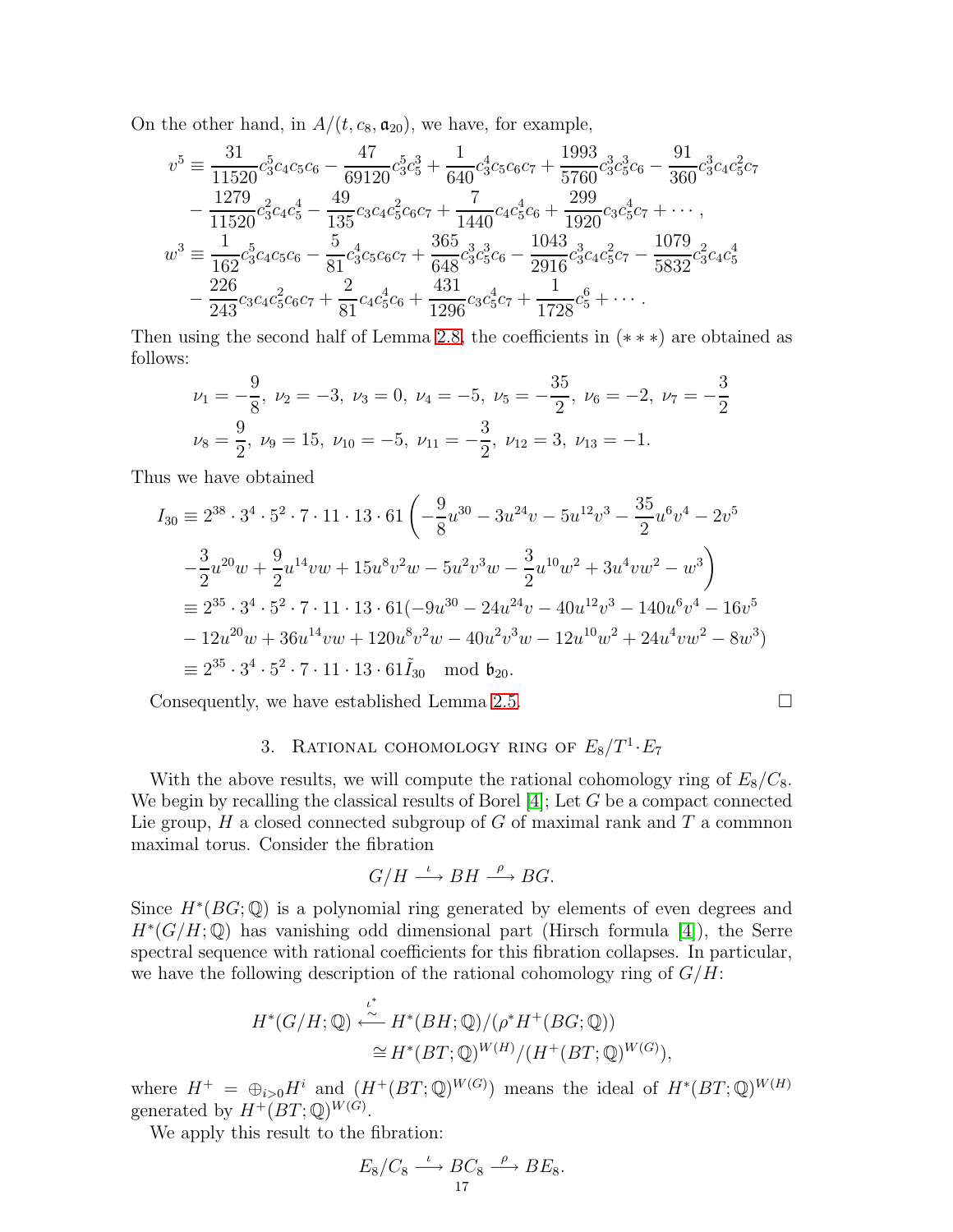Then, using Lemmas [2.2,](#page-6-2) [2.6,](#page-10-1) [2.5](#page-10-0) and [\(2.9\)](#page-9-1), we have

$$
H^*(E_8/C_8; \mathbb{Q}) \cong H^*(BT; \mathbb{Q})^{W(C_8)}/(H^+(BT; \mathbb{Q})^{W(E_8)})
$$
  
\n
$$
\cong \mathbb{Q}[u, J_2, J_6, J_8, J_{10}, J_{12}, J_{14}, J_{18}]/(I_2, I_8, I_{12}, I_{14}, I_{18}, I_{20}, I_{24}, I_{30})
$$
  
\n
$$
\cong \mathbb{Q}[u, I_2, v, I_8, w, I_{12}, I_{14}, I_{18}]/(I_2, I_8, I_{12}, I_{14}, I_{18}, I_{20}, I_{24}, I_{30})
$$
  
\n
$$
\cong \mathbb{Q}[u, v, w]/(\tilde{I}_{20}, \tilde{I}_{24}, \tilde{I}_{30}).
$$

Thus we have obtained the following:

<span id="page-17-2"></span>**Lemma 3.1.** The rational cohomology ring of  $E_8/T^1 \tcdot E_7$  is given as follows:

$$
H^*(E_8/T^1 \cdot E_7; \mathbb{Q}) = \mathbb{Q}[u, v, w]/(\tilde{I}_{20}, \tilde{I}_{24}, \tilde{I}_{30}),
$$

where deg  $u = 2$ , deg  $v = 12$ , deg  $w = 20$ ,  $\tilde{I}_{20}$ ,  $\tilde{I}_{24}$  and  $\tilde{I}_{30}$  are given by ([2.8](#page-9-3)).

4. INTEGRAL COHOMOLOGY RING OF  $E_8/T^1 \cdot E_7$ 

# 4.1. Integral cohomology ring of  $E_8/T$  in low degrees. Consider the fibration

$$
E_7/T' \cong C_8/T \xrightarrow{i} E_8/T \xrightarrow{p} E_8/C_8.
$$

Since  $H^*(E_8/C_8; \mathbb{Z})$  and  $H^*(E_7/T'; \mathbb{Z})$  have no torsion and vanishing odd dimensional part by Bott [\[7\]](#page-33-1), the Serre spectral sequence with the integral coefficients for the above fibration collapses and the following sequence

$$
\mathbb{Z} \to H^*(E_8/C_8; \mathbb{Z}) \xrightarrow{p^*} H^*(E_8/T; \mathbb{Z}) \xrightarrow{i^*} H^*(C_8/T; \mathbb{Z}) \cong H^*(E_7/T'; \mathbb{Z}) \to \mathbb{Z}
$$

is co-exact<sup>[16](#page-17-0)</sup>, that is,

 $p^*$  is injective,  $i^*$  is surjective and

Ker  $i^* = (p^*H^+(E_8/C_8; \mathbb{Z}))$ , the ideal generated by  $p^*H^+(E_8/C_8; \mathbb{Z})$ .

Therefore we will obtain some information about the generators of  $H^*(E_8/C_8;\mathbb{Z})$ by considering Ker i<sup>\*</sup>. In order to investigate Ker i<sup>\*</sup>, we will determine  $H^*(E_8/T; \mathbb{Z})$ up to degrees  $\leq 36$ . First we need a simple lemma concerning the action of the cohomology operations:

<span id="page-17-1"></span>**Lemma 4.1.** For the elements t and  $c_i = \sigma_i(t_1, \ldots, t_8)$  in  $H^*(BT; \mathbb{Z})$ , we have

(i) 
$$
Sq^2(c_2) \equiv c_3 + tc_2
$$
,  
\n $Sq^4(c_3) \equiv c_5 + tc_4 + c_2c_3$ ,  
\n $Sq^8(c_5 + tc_4) \equiv tc_8 + c_2c_7 + c_3c_6 + c_4c_5 + tc_4^2 + t^2c_7 + t^3c_6 + t^2c_2c_5 + t^2c_3c_4$ ,  
\n $Sq^{14}(c_8 + c_4^2 + t^2c_6 + t^4c_4 + t^8) \equiv (c_8 + t^2c_6 + t^4c_4 + t^8)(c_7 + tc_6) \mod 2$ .

(ii) 
$$
\mathcal{P}^1(c_2 + 2t^2) \equiv c_4 + c_2^2 + t^4
$$
,  
\n $\mathcal{P}^3(c_4 + 2t^4) \equiv c_5^2 + 2c_4c_6 + 2c_3c_7 + 2c_2c_8 + c_3^2c_4 + c_2c_4^2 + c_2^2c_6 + 2c_2c_3c_5$   
\n $+ 2t^{10} \mod 3$ .

(iii) 
$$
\mathcal{P}^1(c_2 + t^2) \equiv c_6 + 2c_3^2 + 4c_2c_4 + 2c_2^3 + 2tc_5 + tc_2c_3 + 4t^2c_4 + 4t^2c_2^2 + 3t^3c_3
$$

$$
+ t^4c_2 + 2t^6 \mod 5.
$$

<span id="page-17-0"></span><sup>&</sup>lt;sup>16</sup>This terminology is taken from [\[2,](#page-33-3)  $\S4$ ]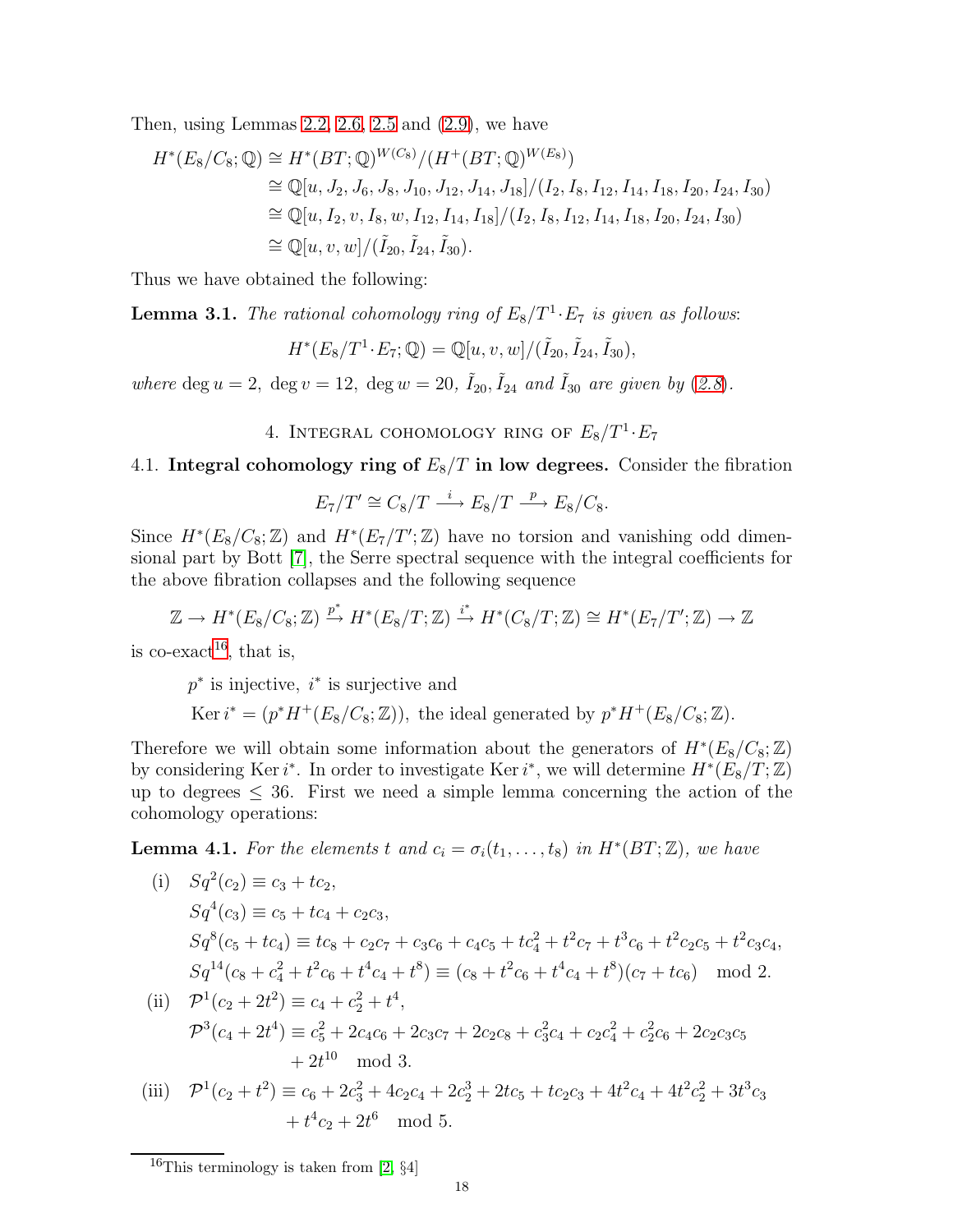Proof. (i) follows immediately from the Wu formula:

$$
Sq^{2i-2}(c_i) \equiv \sum_{j=0}^{i-1} c_{2i-1-j} c_j,
$$

and  $c_1 = 3t \equiv t \mod 2$ .

(ii) Put  $p_i = t_1^i + \cdots + t_8^i$   $(i \geq 0)$ . Then  $p_i$ 's and  $c_i$ 's are related to each other by the Newton formula:

$$
p_n = \sum_{i=1}^{n-1} (-1)^{i-1} p_{n-i} c_i + (-1)^{n-1} n c_n.
$$

In particular, considering with mod 3 coefficients, we have

$$
p_1 \equiv c_1 \equiv 0,
$$
  
\n
$$
p_2 \equiv c_2,
$$
  
\n
$$
p_4 \equiv 2c_4 + 2c_2^2,
$$
  
\n
$$
p_{10} \equiv 2c_5^2 + c_4c_6 + c_3c_7 + c_2c_8 + 2c_3^2c_4 + 2c_2c_4^2 + 2c_2^2c_6 + c_2^3c_4 + c_2c_3c_5 + c_2^5.
$$

On the other hand, we have

$$
\mathcal{P}^1(p_2) \equiv \mathcal{P}^1 \left( \sum_i t_i^2 \right) \equiv \sum_i \mathcal{P}^1(t_i^2) \equiv \sum_i 2t_i \mathcal{P}^1(t_i) \equiv \sum_i 2t_i \cdot t_i^3
$$
  
\n
$$
\equiv \sum_i 2t_i^4 \equiv 2p_4,
$$
  
\n
$$
\mathcal{P}^3(p_4) \equiv \mathcal{P}^3 \left( \sum_i t_i^4 \right) \equiv \sum_i \mathcal{P}^3(t_i^4) \equiv \sum_i (2\mathcal{P}^3(t_i^2)t_i^2 + 2\mathcal{P}^2(t_i^2)\mathcal{P}^1(t_i^2))
$$
  
\n
$$
\equiv \sum_i (2t_i^6 \cdot 2t_i^4) \equiv \sum_i t_i^{10} \equiv p_{10}.
$$

Using these facts, we have easily the required results.

(iii) Similar computation yields the required results.  $\Box$ 

<span id="page-18-0"></span>**Lemma 4.2.** The integral cohomology ring of  $E_8/T$  for degrees  $\leq 36$  is given as follows:

$$
H^*(E_8/T; \mathbb{Z}) = \mathbb{Z}[t_1, \ldots, t_8, t, \gamma_3, \gamma_4, \gamma_5, \hat{\gamma}_6, \gamma_9, \gamma_{10}, \hat{\gamma}_{15}]
$$
  

$$
/(\rho_1, \rho_2, \rho_3, \rho_4, \rho_5, \hat{\rho}_6, \rho_8, \rho_9, \rho_{10}, \rho_{12}, \rho_{14}, \hat{\rho}_{15}, \rho_{18}),
$$

where  $t_1, \ldots, t_8, t \in H^2$  are as in §2,  $\gamma_i \in H^{2i}$   $(i = 3, 4, 5, 6, 9, 10, 15)$  and

$$
\rho_1 = c_1 - 3t,
$$
  
\n
$$
\rho_2 = c_2 - 4t^2,
$$
  
\n
$$
\rho_3 = c_3 - 2\gamma_3,
$$
  
\n
$$
\rho_4 = c_4 + 2t^4 - 3\gamma_4,
$$
  
\n
$$
\rho_5 = c_5 - 3t\gamma_4 + 2t^2\gamma_3 - 2\gamma_5,
$$
  
\n
$$
\hat{\rho}_6 = c_6 - 2\gamma_3^2 - t\gamma_5 + t^2\gamma_4 - 2t^6 - 5\hat{\gamma}_6,
$$
  
\n
$$
\rho_8 = -3c_8 + 3\gamma_4^2 - 2\gamma_3\gamma_5 + t(2c_7 - 6\gamma_3\gamma_4) + t^2(2\gamma_3^2 - 5\hat{\gamma}_6) + 3t^3\gamma_5 + 4t^4\gamma_4 - 6t^5\gamma_3 + t^8,
$$
  
\n
$$
\frac{19}{19}
$$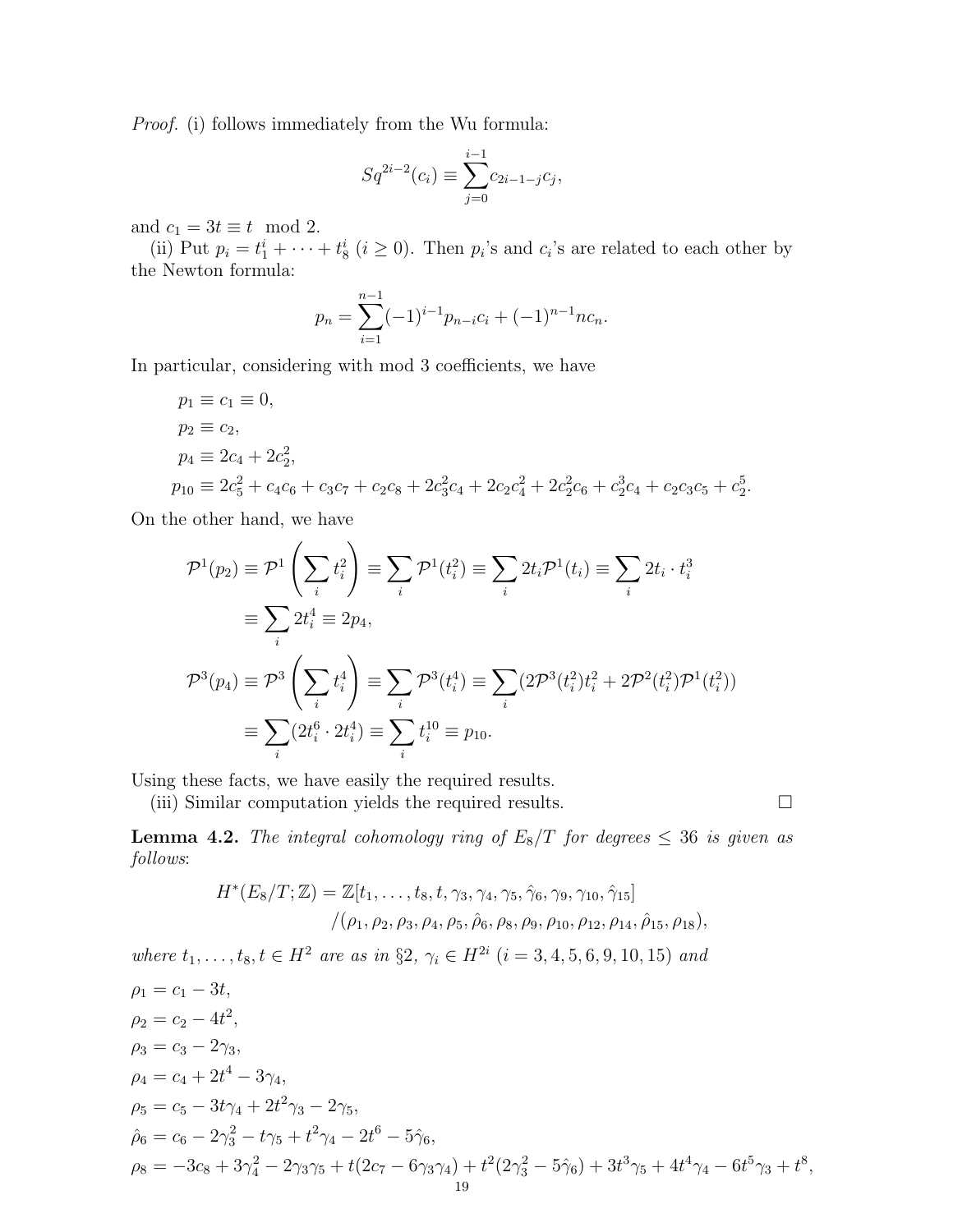$$
\begin{split} \rho_{9}&=2c_{6}\gamma_{3}+tc_{8}+t^{2}c_{7}-3t^{3}c_{6}-2\gamma_{9},\\ \rho_{10}&=\gamma_{5}^{2}-2c_{7}\gamma_{3}-t^{2}c_{8}+3t^{3}c_{7}-3\gamma_{10},\\ \rho_{12}&=15\hat{\gamma}_{6}^{2}+2\gamma_{3}\gamma_{4}\gamma_{5}-2c_{7}\gamma_{5}+2\gamma_{3}^{4}+10\gamma_{3}^{2}\hat{\gamma}_{6}-3c_{8}\gamma_{4}-2\gamma_{4}^{3}\\ &+t(c_{8}\gamma_{3}-2\gamma_{3}^{2}\gamma_{5}+4c_{7}\gamma_{4}+6\gamma_{3}\gamma_{4}^{2})+t^{2}(3\gamma_{10}-25\gamma_{4}\hat{\gamma}_{6}-c_{7}\gamma_{3}-16\gamma_{3}^{2}\gamma_{4})\\ &+t^{3}(25\gamma_{3}\hat{\gamma}_{6}-3\gamma_{4}\gamma_{5}+10\gamma_{3}^{3})+t^{4}(3c_{8}+3\gamma_{3}\gamma_{5}+5\gamma_{4}^{2})+t^{5}(-3c_{7}-5\gamma_{3}\gamma_{4})\\ &+4t^{6}\gamma_{3}^{2}-7t^{8}\gamma_{4}+4t^{9}\gamma_{3},\\ \rho_{14}&=c_{7}^{2}-3c_{8}\hat{\gamma}_{6}+6\gamma_{4}\gamma_{10}-4c_{8}\gamma_{3}^{2}+6c_{7}\gamma_{3}\gamma_{4}-6\gamma_{3}^{2}\gamma_{4}^{2}-12\gamma_{4}^{2}\hat{\gamma}_{6}-2\gamma_{3}\gamma_{5}\hat{\gamma}_{6}\\ &+t(24\gamma_{3}\gamma_{4}\hat{\gamma}_{6}-8c_{7}\gamma_{3}^{2}-8c_{7}\hat{\gamma}_{6}+4c_{8}\gamma_{5}-6\gamma_{3}\gamma_{10}+12\gamma_{3}^{3}\gamma_{4})\\ &+t^{2}(-2\gamma_{3}\gamma_{4}\gamma_{5}+6\gamma_{4}^{3}+2\gamma_{3}^{2}\hat{\gamma}_{6}+20\hat{\gamma}_{6}^{2}-4\gamma_{3}^{4}-c_{7}\gamma_{5})\\ &+t^{3}(12\gamma_{3}\hat{\gamma}_{4}+8c_{8}\gamma_{3}-5c_{7}\gamma_{4}+3\gamma_{5}\hat{\gamma}_{6})+t^{4}(3\gamma_{10}-26\gamma_{4}\hat{\gamma}_{6}+6c_{
$$

Proof. According to Toda [\[42,](#page-34-1) Proposition 3.2], one can give the general description of  $H^*(E_8/T; \mathbb{Z})$  as follows:

$$
H^*(E_8/T; \mathbb{Z}) = \mathbb{Z}[t_1, \ldots, t_8, t, \gamma_3, \gamma_4, \gamma_5, \gamma_6, \gamma_9, \gamma_{10}, \gamma_{15}]
$$
  

$$
/(\rho_1, \rho_2, \rho_3, \rho_4, \rho_5, \rho_6, \rho_8, \rho_9, \rho_{10}, \rho_{12}, \rho_{14}, \rho_{15}, \rho_{18}, \rho_{20}, \rho_{24}, \rho_{30}),
$$

where  $t_1, \ldots, t_8, t \in H^2$  are as above and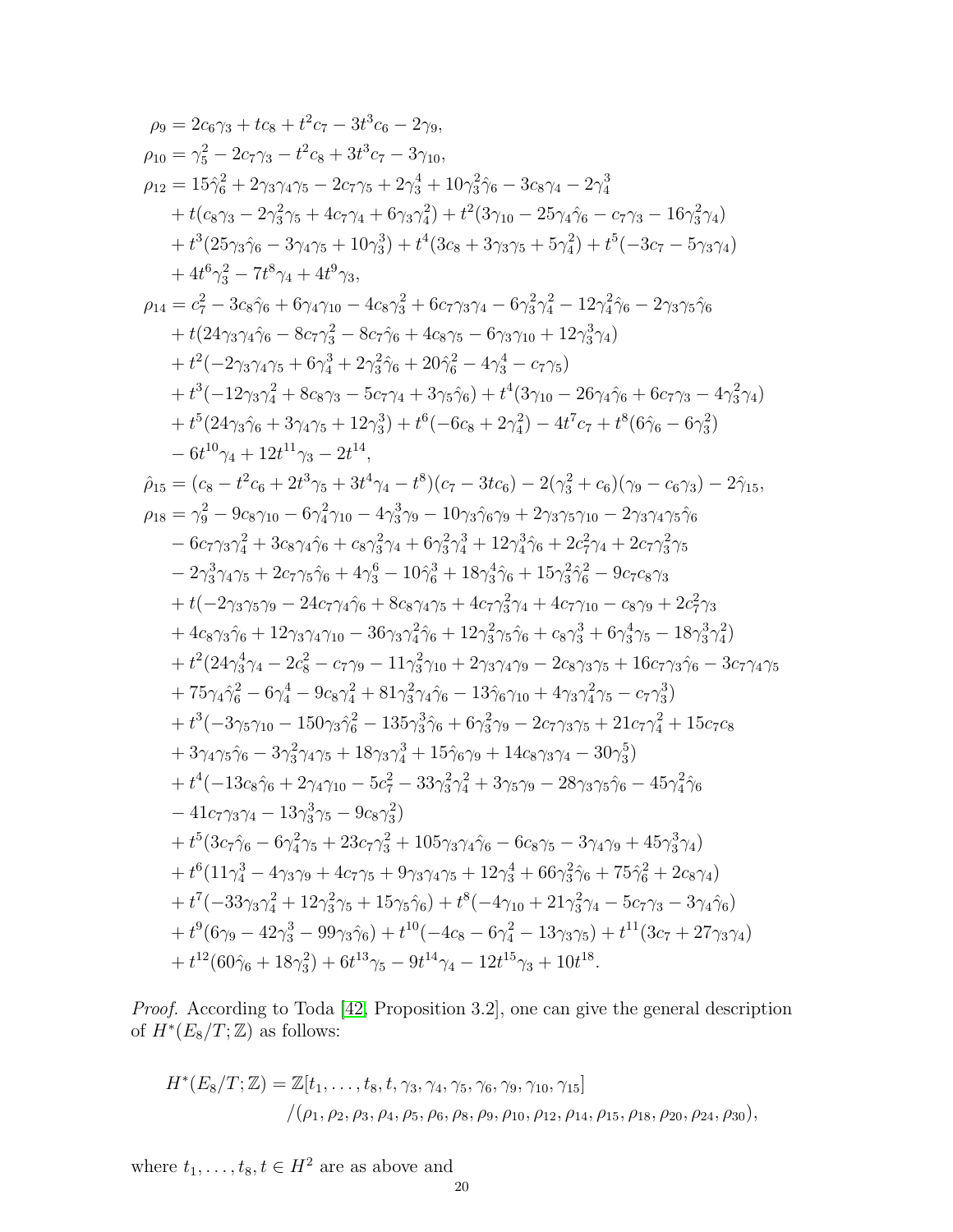$$
\rho_1 = c_1 - 3t,\n\rho_i = \delta_i - 2\gamma_i (i = 3, 5, 9, 15),\n\rho_i = \delta_i - 3\gamma_i (i = 4, 10),\n\rho_6 = \delta_6 - 5\gamma_6.
$$

Here  $\delta_i$  (i = 3, 4, 5, 6, 9, 10, 15) is an arbitrary element of  $H^*(E_8/T;\mathbb{Z})$  satisfying  $\delta_3 \equiv Sq^2(\rho_2), \ \delta_5 \equiv Sq^4(\delta_3), \ \delta_9 \equiv Sq^8(\delta_5), \ \delta_{15} \equiv Sq^{14}(\rho_8) \mod 2,$  $\delta_4 \equiv \mathcal{P}^1(\rho_2), \ \delta_{10} \equiv \mathcal{P}^3(\delta_4) \mod 3,$  $\delta_6 \equiv \mathcal{P}^1(\rho_2) \mod 5.$ 

Other relation  $\rho_j$  (j = 2, 8, 12, 14, 18, 20, 24, 30) is determined by the maximality of the integer  $n_j$  in

(4.1) 
$$
n_j \cdot \rho_j \equiv \iota_0^*(I_j) \mod (\rho_i; i < j),
$$

where  $\iota_0 : E_8/T \longrightarrow BT$ .

Now let us determine the generators and the relations explicitly;

(1) In view of Lemma [2.3](#page-8-1) (i) and [\(4.1\)](#page-20-0), we can take

<span id="page-20-0"></span>
$$
\rho_2=c_2-4t^2.
$$

(2) By Lemma [4.1](#page-17-1) (i), we have

$$
\delta_3 \equiv Sq^2(\rho_2) \equiv Sq^2(c_2) \equiv c_3 + tc_2 \equiv c_3 \mod (2, \rho_1, \rho_2)
$$

and we can take  $\delta_3 = c_3$  so that

$$
\rho_3=c_3-2\gamma_3.
$$

(3) By Lemma [4.1](#page-17-1) (ii), we have

$$
\delta_4 \equiv \mathcal{P}^1(\rho_2) \equiv \mathcal{P}^1(c_2 - 4t^2) \equiv c_4 + c_2^2 + t^4 \equiv c_4 + 2t^4 \mod (3, \rho_1, \rho_2),
$$
  
and we can take  $\delta_4 = c_4 + 2t^4$  so that

$$
\rho_4 = c_4 + 2t^4 - 3\gamma_4.
$$

(4) By Lemma [4.1](#page-17-1) (i), we have

 $\delta_5 \equiv Sq^4(\delta_3) \equiv Sq^4(c_3) \equiv c_5 + tc_4 + c_2c_3 \equiv c_5 + tc_4 \mod (2, \rho_1, \rho_2, \rho_3, \rho_4)$  $\equiv c_5 - 3t\gamma_4 + 2t^2\gamma_3 \mod (2,\rho_1,\rho_2,\rho_3,\rho_4),$ and we can take  $\delta_5 = c_5 - 3t\gamma_4 + 2t^2\gamma_3$  so that

$$
\rho_5 = c_5 - 3t\gamma_4 + 2t^2\gamma_3 - 2\gamma_5.
$$

 $(5)$  By Lemma [4.1](#page-17-1) (iii), we have

$$
\delta_6 \equiv \mathcal{P}^1(\rho_2) \equiv \mathcal{P}^1(c_2 - 4t^2) \equiv c_6 + 2c_3^2 + 4c_2c_4 + 2c_2^3 + 2tc_5 + tc_2c_3
$$
  
+  $4t^2c_4 + 4t^2c_2^2 + 3t^3c_3 + t^4c_2 + 2t^6 \mod (5, \rho_1)$   
\n $\equiv c_6 + 3\gamma_3^2 + 4t\gamma_5 + t^2\gamma_4 + 3t^6 \mod (5, \rho_1, \rho_2, \rho_3, \rho_4, \rho_5)$   
\n $\equiv c_6 - 2\gamma_3^2 - t\gamma_5 + t^2\gamma_4 - 2t^6 \mod (5, \rho_1, \rho_2, \rho_3, \rho_4, \rho_5),$   
\nand we can take  $\delta_6 = c_6 - 2\gamma_3^2 - t\gamma_5 + t^2\gamma_4 - 2t^6$  so that  
\n $\hat{\rho}_6 = c_6 - 2\gamma_3^2 - t\gamma_5 + t^2\gamma_4 - 2t^6 - 5\hat{\gamma}_6.$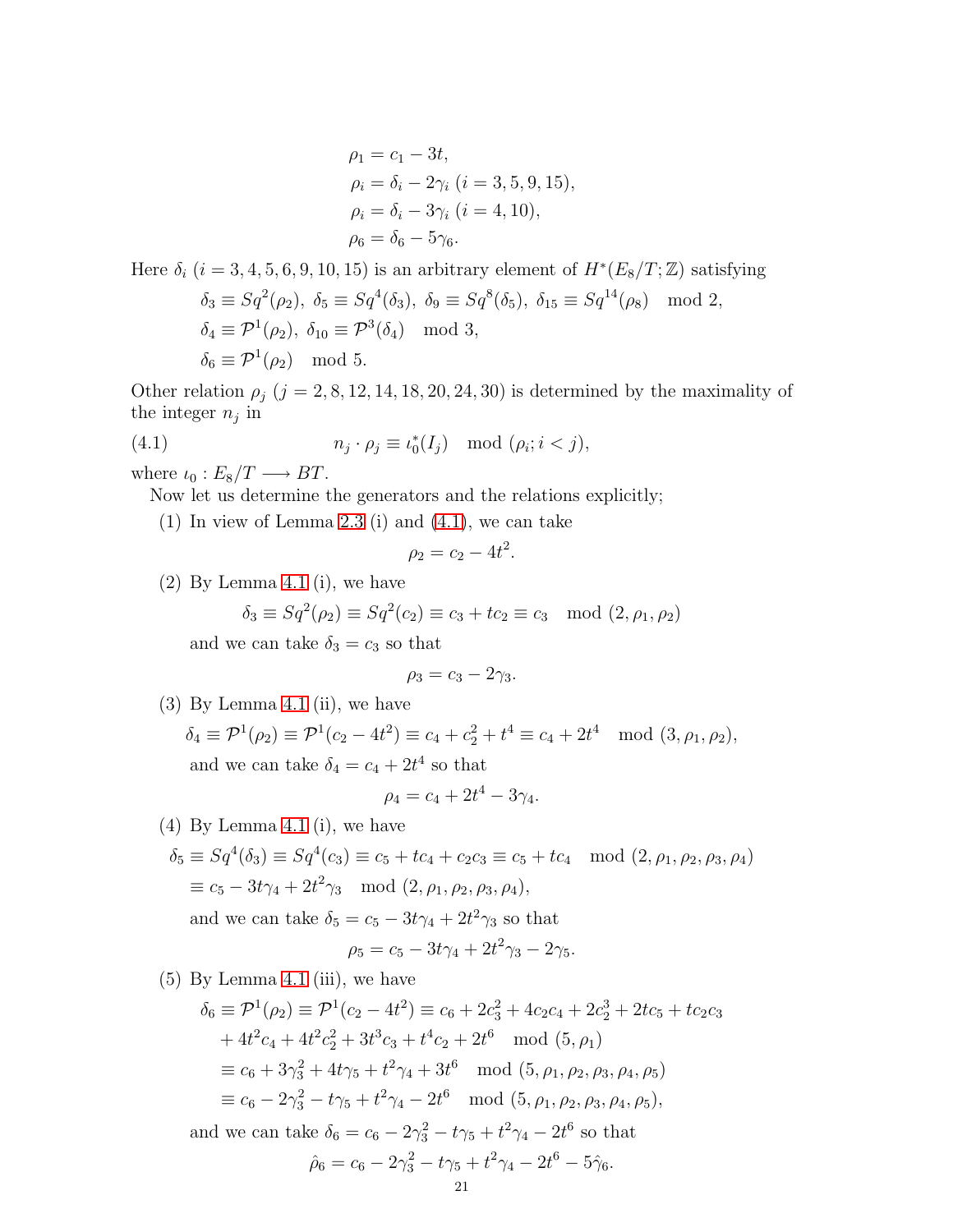(6) By Lemma [2.3](#page-8-1) (ii), we have

<span id="page-21-1"></span>(4.2) 
$$
I_8 \equiv 2^{14} \cdot 3 \cdot 5 \{-18c_8 - 3c_3c_5 + 2c_4^2 + t(12c_7 - 3c_3c_4) + t^2(-6c_6 + 3c_3^2) + 12t^3c_5 + 2t^4c_4 - 12t^5c_3 + 14t^8\} \mod (I_2).
$$

<span id="page-21-0"></span>On the other hand, by the relations  $\rho_3$ ,  $\rho_4$ ,  $\rho_5$ ,  $\rho_6$ , we have

(4.3)  
\n
$$
c_3 = 2\gamma_3,
$$
\n
$$
c_4 = 3\gamma_4 - 2t^4,
$$
\n
$$
c_5 = 2\gamma_5 + 3t\gamma_4 - 2t^2\gamma_3,
$$
\n
$$
c_6 = 5\hat{\gamma}_6 + 2\gamma_3^2 + t\gamma_5 - t^2\gamma_4 + 2t^6.
$$

Substituting  $(4.3)$  into  $(4.2)$ , we have

$$
I_8 \equiv 2^{15} \cdot 3^2 \cdot 5 \{-3c_8 + 3\gamma_4^2 - 2\gamma_3\gamma_5 + t(2c_7 - 6\gamma_3\gamma_4) + t^2(2\gamma_3^2 - 5\hat{\gamma}_6) + 3t^3\gamma_5 + 4t^4\gamma_4 - 6t^5\gamma_3 + t^8 \} \mod (\rho_1, \rho_2, \rho_3, \rho_4, \rho_5, \hat{\rho}_6).
$$

Hence, by  $(4.1)$ , we have

$$
2^{15} \cdot 3^2 \cdot 5 \, \rho_8 \equiv \iota_0^*(I_8) \mod (\rho_1, \rho_2, \rho_3, \rho_4, \rho_5, \hat{\rho}_6)
$$

and it follows the form of  $\rho_8$ .

(7) By Lemma [4.1](#page-17-1) (i) , we have

$$
\delta_9 \equiv Sq^8(\delta_5) \equiv Sq^8(c_5 + tc_4) \equiv tc_8 + c_2c_7 + c_3c_6 + c_4c_5 + tc_4^2 + t^2c_7 \n+ t^3c_6 + t^2c_2c_5 + t^2c_3c_4 \mod (2, \rho_1) \equiv tc_8 + t^2c_7 + t^3c_6 \mod (2, \rho_1, \rho_2, \rho_3, \rho_5) \equiv tc_8 + t^2c_7 - 3t^3c_6 + 2c_6\gamma_3 \mod (2, \rho_1, \rho_2, \rho_3, \rho_5),
$$

and we can take  $\delta_9 = 2c_6\gamma_3 + tc_8 + t^2c_7 - 3t^3c_6$  so that

$$
\rho_9 = 2c_6\gamma_3 + tc_8 + t^2c_7 - 3t^3c_6 - 2\gamma_9.
$$

(8) By Lemma [4.1](#page-17-1) (ii), we have

$$
\delta_{10} \equiv \mathcal{P}^3(\delta_4) \equiv \mathcal{P}^3(c_4 + 2t^4) \equiv c_5^2 + 2c_4c_6 + 2c_3c_7 + 2c_2c_8 + c_3^2c_4 \n+ c_2c_4^2 + c_2^2c_6 + 2c_2c_3c_5 + 2t^{10} \mod (3, \rho_1) \n\equiv \gamma_5^2 + c_7\gamma_3 + 2t^2c_8 \mod (3, \rho_1, \rho_2, \rho_3, \rho_4, \rho_5, \hat{\rho}_6) \n\equiv \gamma_5^2 - 2c_7\gamma_3 - t^2c_8 + 3t^3c_7 \mod (3, \rho_1, \rho_2, \rho_3, \rho_4, \rho_5, \hat{\rho}_6),
$$

and we can take  $\delta_{10} = \gamma_5^2 - 2c_7\gamma_3 - t^2c_8 + 3t^3c_7$  so that

$$
\rho_{10} = \gamma_5^2 - 2c_7\gamma_3 - t^2c_8 + 3t^3c_7 - 3\gamma_{10}.
$$
  
22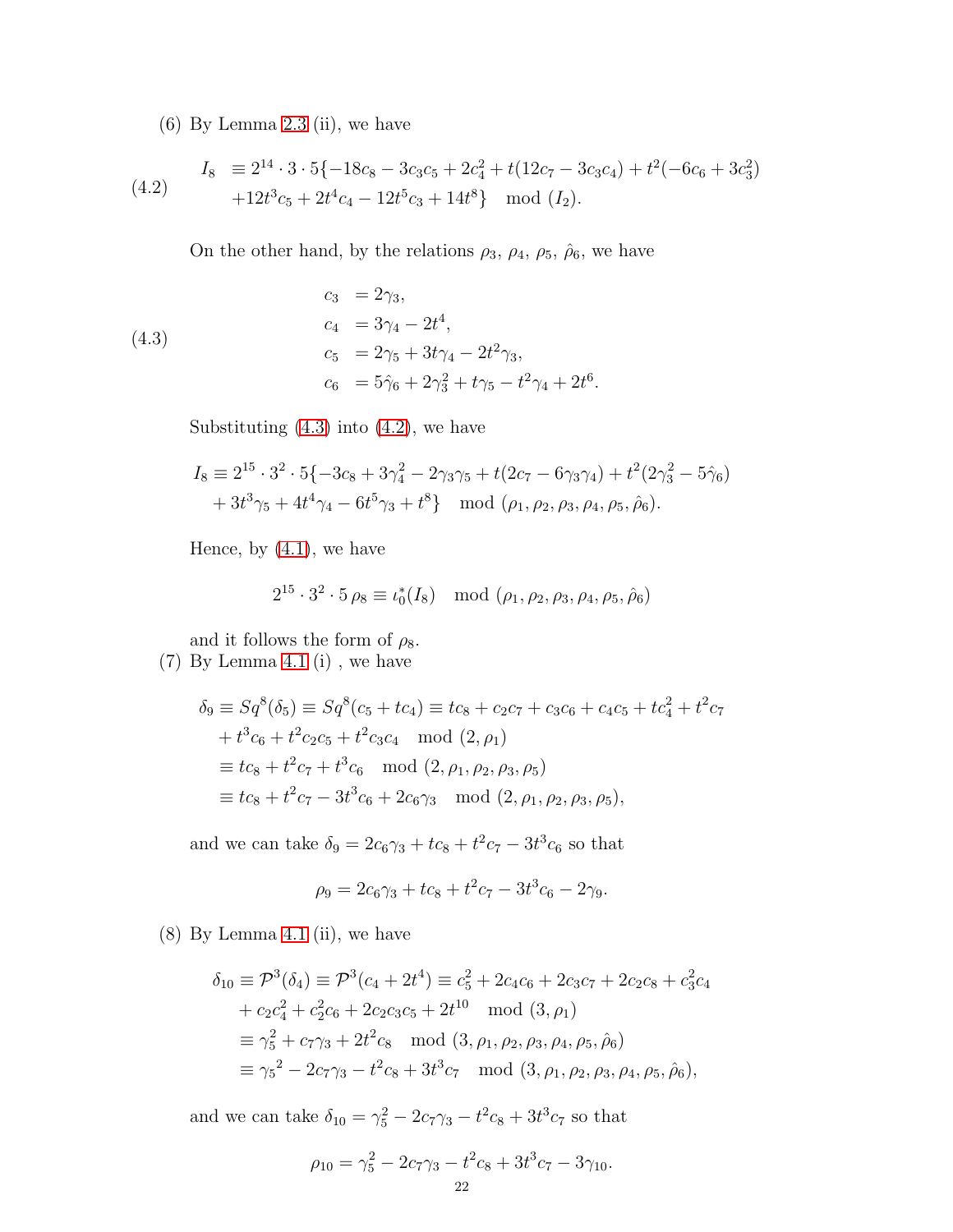(9) By [\(2.6\)](#page-7-0), [\(2.5\)](#page-7-1) and [\(2.7\)](#page-8-0), we obtain

$$
I_{12} = 2^{18} \cdot 3^4 \cdot 5 \cdot 7 \left\{ \frac{3}{5} c_6^2 - c_5 c_7 - c_4 c_8 + \frac{1}{6} c_3 c_4 c_5 - \frac{2}{27} c_4^3 - \frac{1}{10} c_3^2 c_6 + \frac{1}{40} c_3^4 + t \left( \frac{1}{2} c_3 c_8 + \frac{7}{3} c_4 c_7 - \frac{3}{5} c_5 c_6 - \frac{1}{5} c_3^2 c_5 + \frac{1}{6} c_3 c_4^2 \right) + t^2 \left( \frac{2}{5} c_5^2 - \frac{5}{2} c_3 c_7 - \frac{2}{3} c_4 c_6 - \frac{1}{6} c_3^2 c_4 \right) + t^3 \left( \frac{19}{10} c_3 c_6 - \frac{2}{3} c_4 c_5 - \frac{1}{5} c_3^3 \right) + t^4 \left( -\frac{1}{9} c_4^2 + \frac{19}{30} c_3 c_5 \right) + t^5 \left( \frac{14}{3} c_7 + \frac{1}{2} c_3 c_4 \right) + t^6 \left( -\frac{56}{15} c_6 + \frac{23}{30} c_3^2 \right) - \frac{2}{15} t^7 c_5 - \frac{5}{9} t^8 c_4 - \frac{22}{15} t^9 c_3 + \frac{154}{135} t^{12} \right\} \mod (I_2) = 2^{18} \cdot 3^4 \cdot 5 \cdot 7 \{ 15 \hat{\gamma}_6^2 + 2 \gamma_3 \gamma_4 \gamma_5 - 2 c_7 \gamma_5 + 2 \gamma_3^4 + 10 \gamma_3^2 \hat{\gamma}_6 - 3 c_8 \gamma_4 - 2 \gamma_4^3 + t (c_8 \gamma_3 - 2 \gamma_3^2 \gamma_5 + 4 c_7 \gamma_4 + 6 \gamma_3 \gamma_4^2) + t^2 (3 \gamma_{10} - 25 \gamma_4 \hat{\gamma}_6 - c_7 \gamma_3 - 16 \gamma_3^2 \gamma_4) + t^3 (25 \gamma_3 \hat{\gamma}_6 - 3 \gamma_4 \gamma_5 + 10 \gamma_3^3) + t^4 (
$$

Hence, we have

 $2^{18} \cdot 3^4 \cdot 5 \cdot 7$   $\rho_{12} \equiv \iota_0^*(I_{12})$  mod  $(\rho_1, \rho_2, \rho_3, \rho_4, \rho_5, \hat{\rho}_6, \rho_{10}).$ 

From this and [\(4.1\)](#page-20-0), the form of  $\rho_{12}$  follows. Quite similarly, we have

$$
2^{20} \cdot 3^2 \cdot 5^2 \cdot 7 \cdot 11 \rho_{14} \equiv \iota_0^*(I_{14}) \mod (\rho_1, \rho_2, \rho_3, \rho_4, \rho_5, \hat{\rho}_6, \rho_{10}),
$$
  

$$
2^{26} \cdot 3^4 \cdot 5^2 \cdot 7 \cdot 13 \rho_{18} \equiv \iota_0^*(I_{18}) \mod (\rho_1, \rho_2, \rho_3, \rho_4, \rho_5, \hat{\rho}_6, \rho_9, \rho_{10}),
$$

and it follows the forms of  $\rho_{14}$  and  $\rho_{18}.$ (10) Finally, we will determine the relation  $\hat{\rho}_{15}$ . Since

$$
\rho_8 = -3c_8 + 3\gamma_4^2 - 2\gamma_3\gamma_5 + t(2c_7 - 6\gamma_3\gamma_4) + t^2(2\gamma_3^2 - 5\hat{\gamma}_6) + 3t^3\gamma_5 + 4t^4\gamma_4
$$
  
- 6t<sup>5</sup> $\gamma_3$  + t<sup>8</sup>  

$$
\equiv c_8 + c_4^2 + t^2c_6 + t^4c_4 + t^8 \mod (2, \rho_1, \rho_2, \rho_3, \rho_4, \rho_5, \hat{\rho}_6),
$$

we have, by Lemma [4.1](#page-17-1) (i),

$$
\delta_{15} \equiv Sq^{14}(\rho_8)
$$
  
\n
$$
\equiv Sq^{14}(c_8 + c_4^2 + t^2c_6 + t^4c_4 + t^8)
$$
  
\n
$$
\equiv (c_8 + t^2c_6 + t^4c_4 + t^8)(c_7 + tc_6) \mod (2, \rho_1, \rho_2, \rho_3, \rho_4, \rho_5, \hat{\rho}_6)
$$
  
\n
$$
\equiv (c_8 - t^2c_6 + 2t^3\gamma_5 + 3t^4\gamma_4 - t^8)(c_7 - 3tc_6) - 2(c_6 + \gamma_3^2)(\gamma_9 - c_6\gamma_3)
$$
  
\nmod  $(2, \rho_1, \rho_2, \rho_3, \rho_4, \rho_5, \hat{\rho}_6, \rho_9)$ 

and we can take

$$
\delta_{15} = (c_8 - t^2 c_6 + 2t^3 \gamma_5 + 3t^4 \gamma_4 - t^8)(c_7 - 3tc_6) - 2(c_6 + \gamma_3^2)(\gamma_9 - c_6 \gamma_3)
$$
  
so that

$$
\hat{\rho}_{15} = (c_8 - t^2 c_6 + 2t^3 \gamma_5 + 3t^4 \gamma_4 - t^8)(c_7 - 3tc_6) - 2(c_6 + \gamma_3^2)(\gamma_9 - c_6 \gamma_3) - 2\hat{\gamma}_{15}.
$$
  
Consequently, we have established the lemma.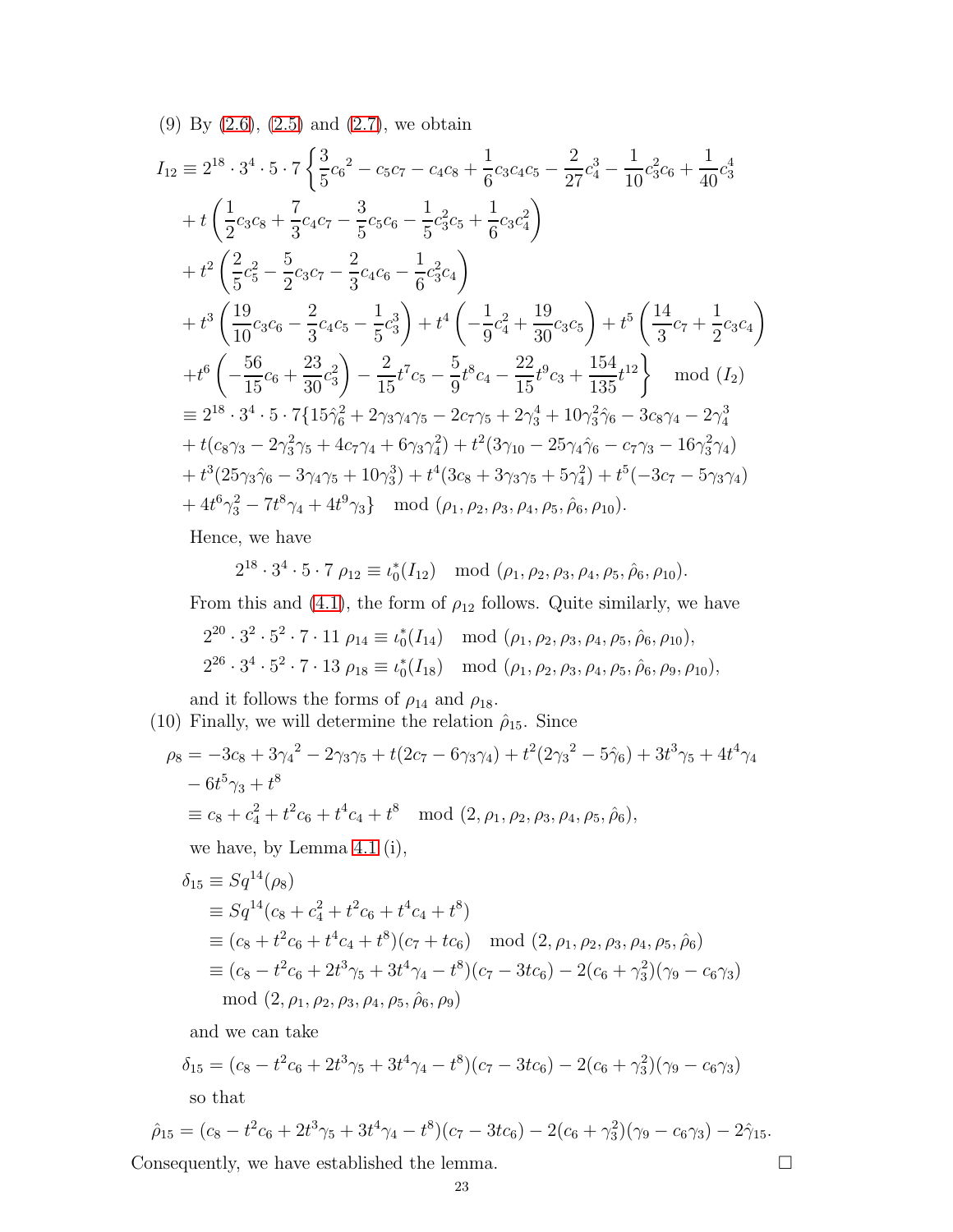**Remark 4.3.** Since  $H^*(E_8/T;\mathbb{Z})$  has a free  $\mathbb{Z}$ -basis consisting of Schubert classes, our generators  $\gamma_3, \gamma_4, \gamma_5, \hat{\gamma}_6, \gamma_9, \gamma_{10}, \hat{\gamma}_{15}$  can be expressed as certain Z-linear combinations of Schubert classes. The precise expression is given in [\[30\]](#page-34-24) (see also [\[18\]](#page-34-15)).

In order to determine  $\text{Ker } i^*$ , we need the result on the integral cohomology ring  $H^*(E_7/T';\mathbb{Z})$ , that was computed by the author. The result is restated as follows:

<span id="page-23-0"></span>**Theorem 4.4** ([\[36\]](#page-34-5), Theorem 5.9). The integral cohomology ring of  $E_7/T'$  is given as follows:

$$
H^*(E_7/T';\mathbb{Z}) = \mathbb{Z}[t'_1,\ldots,t'_7,t',\gamma'_3,\gamma'_4,\gamma'_5,\gamma'_9]
$$
  

$$
/(\rho'_1,\rho'_2,\rho'_3,\rho'_4,\rho'_5,\rho'_6,\rho'_8,\rho'_9,\rho'_{10},\rho'_{12},\rho'_{14},\rho'_{18}),
$$

where  $t'_1, \ldots, t'_7, t' \in H^2$  are as in §2,  $\gamma'_i \in H^{2i}$   $(i = 3, 4, 5, 9)$  and

$$
\begin{split} &\rho_1^\prime=c_1^\prime-3t^\prime,\\ &\rho_2^\prime=c_2^\prime-4t^{\prime 2},\\ &\rho_3^\prime=c_3^\prime-2\gamma_3^\prime,\\ &\rho_4^\prime=c_4^\prime+2t^{\prime 4}-3\gamma_4^\prime,\\ &\rho_5^\prime=c_5^\prime-3t^\prime\gamma_4^\prime+2t^{\prime 2}\gamma_3^\prime-2\gamma_5^\prime,\\ &\rho_6^\prime=3\gamma_4^{\prime 2}-2\gamma_3^\prime\gamma_5^\prime+t^\prime(2c_7^\prime-6\gamma_3^\prime\gamma_4^\prime)-9t^{\prime 2}c_6^\prime+12t^{\prime 3}\gamma_5^\prime+15t^{\prime 4}\gamma_4^\prime-6t^{\prime 5}\gamma_3^\prime-t^{\prime 8},\\ &\rho_9^\prime=2c_6^\prime\gamma_3^\prime+t^{\prime 2}c_7^\prime-3t^{\prime 3}c_6^\prime-2\gamma_9^\prime,\\ &\rho_{10}^\prime=\gamma_5^{\prime 2}-2c_7^\prime\gamma_3^\prime+3t^{\prime 3}c_6^\prime-2\gamma_9^\prime,\\ &\rho_{12}^\prime=3c_6^{\prime 2}-2\gamma_4^\prime 3-2c_7^\prime\gamma_5^\prime+2\gamma_3^\prime\gamma_4^\prime\gamma_5^\prime+t^\prime(4c_7^\prime\gamma_4^\prime-2c_6^\prime\gamma_5^\prime+6\gamma_3^\prime\gamma_4^{\prime 2})\\ &\rho_{12}^\prime=3c_6^{\prime 2}-2\gamma_4^{\prime 3}-2c_7^\prime\gamma_5^\prime+2\gamma_3^\prime\gamma_4^\prime\gamma_5^\prime+t^\prime(4c_7^\prime\gamma_4^\prime-2c_6^\prime\gamma_5^\prime+6\gamma_3^\prime\gamma_4^{\prime 2})\\ &\rho_{12}^\prime=3c_6^{\prime 2}-2\gamma_4^{\prime 3}-2c_7^\prime\gamma_5^\prime+2\gamma_3^\prime\gamma_4^\prime\gamma_5^\prime+t^\prime(4c_7^\prime\gamma_4^\prime-2c_6^\prime\gamma_5^\prime+6\gamma_3^\prime\gamma_4^{\prime 2})\\ &\rho_{12}^\prime=3c_6^{\prime 2}-2\gamma_4^\prime^3-2c_7^\prime\gamma_5^\prime+2\gamma_3^\prime
$$

**Remark 4.5.** In order to deal with the higher relations  $\rho'_{12}$ ,  $\rho'_{14}$  and  $\rho'_{18}$ , the author make use of the integral cohomology ring of the homogeneous space  $E_7/T^1 \cdot Spin(12)$ ([\[36\]](#page-34-5)). Here we expressed the relations  $\rho'_{12}$ ,  $\rho'_{14}$  and  $\rho'_{18}$  in terms of the generators  $t'_1, \ldots, t'_7, t', \gamma'_3, \gamma'_4, \gamma'_5, \gamma'_9$  by computing the  $W(E_7)$ -invariants  $I'_{12}, I'_{14}$  and  $I'_{18}$  explicitly (see [2.2](#page-5-1)).

<span id="page-23-1"></span>By Lemma [4.2](#page-18-0) and Theorem [4.4,](#page-23-0) we can find the generators of the ideal Ker $i^*$ : Proposition 4.6. For the induced homomorphism

$$
i^*: H^*(E_8/T; \mathbb{Z}) \longrightarrow H^*(C_8/T; \mathbb{Z}) \cong H^*(E_7/T'; \mathbb{Z}),
$$
  
<sub>24</sub>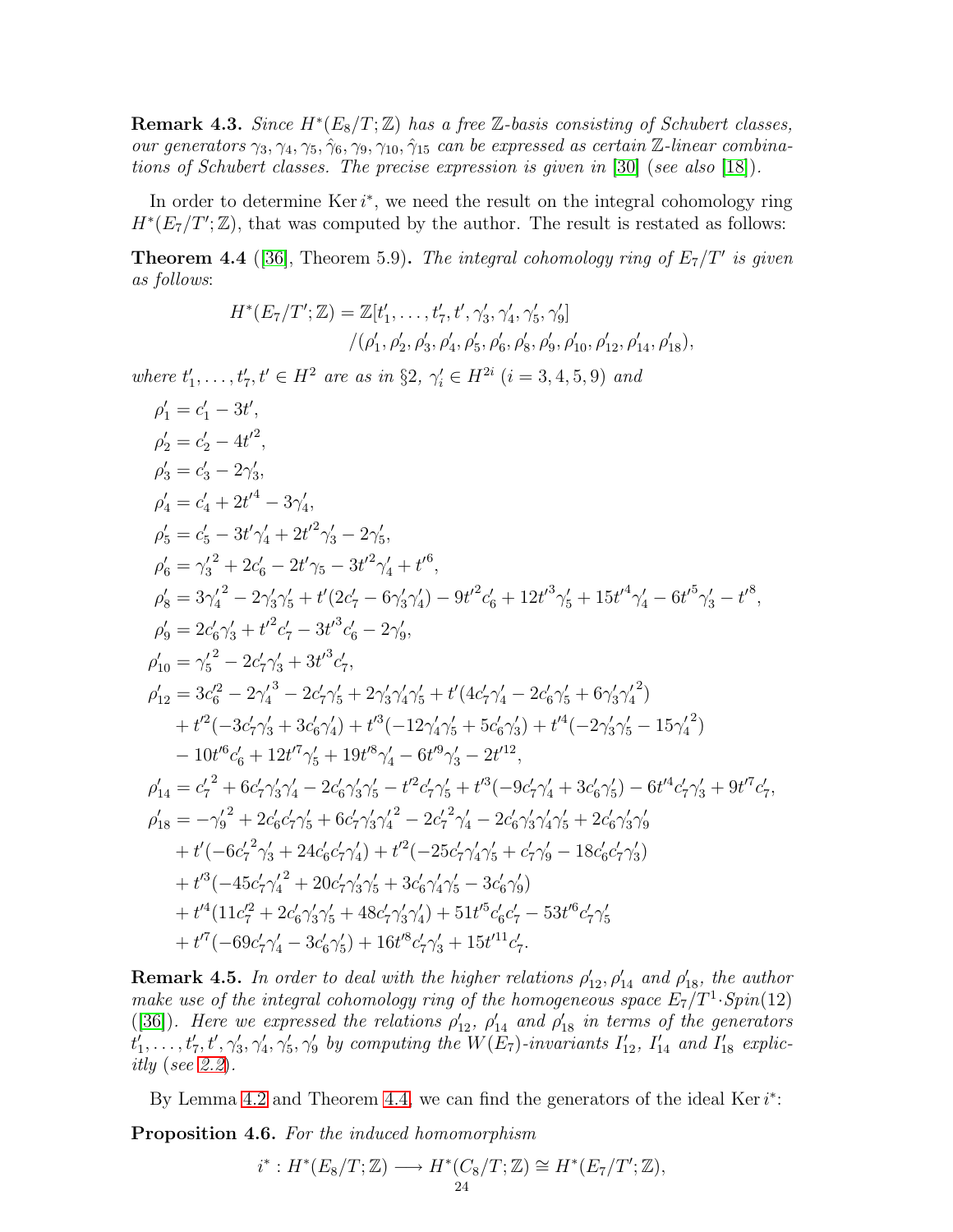we obtain that

<span id="page-24-3"></span><span id="page-24-1"></span>
$$
\operatorname{Ker} i^* = (u, \tilde{\gamma}_6, \gamma_{10}, \hat{\gamma}_{15}),
$$

where  $\tilde{\gamma}_6 = 2\hat{\gamma}_6 + \gamma_3^2 - t^2 \gamma_4 + t^6$ .

*Proof.* By  $(2.2)$ , we have

(4.4) 
$$
i^*(t_i) = t'_i \ (1 \leq i \leq 7), \ i^*(t_8) = 0, \ i^*(t) = t',
$$

and therefore

(4.5) 
$$
i^*(c_n) = c'_n \ (1 \le n \le 7), \ i^*(c_8) = 0.
$$

Then it is verified directly that

(4.6)  
\n
$$
i^*(\gamma_i) = \gamma'_i \ (i = 3, 4, 5, 9),
$$
\n
$$
i^*(\hat{\gamma}_6) = c'_6 - t'\gamma_5' - t'^2\gamma_4',
$$
\n
$$
i^*(\gamma_{10}) = 0,
$$
\n
$$
i^*(\hat{\gamma}_{15}) = 0.
$$

Now we put

<span id="page-24-2"></span>
$$
I = (u, \tilde{\gamma}_6, \gamma_{10}, \hat{\gamma}_{15}),
$$

the ideal of  $H^*(E_8/T;\mathbb{Z})$  generated by the elements in the parenthesis. Using [\(4.4\)](#page-24-1),  $(4.6)$  and Theorem [4.4,](#page-23-0) we see that I is contained in Ker  $i^*$ . Hence there is an induced map

$$
H^*(E_8/T; \mathbb{Z})/I \longrightarrow H^*(C_8/T; \mathbb{Z}) \cong H^*(E_7/T'; \mathbb{Z}).
$$

Then, by Lemma [4.2,](#page-18-0) we have

$$
H^*(E_8/T; \mathbb{Z})/I \cong \mathbb{Z}[t_1, \dots, t_8, t, \gamma_3, \gamma_4, \gamma_5, \hat{\gamma}_6, \gamma_9, \gamma_{10}, \hat{\gamma}_{15}]
$$
  
\n
$$
/(u, \rho_1, \rho_2, \rho_3, \rho_4, \rho_5, \hat{\rho}_6, \tilde{\gamma}_6, \rho_8, \rho_9, \rho_{10}, \gamma_{10}, \rho_{12}, \rho_{14}, \hat{\rho}_{15}, \hat{\gamma}_{15}, \rho_{18})
$$
  
\n
$$
\cong \mathbb{Z}[t_1, \dots, t_7, t, \gamma_3, \gamma_4, \gamma_5, \gamma_9]
$$
  
\n
$$
/(\rho_1, \rho_2, \rho_3, \rho_4, \rho_5, \tilde{\gamma}_6, \rho_8, \rho_9, \rho_{10}, \rho_{12}, \rho_{14}, \rho_{18})
$$

for degrees  $\leq$  36. Then it follows from Lemma [4.2,](#page-18-0) Theorem [4.4,](#page-23-0) [\(4.4\)](#page-24-1), [\(4.5\)](#page-24-3) and [\(4.6\)](#page-24-2) that

<span id="page-24-4"></span>
$$
i^*(\rho_i) \equiv \rho'_i \ (i = 1, 2, 3, 4, 5, 8, 9, 10, 12, 14, 18),
$$
  

$$
i^*(\tilde{\gamma}_6) \equiv \rho'_6.
$$

Therefore this map induces an isomorphism and the assertion follows.  $\Box$ 

<span id="page-24-0"></span>4.2. Generators of  $H^*(E_8/T^1E_7; \mathbb{Z})$ . From Proposition [4.6,](#page-23-1) we see that  $H^*(E_8/C_8; \mathbb{Z})$ is generated as a ring by some four elements  $\tilde{u} \in H^2$ ,  $\tilde{v} \in H^{12}$ ,  $\tilde{w} \in H^{20}$  and  $\tilde{x} \in H^{30}$ such that

$$
(4.7) \qquad (\tilde{u}, \tilde{v}, \tilde{w}, \tilde{x}) = (u, \tilde{\gamma}_6, \gamma_{10}, \hat{\gamma}_{15})
$$

as ideals. So our next task is to describe these generators in the ring  $H^*(E_8/T; \mathbb{Z})$ . Hereafter we identify  $H^*(E_8/C_8; \mathbb{Z})$  with the subalgebra  $\text{Im } p^*$  of  $H^*(E_8/T; \mathbb{Z})$ .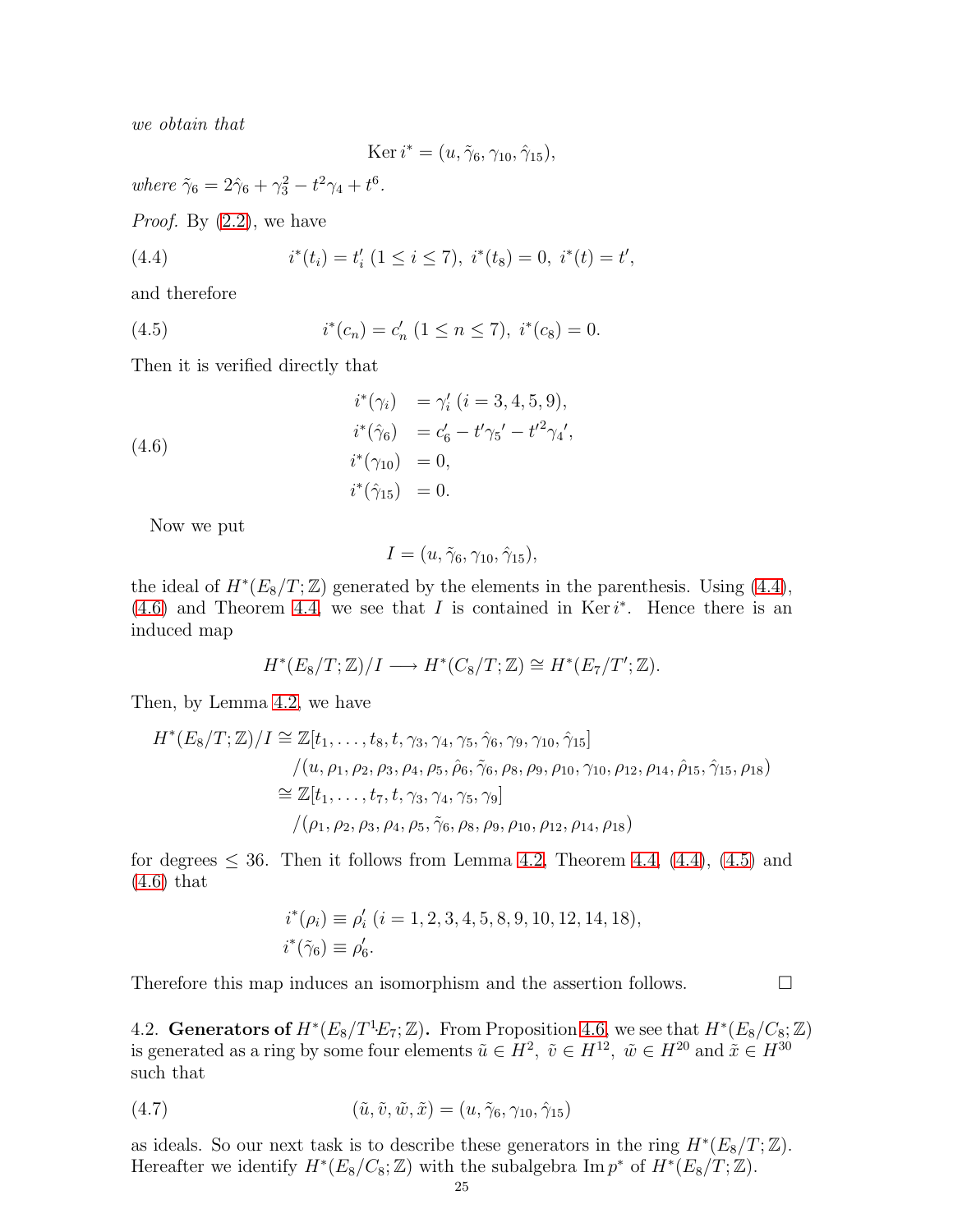Firstly, by Lemma [2.7](#page-12-0) and [\(2.15\)](#page-13-0), we have

<span id="page-25-1"></span>
$$
\tilde{J}_6 := \frac{1}{2^{10} \cdot 3^2 \cdot 5} J_6
$$
\n
$$
\equiv \frac{2}{5} c_6 + \frac{1}{20} c_3^2 + c_5 \left( -\frac{1}{5} t - \frac{1}{2} u \right) + c_4 \left( \frac{1}{2} t u + \frac{1}{3} u^2 \right)
$$
\n
$$
+ c_3 \left( -\frac{1}{5} t^3 - \frac{1}{2} t^2 u - \frac{1}{2} u^3 \right) + \frac{1}{5} t^6 + t^5 u - \frac{1}{3} t^4 u^2 + t^3 u^3 + t^2 u^4 - t u^5
$$
\n
$$
+ \frac{273}{640} u^6 \mod (I_2),
$$
\n(4.8)

$$
(4.9)
$$

<span id="page-25-2"></span>
$$
\tilde{J}_{10} := \frac{1}{2^{14} \cdot 3^3 \cdot 5 \cdot 7} J_{10}
$$
\n
$$
\equiv \frac{1}{12} c_5^2 - \frac{1}{3} c_3 c_7 + \frac{1}{2} c_3 c_6 u + c_4 c_5 \left( -\frac{1}{6} t - \frac{1}{6} u \right) + c_3 c_5 \left( \frac{1}{6} t^2 - \frac{23}{84} u^2 \right)
$$
\n
$$
+ c_4^2 \left( \frac{1}{12} t^2 + \frac{1}{6} t u + \frac{1}{14} u^2 \right) + c_3^2 \left( \frac{1}{12} t^4 + \frac{23}{84} t^2 u^2 - \frac{37}{96} u^4 \right)
$$
\n
$$
+ c_3 c_4 \left( -\frac{1}{6} t^3 - \frac{1}{6} t^2 u - \frac{23}{84} t u^2 + \frac{1}{3} u^3 \right)
$$
\n
$$
+ c_7 \left( t^3 + \frac{1}{6} t^2 u - \frac{17}{42} t u^2 + \frac{5}{14} u^3 \right) + c_6 \left( -\frac{3}{2} t^3 u - \frac{3}{14} t^2 u^2 + \frac{1}{2} t u^3 - \frac{37}{84} u^4 \right)
$$
\n
$$
+ c_5 \left( -\frac{1}{3} t^5 + \frac{1}{6} t^4 u + \frac{23}{21} t^3 u^2 - \frac{1}{3} t^2 u^3 + \frac{1}{24} t u^4 + \frac{71}{336} u^5 \right)
$$
\n
$$
+ c_4 \left( \frac{1}{3} t^6 + \frac{1}{6} t^5 u + \frac{17}{42} t^4 u^2 - \frac{2}{3} t^3 u^3 - \frac{1}{3} t^2 u^4 + \frac{5}{16} t u^5 - \frac{131}{504} u^6 \right)
$$
\n
$$
+ c_3 \left( -\frac{1}{3} t^7 + \frac{1}{6} t^6 u - \frac{23}{21} t^5 u^2 - \frac{1}{3} t^4 u^3 + \frac{37}{24} t^3 u^4 + \frac{73
$$

On the other hand, by Lemma [4.2,](#page-18-0) we have

<span id="page-25-0"></span>(4.10)  
\n
$$
c_3 = 2\gamma_3,
$$
\n
$$
c_4 = 3\gamma_4 - 2t^4,
$$
\n
$$
c_5 = 2\gamma_5 + 3t\gamma_4 - 2t^2\gamma_3,
$$
\n
$$
c_6 = 5\hat{\gamma}_6 + 2\gamma_3^2 + t\gamma_5 - t^2\gamma_4 + 2t^6
$$

in  $H^*(E_8/T; \mathbb{Z}) \hookrightarrow H^*(E_8/T; \mathbb{Q})$ . Substituting [\(4.10\)](#page-25-0) into [\(4.8\)](#page-25-1), we have

<span id="page-25-3"></span>(4.11) 
$$
\tilde{J}_6 = \frac{1}{2^{10} \cdot 3^2 \cdot 5} J_6
$$

$$
= 2\hat{\gamma}_6 + \gamma_3^2 - u\gamma_5 + \gamma_4(-t^2 + u^2) - u^3\gamma_3 + t^6 - t^4u^2 + t^3u^3
$$

$$
+ t^2u^4 - tu^5 + \frac{273}{640}u^6.
$$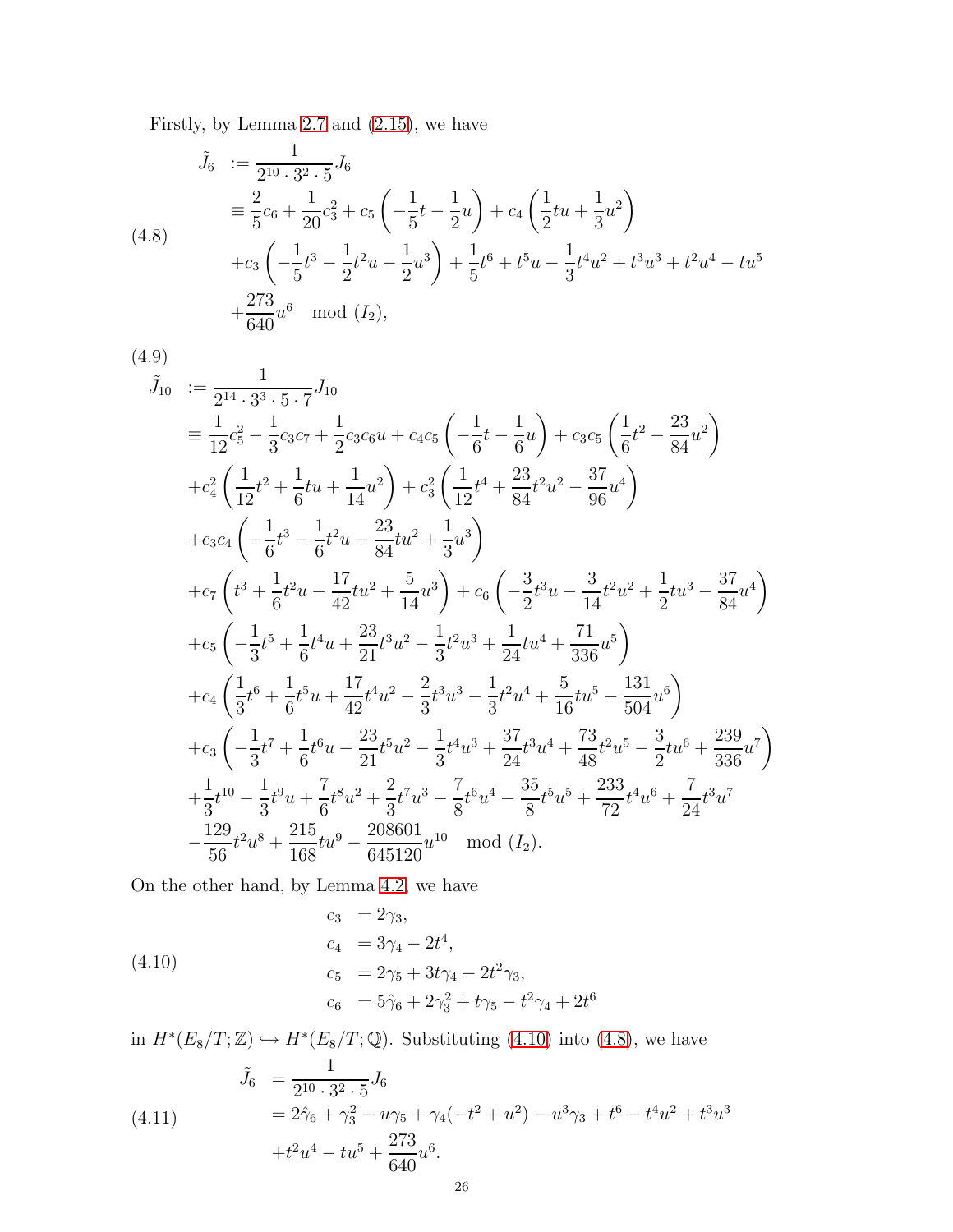Similarly, substituting [\(4.10\)](#page-25-0) into [\(4.9\)](#page-25-2) and using the relations  $\rho_8$ ,  $\rho_9$  and  $\rho_{10}$ , we have

<span id="page-26-0"></span>
$$
\tilde{J}_{10} = \frac{1}{2^{14} \cdot 3^3 \cdot 5 \cdot 7} J_{10}
$$
\n
$$
= \gamma_{10} + u\gamma_9 - u^3 c_7 - u\gamma_4 \gamma_5 + 2u^2 \gamma_4^2 - 2u^2 \gamma_3 \gamma_5 + \gamma_3 \gamma_4 (-6tu^2 + 2u^3)
$$
\n
$$
+ \gamma_3^2 \left( 2t^2 u^2 + 2tu^3 + \frac{7}{24} u^4 \right) + \hat{\gamma}_6 \left( -5t^2 u^2 + 5tu^3 + \frac{55}{12} u^4 \right)
$$
\n
$$
+ \gamma_5 \left( t^4 u + 3t^3 u^2 + t^2 u^3 - \frac{55}{24} u^5 \right)
$$
\n
$$
(4.12)
$$
\n
$$
+ \gamma_4 \left( 6t^4 u^2 - 3t^3 u^3 - \frac{103}{24} t^2 u^4 - tu^5 + \frac{79}{24} u^6 \right)
$$
\n
$$
+ \gamma_3 \left( -6t^5 u^2 - 2t^4 u^3 + 4t^3 u^4 + 6t^2 u^5 - 4tu^6 - \frac{31}{24} u^7 \right)
$$
\n
$$
+ 4t^7 u^3 + \frac{55}{24} t^6 u^4 - 6t^5 u^5 - \frac{7}{24} t^4 u^6 + \frac{79}{24} t^3 u^7 + \frac{31}{24} t^2 u^8 - \frac{55}{24} tu^9
$$
\n
$$
+ \frac{666919}{645120} u^{10}.
$$

Now let us determine our generators  $\tilde{u}, \tilde{v}, \tilde{w}$  and  $\tilde{x}$ . Obviously, we can take  $u = t_8$ as our generator  $\tilde{u}$ .

Next, since  $H^*(E_8/C_8; \mathbb{Q})$  is generated by  $u, J_6$  and  $J_{10}$  (see §[3\)](#page-16-0), we can put

$$
\tilde{v} = \alpha \tilde{J}_6 + \beta u^6
$$

for some  $\alpha, \beta \in \mathbb{Q}$ . On the other hand, by [\(4.7\)](#page-24-4), we can express

$$
\tilde{v} = \tilde{\gamma}_6 + f = 2\hat{\gamma}_6 + \gamma_3^2 - t^2\gamma_4 + t^6 + f
$$

for some element  $f \in (u) \cap H^{12}(E_8/T; \mathbb{Z})$ . Then, using [\(4.11\)](#page-25-3), we have

$$
2\hat{\gamma}_6 + \gamma_3^2 - t^2 \gamma_4 + t^6 + f = \alpha (2\hat{\gamma}_6 + \gamma_3^2 - t^2 \gamma_4 + t^6) + \alpha (-u\gamma_5 + u^2 \gamma_4 - u^3 \gamma_3 - t^4 u^2 + t^3 u^3 + t^2 u^4 - tu^5) + \left(\frac{273}{640}\alpha + \beta\right) u^6,
$$

and we can take  $\alpha = 1, \ \beta = -$  . Thus we see that (4.13)

<span id="page-26-1"></span>
$$
v = \frac{1}{2^{10} \cdot 3^2 \cdot 5} J_6 - \frac{273}{640} u^6
$$
  
=  $2\hat{\gamma}_6 + \gamma_3^2 - u\gamma_5 + \gamma_4(-t^2 + u^2) - u^3\gamma_3 + t^6 - t^4u^2 + t^3u^3 + t^2u^4 - tu^5$ 

can be chosen as our generator  $\tilde{v}$ .

Similarly, we can put

$$
\tilde{w} = \lambda \tilde{J}_{10} + \mu u^4 v + \nu u^{10}
$$

for some  $\lambda, \mu, \nu \in \mathbb{Q}$ . On the other hand, by [\(4.7\)](#page-24-4), we can express

$$
\tilde{w} = \gamma_{10} + g
$$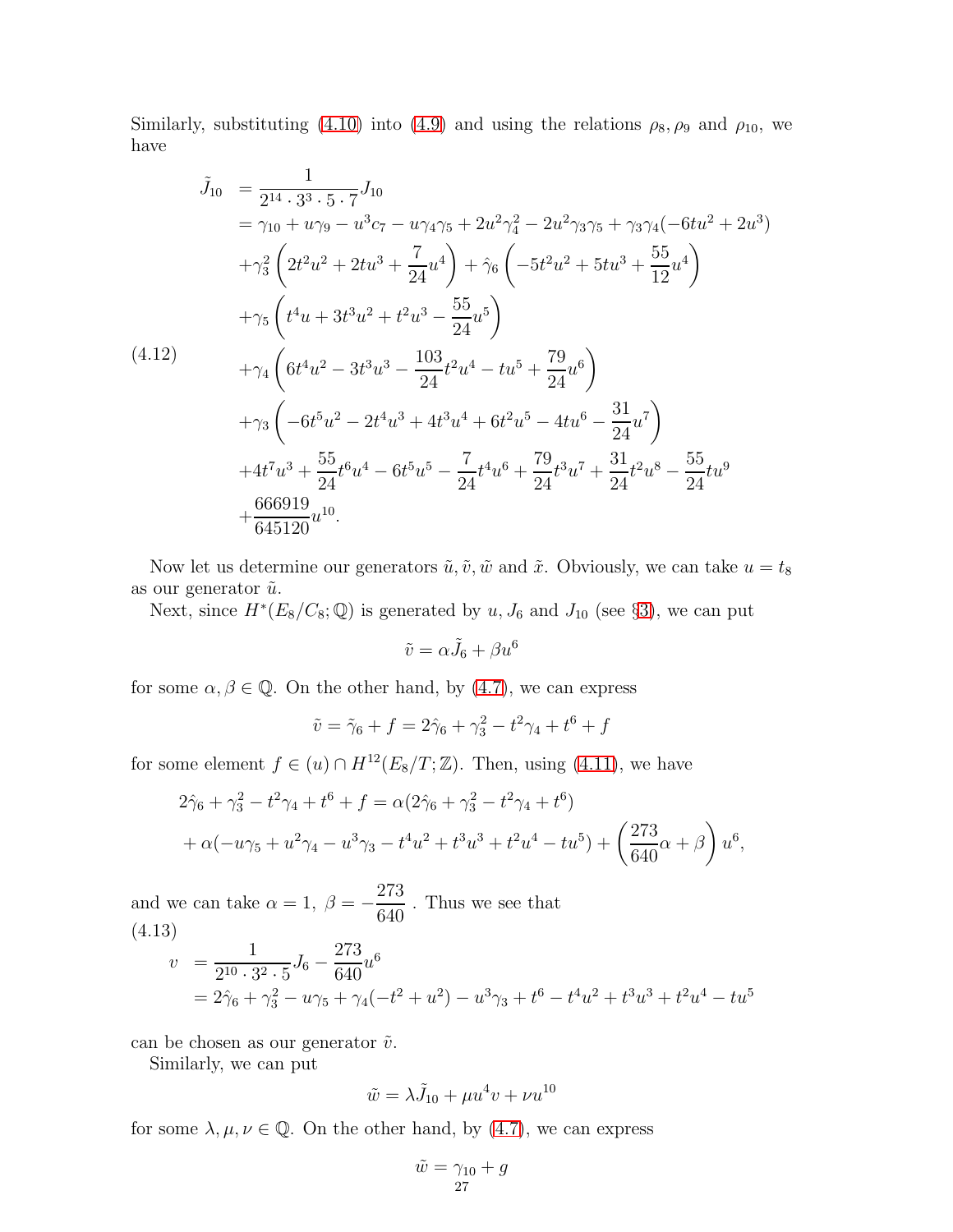for some element  $g \in (u, \tilde{\gamma}_6) \cap H^{20}(E_8/T; \mathbb{Z})$ . Then, using [\(4.12\)](#page-26-0), we can take  $\lambda = 1$ and hence

$$
\gamma_{10} + g = \gamma_{10} + u\gamma_{9} - u^{3}c_{7} - u\gamma_{4}\gamma_{5} + 2u^{2}\gamma_{4}^{2} - 2u^{2}\gamma_{3}\gamma_{5} + \gamma_{3}\gamma_{4}(-6tu^{2} + 2u^{3})
$$
  
\n
$$
+ \gamma_{3}^{2} \left\{ 2t^{2}u^{2} + 2tu^{3} + \left( \mu + \frac{7}{24} \right)u^{4} \right\}
$$
  
\n
$$
+ \hat{\gamma}_{6} \left\{ -5t^{2}u^{2} + 5tu^{3} + \left( 2\mu + \frac{55}{12} \right)u^{4} \right\}
$$
  
\n
$$
+ \gamma_{5} \left\{ t^{4}u + 3t^{3}u^{2} + t^{2}u^{3} + \left( -\mu - \frac{55}{24} \right)u^{5} \right\}
$$
  
\n
$$
+ \gamma_{4} \left\{ 6t^{4}u^{2} - 3t^{3}u^{3} + \left( -\mu - \frac{103}{24} \right) t^{2}u^{4} - tu^{5} + \left( \mu + \frac{79}{24} \right)u^{6} \right\}
$$
  
\n
$$
+ \gamma_{3} \left\{ -6t^{5}u^{2} - 2t^{4}u^{3} + 4t^{3}u^{4} + 6t^{2}u^{5} - 4tu^{6} + \left( -\mu - \frac{31}{24} \right)u^{7} \right\}
$$
  
\n
$$
+ 4t^{7}u^{3} + \left( \mu + \frac{55}{24} \right) t^{6}u^{4} - 6t^{5}u^{5} + \left( -\mu - \frac{7}{24} \right) t^{4}u^{6} + \left( \mu + \frac{79}{24} \right) t^{3}u^{7}
$$
  
\n
$$
+ \left( \mu + \frac{31}{24} \right) t^{2}u^{8} + \left( -\mu - \frac{55}{24} \right) tu^{9} + \left( \nu + \frac{666919}{645120} \right) u^{10},
$$

and we can take  $\mu = -$ 55  $\frac{38}{24}$ ,  $\nu = -$ 666919 645120 . Thus we see that

<span id="page-27-1"></span>
$$
w = \frac{1}{2^{14} \cdot 3^3 \cdot 5 \cdot 7} J_{10} - \frac{55}{24} u^4 v - \frac{666919}{645120} u^{10}
$$
  
\n
$$
= \gamma_{10} + u \gamma_9 - u^3 c_7 - u \gamma_4 \gamma_5 + 2u^2 \gamma_4^2 - 2u^2 \gamma_3 \gamma_5 + \gamma_3 \gamma_4 (-6tu^2 + 2u^3)
$$
  
\n
$$
+ \gamma_3^2 (2t^2 u^2 + 2tu^3 - 2u^4) + \hat{\gamma}_6 (-5t^2 u^2 + 5tu^3) + \gamma_5 (t^4 u + 3t^3 u^2 + t^2 u^3)
$$
  
\n
$$
+ \gamma_4 (6t^4 u^2 - 3t^3 u^3 - 2t^2 u^4 - tu^5 + u^6)
$$
  
\n
$$
+ \gamma_3 (-6t^5 u^2 - 2t^4 u^3 + 4t^3 u^4 + 6t^2 u^5 - 4tu^6 + u^7)
$$
  
\n
$$
+ 4t^7 u^3 - 6t^5 u^5 + 2t^4 u^6 + t^3 u^7 - t^2 u^8
$$

can be chosen as our generator  $\tilde{w}$ .

Finally, we have to find an element x of degree 30 such that  $x \equiv \hat{\gamma}_{15} \mod (u, v, w)$ in  $H^*(E_8/T;\mathbb{Z})$ . In order to identify the element x, we make use of the result on the mod 2 cohomology ring  $H^*(E_8/T;\mathbb{Z}/2\mathbb{Z})$  (up to degrees  $\leq 30$ ) due to Kono and Ishitoya  $([31,$  $([31,$  Theorem  $3.10]$ <sup>[17](#page-27-0)</sup>. Using their result, it can be checked directly that  $u^{15} \equiv 0$  in  $H^*(E_8/T; \mathbb{Z}/2\mathbb{Z})$ . This means that  $u^{15}$  is divisible by 2 in the ring  $H^*(E_8/T;\mathbb{Z})$ . Therefore there exists an element  $x \in H^{30}(E_8/T;\mathbb{Z})$  such that  $2x = u^{15}$ . Explicit form of x in  $H^*(E_8/T; \mathbb{Z})$  is given in Appendix [6.1.](#page-30-0) Furthermore, we can check directly that

$$
x \equiv \hat{\gamma}_{15} \mod (u, v, w)
$$

(see also Appendix [6.1\)](#page-30-0). Hence the element x can be chosen as our generator  $\tilde{x}$ .

<span id="page-27-0"></span><sup>&</sup>lt;sup>17</sup>Note that our generators  $\gamma_5, \gamma_9, \hat{\gamma}_{15}$  are slightly different from  $\gamma_5, \gamma_9, \gamma'_{15}$  in [\[31\]](#page-34-6).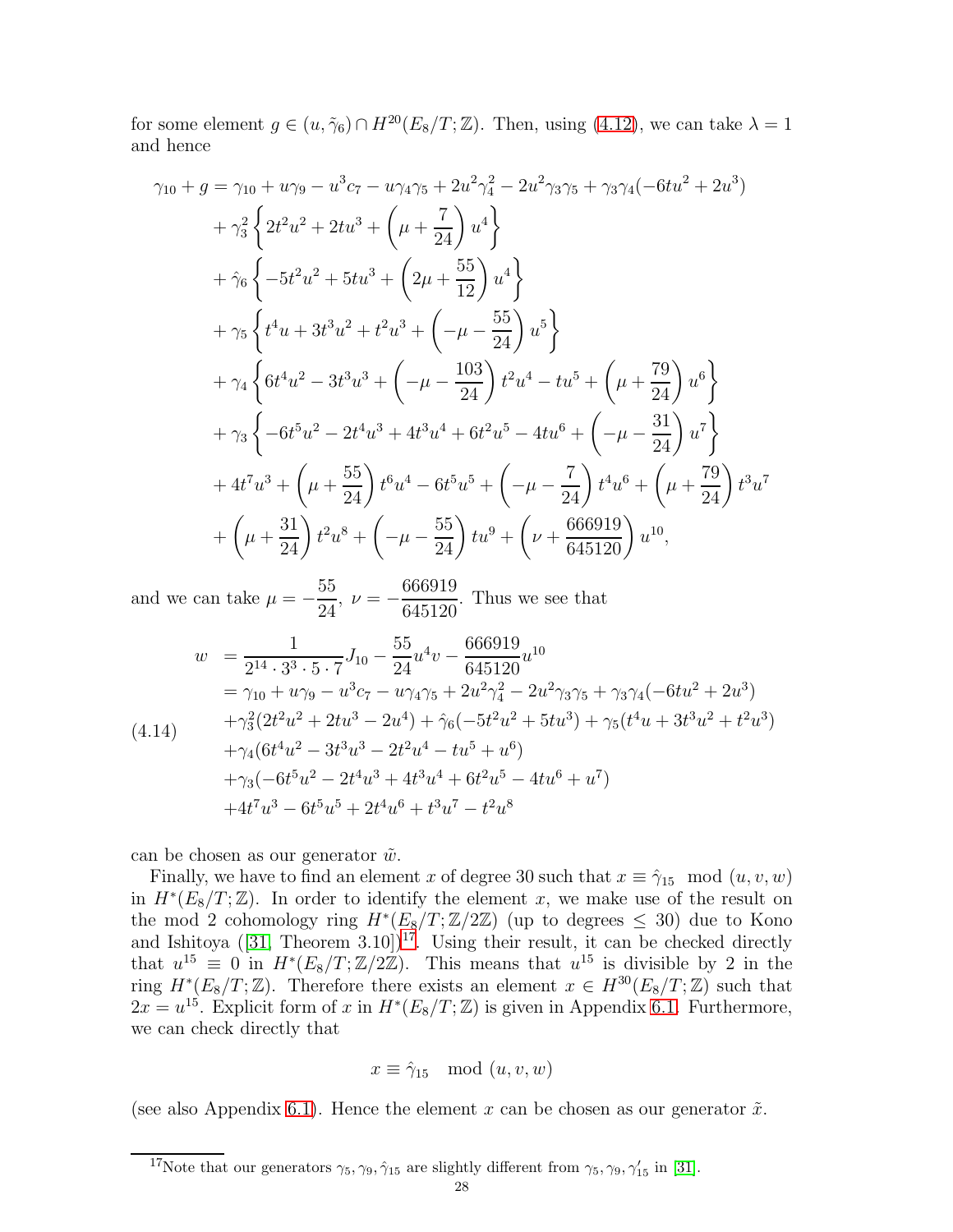4.3. Integral cohomology ring of  $E_8/T^1 \cdot E_7$ . Using the element x, we can rewrite  $I_{30}$  as follows:

$$
\tilde{I}_{30} = -9u^{30} - 24u^{24}v - 12u^{20}w + 36u^{14}vw - 40u^{12}v^3 - 12u^{10}w^2 + 120u^8v^2w \n- 140u^6v^4 + 24u^4vw^2 - 40u^2v^3w - 16v^5 - 8w^3 \n= -36x^2 - 48u^9vx - 24u^5wx + 36u^{14}vw - 40u^{12}v^3 - 12u^{10}w^2 + 120u^8v^2w \n- 140u^6v^4 + 24u^4vw^2 - 40u^2v^3w - 16v^5 - 8w^3 \n= 4(-9x^2 - 12u^9vx - 6u^5wx + 9u^{14}vw - 10u^{12}v^3 - 3u^{10}w^2 + 30u^8v^2w \n- 35u^6v^4 + 6u^4vw^2 - 10u^2v^3w - 4v^5 - 2w^3).
$$

Therefore, in view of Lemma [3.1,](#page-17-2) we obtain the following main result of this paper.

<span id="page-28-0"></span>**Theorem 4.7.** The integral cohomology ring of  $E_8/T^1 \tcdot E_7$  is given as follows:

$$
H^*(E_8/T^1 \cdot E_7; \mathbb{Z}) = \mathbb{Z}[u, v, w, x]/(r_{15}, r_{20}, r_{24}, r_{30}),
$$

where deg  $u = 2$ , deg  $v = 12$ , deg  $w = 20$ , deg  $x = 30$  and

$$
r_{15} = u^{15} - 2x,
$$
  
\n
$$
r_{20} = 9u^{20} + 45u^{14}v + 12u^{10}w + 60u^{8}v^{2} + 30u^{4}vw + 10u^{2}v^{3} + 3w^{2},
$$
  
\n
$$
r_{24} = 11u^{24} + 60u^{18}v + 21u^{14}w + 105u^{12}v^{2} + 60u^{8}vw + 60u^{6}v^{3} + 9u^{4}w^{2}
$$
  
\n
$$
+ 30u^{2}v^{2}w + 5v^{4},
$$
  
\n
$$
r_{30} = -9x^{2} - 12u^{9}vx - 6u^{5}wx + 9u^{14}vw - 10u^{12}v^{3} - 3u^{10}w^{2} + 30u^{8}v^{2}w
$$
  
\n
$$
- 35u^{6}v^{4} + 6u^{4}vw^{2} - 10u^{2}v^{3}w - 4v^{5} - 2w^{3}.
$$

**Remark 4.8.** As remarked in the introduction, the integral cohomology ring  $H^*(E_8/T^1)$ .  $E_7$ ;  $\mathbb{Z}$ ) is also computed by Duan and Zhao in terms of Schubert classes ([\[16,](#page-34-13) Theorem 7]). We will verify that both results completely coincide in our forthcoming paper [\[29\]](#page-34-16).

# 5. INTEGRAL COHOMOLOGY OF  $E_8/E_7$

In order to determine the integral cohomology of  $E_8/E_7$ , we consider the Gysin exact sequence associated with the following circle bundle

(5.1) 
$$
S^1 \longrightarrow E_8/E_7 \stackrel{\pi}{\longrightarrow} E_8/T^1 \cdot E_7,
$$

where  $\pi$  is the natural projection. In this case, it reduces to the following short exact sequeces:

<span id="page-28-1"></span>
$$
(5.2) \quad 0 \longrightarrow H^{\text{odd}}(E_8/E_7; \mathbb{Z}) \longrightarrow H^*(E_8/T^1 \cdot E_7; \mathbb{Z})
$$
\n
$$
\xrightarrow{\cup u} H^*(E_8/T^1 \cdot E_7; \mathbb{Z}) \xrightarrow{\pi^*} H^{\text{even}}(E_8/E_7; \mathbb{Z}) \longrightarrow 0,
$$

where  $H^{\text{even}} = \bigoplus_{i \geq 0} H^{2i}$  and  $H^{\text{odd}} = \bigoplus_{i \geq 0} H^{2i+1}$ . From the exactness of [\(5.2\)](#page-28-1), it follows that  $H^{\text{even}}(E_8/E_7; \mathbb{Z})$  is isomorphic to  $H^*(E_8/T^1 \cdot E_7; \mathbb{Z})/(u)$ . Define the elements  $z_i$   $(i = 12, 20, 30)$  of  $H^*(E_8/E_7; \mathbb{Z})$  as

$$
z_{12} = \pi^*(v), \ z_{20} = \pi^*(w), \ z_{30} = \pi^*(x).
$$

Then, by Theorem [4.7,](#page-28-0) we obtain

$$
H^{\text{even}}(E_8/E_7; \mathbb{Z}) = \mathbb{Z}[z_{12}, z_{20}, z_{30}]/(2z_{30}, 3z_{20}^2, 5z_{12}^4, 4z_{12}^5 + 2z_{20}^3 + 9z_{30}^2)
$$
  
=  $\mathbb{Z}[z_{12}, z_{20}, z_{30}]/(2z_{30}, 3z_{20}^2, 5z_{12}^4, z_{12}^5 + z_{20}^3 + z_{30}^2).$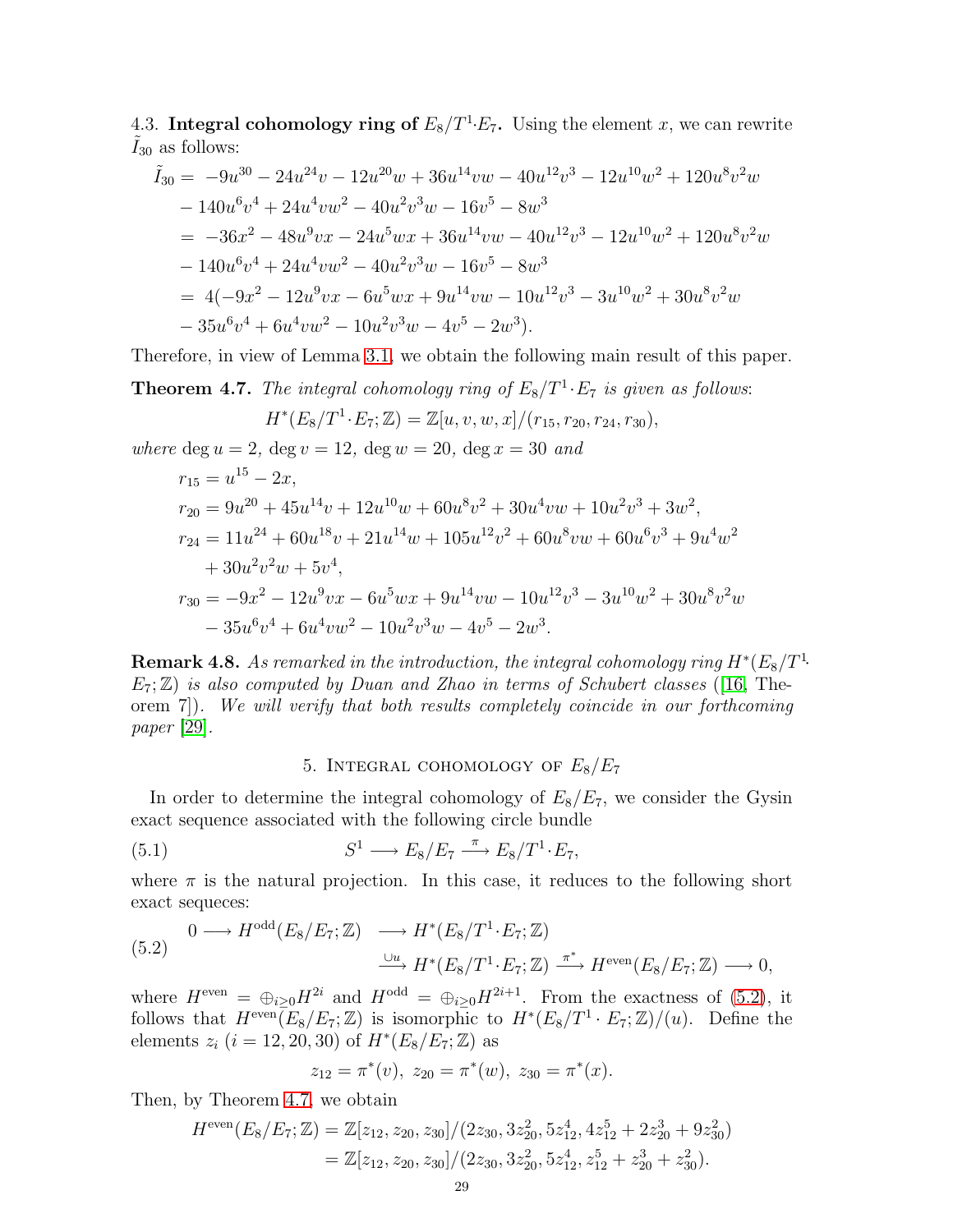By Poincaré duality, there exist elements  $z_i \in H^i(E_8/E_7; \mathbb{Z})$   $(i = 59, 71, 79, 83, 91,$ 95, 103, 115) such that

$$
z_{12}^3 z_{20} z_{59} = z_{12}^2 z_{20} z_{71} = z_{12}^3 z_{79} = z_{12} z_{20} z_{83} = z_{12}^2 z_{91} = z_{20} z_{95} = z_{12} z_{103} = z_{115}.
$$

Then it is not hard to show that

$$
z_{71} = z_{12}z_{59},
$$
  
\n
$$
z_{79} = z_{20}z_{59},
$$
  
\n
$$
z_{83} = z_{12}^2z_{59},
$$
  
\n
$$
z_{91} = z_{12}z_{20}z_{59},
$$
  
\n
$$
z_{103} = z_{12}^2z_{20}z_{59},
$$
  
\n
$$
z_{115} = z_{12}^3z_{20}z_{59}.
$$

Summing up the results, we obtain the following:

<span id="page-29-0"></span>**Corollary 5.1.** The structure of  $H^*(E_8/E_7; \mathbb{Z})$  is given by the following table:

| $\overline{H^{k}(E_8/E_7; \mathbb{Z})}$                                 | elements                                      |
|-------------------------------------------------------------------------|-----------------------------------------------|
| $H^0\cong \mathbb{Z}$                                                   | 1                                             |
| $\cong \mathbb{Z}$<br>$\bar{H}^{12}$                                    | $z_{12}$                                      |
| $\bar{H}^{20}$<br>$\mathbb Z$<br>$\cong$                                | $z_{20}$                                      |
| $\overline{H^{24}}$<br>$\overline{\mathbb{Z}}$<br>$\simeq$              | 2<br>$z_{12}$                                 |
| $\bar{H}^{30}$<br>$\overline{\cong}\,\mathbb{Z}/2\mathbb{Z}$            | $z_{30}$                                      |
| $\overline{H^{32}}$<br>$\overline{\cong}~ \mathbb{Z}$                   | $z_{12}z_{20}$                                |
| $\overline{H^{36}}$<br>$\mathbb Z$<br>$\bar{\simeq}$                    | $z^{\mathrm{o}}_{12}$                         |
| $H^{40}$<br>$\overline{\cong \mathbb{Z}}/3\mathbb{Z}$                   | $z_{\rm 20}$                                  |
| $H^{42}$<br>$\overline{\mathbb{Z}/2\mathbb{Z}}$<br>$\equiv$             | $z_{12}z_{30}$                                |
| $\bar{H}^{44}$<br>$\cong$<br>$\mathbb Z$                                | $z^{\texttt}_{12}z_{20}$                      |
| $\overline{H^{48}}$<br>$\cong \mathbb{Z}/5\mathbb{Z}$                   | 4<br>$z_{\bar{1}2}$                           |
| $\overline{H^{50}}$<br>IIZ.<br>$\overline{\mathbb{Z}}/2\mathbb{Z}$      | $z_{20}z_{30}$                                |
| $H^{52}$<br>$\mathbb{Z}/3\mathbb{Z}$<br>$\cong$                         | $z_{12}z_{\overline{20}}$                     |
| $H^{54}$<br>$\overline{\mathbb{Z}/2\mathbb{Z}}$<br>$\geq$               | $\overline{z_{12}^2z_{30}}$                   |
| $\overline{H}^{56}$<br>$\cong$<br>$\mathbb Z$                           | $z_{12}^{\mathrm{o}} z_{20}$                  |
| $\overline{H^{59}}$<br>$\cong \mathbb{Z}$                               | $z_{59}$                                      |
| $\overline{H^{62}}$<br>$\mathbb{Z}/2\mathbb{Z}$<br>$\cong$              | $z_{12}z_{20}z_{30}$                          |
| $H^{64}$<br>$\cong \mathbb{Z}/3\mathbb{Z}$                              | $\frac{z_{12}^2 z_{20}^2}{z_{12}^2 z_{20}^2}$ |
| $\overline{H^{66}}$<br>$\mathbb{Z}/2$<br>$\equiv$                       | 3<br>$z_{12}^{\circ}z_{30}$                   |
| $\overline{H}^{68}$<br>$\approx$<br>$\overline{\mathbb{Z}}/5\mathbb{Z}$ | $z_{12}^{\alpha}z_{20}$                       |
| $\bar{H}^{71}$<br>$\cong$<br>$\mathbb Z$                                | $z_{12}z_{59}$                                |
| $\overline{H^{74}}$<br>$\mathbb{Z}/2\mathbb{Z}$<br>$\cong$              | $\frac{z_{12}^2 z_{20} z_{30}}{z_{12}^2}$     |
| $H^{76}$<br>$\overline{\cong}\,\mathbb{Z}/3\mathbb{Z}$                  | $z_{\v 12} z_{20}$                            |
| $\bar{H}^{79}$<br>$\overline{\mathbb{Z}}$<br>$\cong$                    | $z_{20}z_{59}$                                |
| $H^{83}$<br>$\cong$<br>$\mathbb Z$                                      | $z_{12}^2 z_{59}$                             |
| $\overline{H}^{86}$<br>$\cong \overline{\mathbb{Z}/2\mathbb{Z}}$        | $z_{12}^{\prime}z_{20}z_{30}$                 |
| $H^{91}$<br>$\overline{\cong}~ \mathbb{Z}$                              | $z_{12}z_{20}z_{59}$                          |
| $H^{95}$<br>$\overline{\cong}\, \mathbb{Z}$                             | $z_{12}^3 z_{59}$                             |
| $H^{103}$<br>$\cong \mathbb{Z}$                                         | $z_{12}^2 z_{20} z_{59}$                      |
| $H^{115}\cong \mathbb{Z}$                                               | $z_{12}^{\prime}z_{20}z_{59}$                 |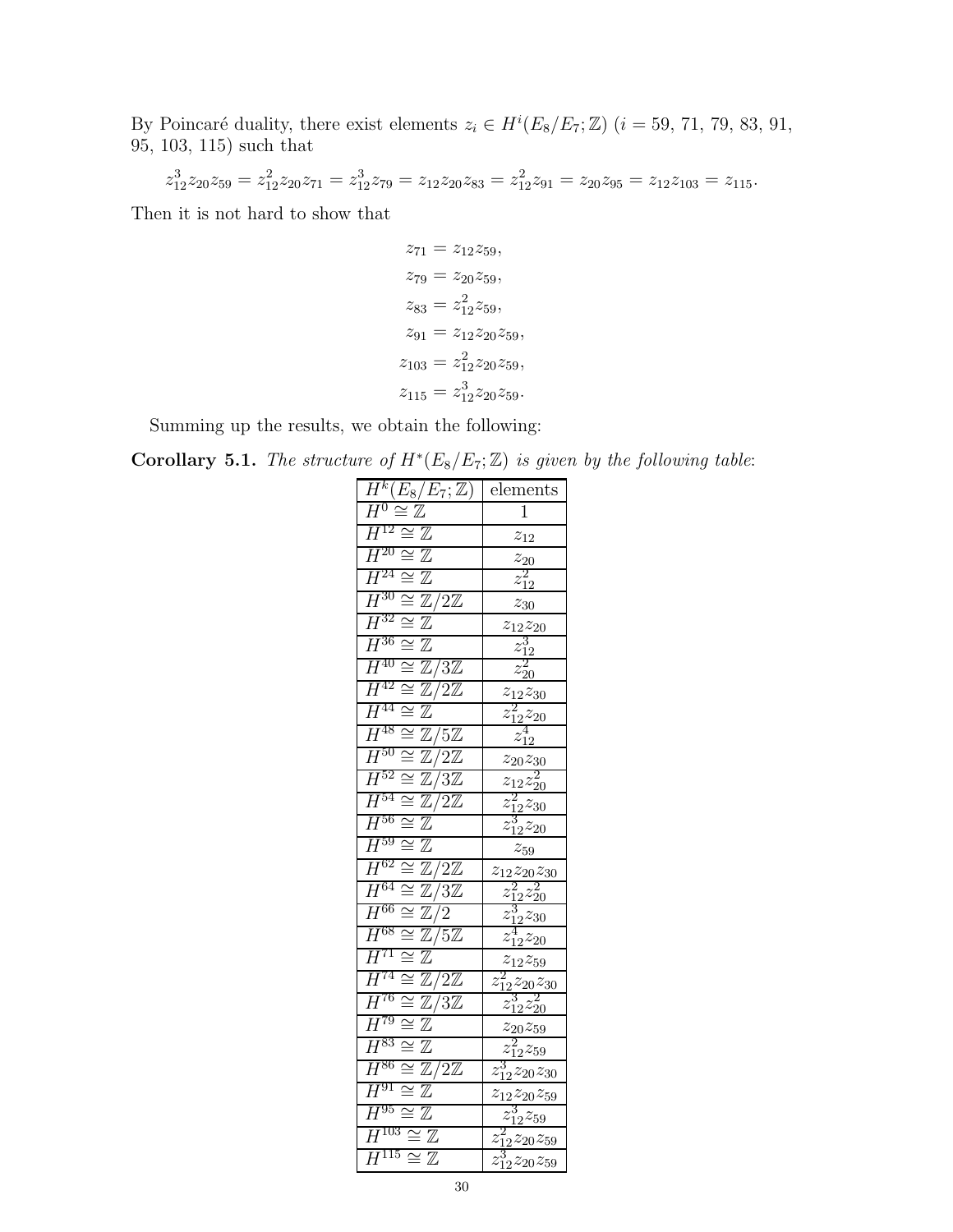### 6. Appendix

<span id="page-30-0"></span>6.1. Generator of degree 15. In [4.2,](#page-24-0) we defined the element x as a rational cohomology class given by

$$
x = \frac{1}{2}u^{15}
$$
 in  $H^{30}(E_8/T; \mathbb{Q})$ .

We need to show that  $x$  is in fact an integral cohomology class. By Lemma [4.2,](#page-18-0) the following relations hold in  $H^*(E_8/T \mathbb{Z})$ :

<span id="page-30-1"></span>(6.1)  
\n
$$
c_1 = 3t,
$$
\n
$$
c_2 = 4t^2,
$$
\n
$$
c_3 = 2\gamma_3,
$$
\n
$$
c_4 = 3\gamma_4 - 2t^4,
$$
\n
$$
c_5 = 2\gamma_5 + 3t\gamma_4 - 2t^2\gamma_3,
$$
\n
$$
c_6 = 5\hat{\gamma}_6 + 2\gamma_3^2 + t\gamma_5 - t^2\gamma_4 + 2t^6.
$$

Note that, by [\(2.11\)](#page-9-2) and [\(6.1\)](#page-30-1), the following relation holds:

<span id="page-30-2"></span>(6.2) 
$$
c_8 = uc_7 - 5u^2\hat{\gamma}_6 - 2u^2\hat{\gamma}_3^2 + \gamma_5(-tu^2 + 2u^3) + \gamma_4(t^2u^2 + 3tu^3 - 3u^4) + \gamma_3(-2t^2u^3 + 2u^5) - 2t^6u^2 + 2t^4u^4 - 4t^2u^6 + 3tu^7 - u^8.
$$

Using [\(6.2\)](#page-30-2), we can rewrite the higher relations  $\rho_8$ ,  $\rho_9$ ,  $\rho_{10}$ ,  $\rho_{12}$ ,  $\rho_{14}$  and  $\rho_{15}$ . For example,

$$
\rho_8 = -3c_8 + 3\gamma_4^2 - 2\gamma_3\gamma_5 + t(2c_7 - 6\gamma_3\gamma_4) + t^2(2\gamma_3^2 - 5\hat{\gamma}_6) + 3t^3\gamma_5 + 4t^4\gamma_4 \n-6t^5\gamma_3 + t^8 \n= 3\gamma_4^2 - 2\gamma_3\gamma_5 + c_7(2t - 3u) - 6t\gamma_3\gamma_4 + \hat{\gamma}_6(-5t^2 + 15u^6) \n+ \gamma_3^2(2t^2 + 6u^2) + \gamma_5(3t^3 + 3tu^2 - 6u^3) + \gamma_4(4t^4 - 3t^2u^2 - 9tu^3 + 9u^4) \n+ \gamma_3(-6t^5 + 6t^2u^3 - 6u^5) + t^8 + 6t^6u^2 - 6t^4u^4 + 12t^2u^6 - 9tu^7 + 3u^8.
$$

Using the relations  $\rho_i$   $(i = 1, 2, 3, 4, 5, 8, 9, 10, 12, 14), \hat{\rho}_6$ ,  $\hat{\rho}_{15}$ , we can rewrite the element  $x =$   $u^{15}$  as follows:

$$
x = \frac{1}{2}u^{15}
$$
  
=  $\frac{1}{2}$  { $u^{15} - \hat{\rho}_{15} + u\rho_{14} - u^3\rho_{12} + (3t^4u - 3t^2u^3)\rho_{10}$   
+  $(\hat{\gamma}_6 + (t + u)\gamma_5 + u^2\gamma_4 + u^3\gamma_3 + t^6 + t^4u^2 + t^3u^3 + t^2u^4 + tu^5 + u^6)\rho_9 - 39u^7\rho_8$ }  
+  $(-tu\gamma_3 + 2t^3u^2 - 5tu^4)\rho_{10}$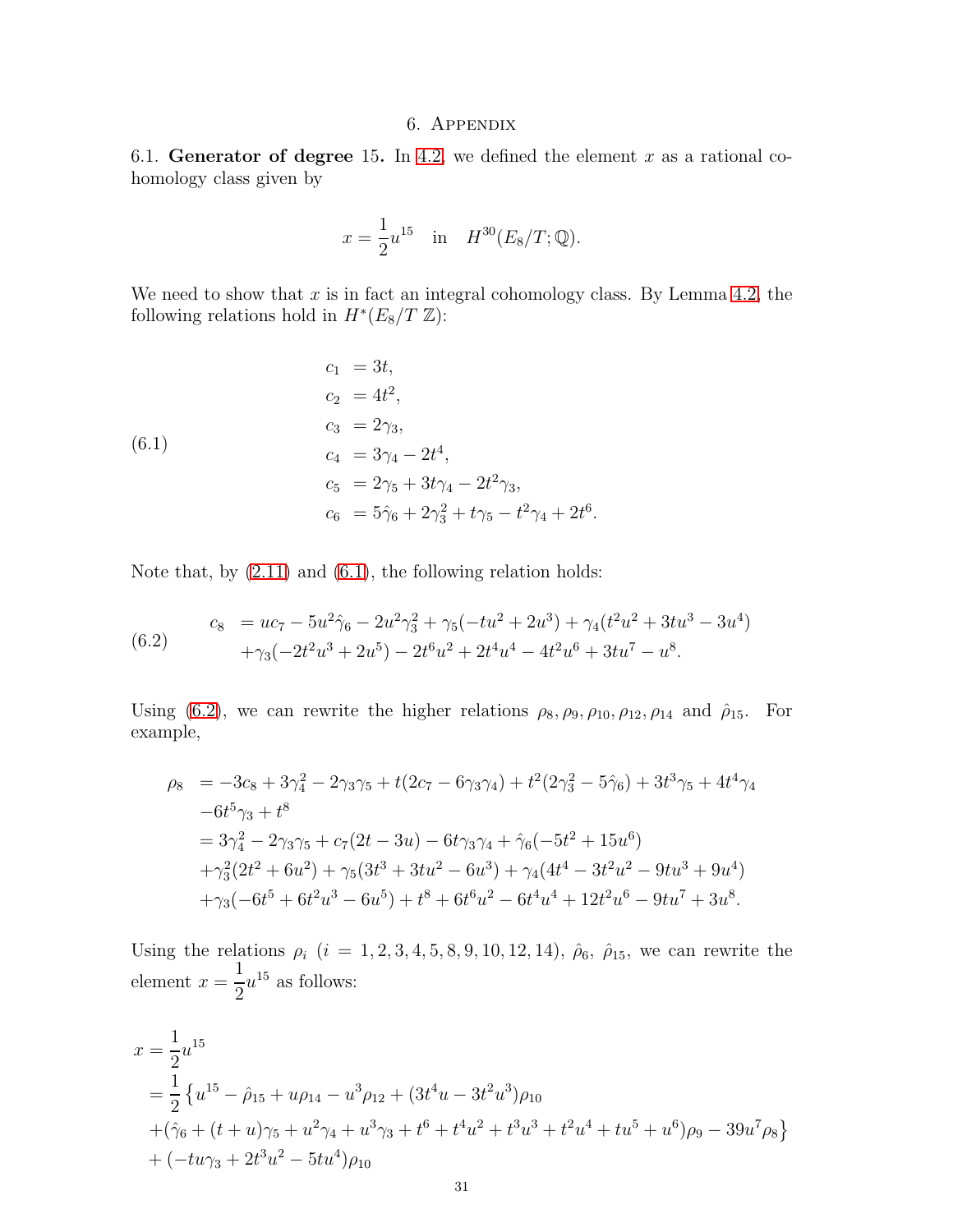$$
=\hat{\gamma}_{15}-20\gamma_{3}\hat{\gamma}_{6}^{2}+3\gamma_{3}^{2}\gamma_{9}-23\gamma_{3}^{3}\hat{\gamma}_{9}-6\gamma_{3}^{5}+4\hat{\gamma}_{6}\gamma_{9}\\ +3w_{4}\gamma_{10}-w_{75}\gamma_{9}-3w_{3}^{2}\gamma_{4}^{2}+3uc_{7}\gamma_{3}\gamma_{4}-6u\gamma_{4}^{2}\hat{\gamma}_{6}+(-3t+2u)\gamma_{3}^{3}\gamma_{5}+(-4t+4u)\gamma_{3}\gamma_{5}\hat{\gamma}_{6}\\ +(-t^{2}-u^{2})\gamma_{4}\gamma_{9}+(t^{2}+tu-u^{2})c\gamma_{3}^{2}+(9t^{2}+12tu+5u^{2})\gamma_{3}\gamma_{4}\hat{\gamma}_{6}\\ +(5t^{2}+6tu+2u^{2})\gamma_{3}^{3}\gamma_{4}+(3t^{2}+4tu+u^{2})c\hat{\gamma}_{6}\\ +(-6t^{3}-2t^{2}u-6tu^{2}+5u^{3})\gamma_{3}^{4}-u^{3}\gamma_{3}\gamma_{9}+(3t^{2}u+u^{3})\gamma_{4}^{3}+(2t^{2}u+3tu^{2})c\gamma_{5}\\ +(-45t^{3}+10t^{2}u-40tu^{2})\hat{\gamma}_{6}^{2}+(t^{3}-2t^{2}u+tu^{2}-u^{3})\gamma_{3}\gamma_{4}\gamma_{5}\\ +(-33t^{3}+t^{2}u-31tu^{2}+13u^{3})\gamma_{3}^{2}\hat{\gamma}_{6}\\ +(-33t^{3}+t^{2}u-31tu^{2}+13u^{3})\gamma_{3}^{2}\hat{\gamma}_{6}\\ +(-2t^{4}-4t^{3}u-3tu^{3}+3u^{4})c\gamma_{4}+(-9t^{4}-6t^{3}u-18t^{2}u^{2}+5tu^{3}-3u^{4})\gamma_{5}\hat{\gamma}_{6}\\ +(-3t^{4}-3t^{3}u-7t^{2}u^{2}+5tu^{3}-4u^{4})\gamma_{3}^{2}\gamma_{5}+(-t^{4}-6t^{3}u-t^{2}u^{2}-3tu^{3})\gamma_{3}\gamma_{4}^{2}\\ +(-3t^{4}u-6t^{3}u^{2}+3t^{2}u^{3}+15tu^{4})\gamma_{10}+(-3t^{4}u+t^{3}u^{2}+5t^{2}
$$

which has shown that  $x$  is in fact an integral cohomology class.

Next, we have to show that

x mod  $(u, v, w) \equiv \hat{\gamma}_{15}$ .

By  $(4.13)$  and  $(4.14)$ , we have

$$
v \equiv 2\hat{\gamma}_6 + \gamma_3^2 - t^2 \gamma_4 + t^6 \mod(u),
$$
  

$$
w \equiv \gamma_{10} \mod(u, v).
$$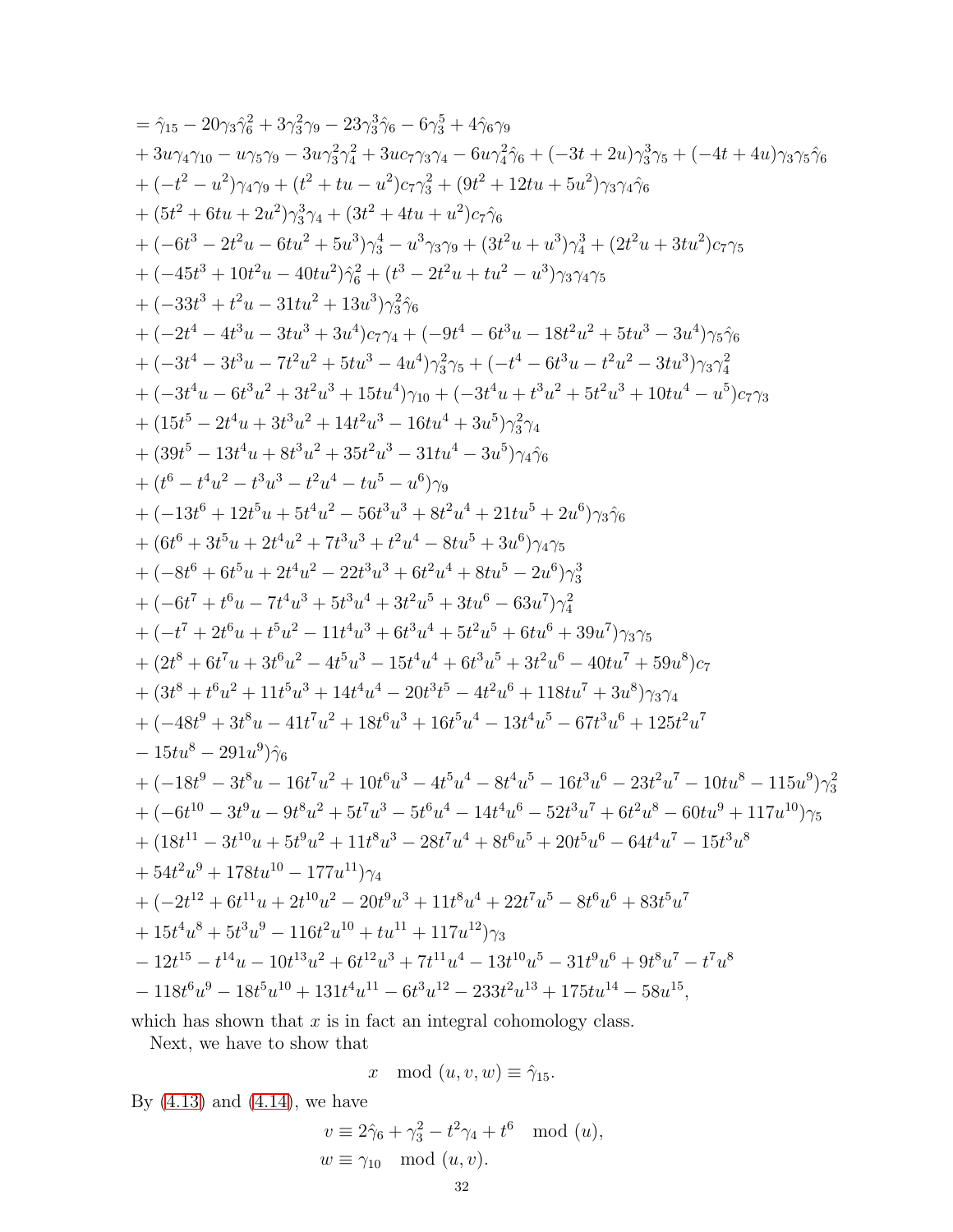Therefore, in the ring  $H^*(E_8/T;\mathbb{Z})/(u,v,w)$ , the following relations hold:

<span id="page-32-0"></span>(6.3) 
$$
u = 0,
$$
  
\n
$$
\gamma_3^2 = -2\hat{\gamma}_6 + t^2 \gamma_4 - t^6,
$$
  
\n
$$
\gamma_{10} = 0.
$$

On the other hand, we determined the ring  $H^*(E_8/T; \mathbb{Z})$  up to degrees  $\leq 36$  (Lemma [4.2\)](#page-18-0). Taking [\(6.3\)](#page-32-0) into account, we can show directly that  $x = \hat{\gamma}_{15}$  in the ring  $H^*(E_8/T; \mathbb{Z})/(u, v, w).$ 

6.2. Relations of  $H^*(E_8/T;\mathbb{Z})$  in degrees  $\leq 18$ . In Lemma [4.2,](#page-18-0) we took the element  $\hat{\gamma}_6$  as one of the ring generators of  $H^*(E_8/T;\mathbb{Z})$ , so that the relation of degree 12 is given as follows:

$$
\hat{\rho}_6 = c_6 - 2\gamma_3^2 - t\gamma_5 + t^2\gamma_4 - 2t^6 - 5\hat{\gamma}_6.
$$

Since  $\tilde{\gamma}_6 = 2\hat{\gamma}_6 + \gamma_3^2 - t^2\gamma_4 + t^6$  (see Proposition [4.6\)](#page-23-1), we have  $\hat{\gamma}_6 = -2\tilde{\gamma}_6 + c_6 - t\gamma_5 - t^2\gamma_4$ , and we can replace  $\hat{\gamma}_6$  with  $\tilde{\gamma}_6$  as a new generator, so that the relation of degree 12 changes to

$$
\tilde{\rho}_6 = \gamma_3^2 + 2c_6 - 2t\gamma_5 - 3t^2\gamma_4 + t^6 - 5\tilde{\gamma}_6.
$$

Using the element  $\tilde{\gamma}_6$ , other relations  $\rho_8$ ,  $\rho_{12}$ ,  $\rho_{14}$ ,  $\rho_{18}$  change to the following:

$$
\rho_8 = 3\gamma_4^2 - 2\gamma_3\gamma_5 - 3c_8 + t(2c_7 - 6\gamma_3\gamma_4) + t^2(-9c_6 + 20\tilde{\gamma}_6) + 12t^3\gamma_5 + 15t^4\gamma_4 \n- 6t^5\gamma_3 - t^8,
$$
\n
$$
\rho_{12} = 3c_6^2 - 2\gamma_4^3 - 2c_7\gamma_5 + 2\gamma_3\gamma_4\gamma_5 + 10\tilde{\gamma}_6^2 - 10c_6\tilde{\gamma}_6 - 3c_8\gamma_4 \n+ t(4c_7\gamma_4 - 2c_6\gamma_5 + 6\gamma_3\gamma_4^2 + c_8\gamma_3) + t^2(-3c_7\gamma_3 + 3c_6\gamma_4 - 20\gamma_4\tilde{\gamma}_6) \n+ t^3(-12\gamma_4\gamma_5 + 5c_6\gamma_3) + t^4(-2\gamma_3\gamma_5 - 15\gamma_4^2 + 2c_8) + t^6(-10c_6 + 20\tilde{\gamma}_6) \n+ 12t^7\gamma_5 + 19t^8\gamma_4 - 6t^9\gamma_3 - 2t^{12},
$$
\n
$$
\rho_{14} = c_7^2 + 6c_7\gamma_3\gamma_4 - 2c_6\gamma_3\gamma_5 + 5c_6c_8 - 14c_8\tilde{\gamma}_6 + 6\gamma_4\gamma_{10} + 4\gamma_3\gamma_5\tilde{\gamma}_6 - 6\gamma_4^2\tilde{\gamma}_6 \n+ t(-c_8\gamma_5 + 12\gamma_3\gamma_4\tilde{\gamma}_6 - 4c_7\tilde{\gamma}_6) + t^2(-c_7\gamma_5 - 9c_8\gamma_4 - 40\tilde{\gamma}_6^2 + 18c_6\tilde{\gamma}_6) \n+ t^3(-9c_7\gamma_4 + 3c_6\gamma_5 + 10c_8\gamma_3 - 24\gamma_5\tilde{\gamma}_6) + t^4(-6c_7\gamma_3 - 6\gamma_{10} - 30\gamma_4\tilde{\gamma}_6) \n+ 12t^5\gamma_3\tilde{\gamma}_6 - 5t^6c_8 + 9t
$$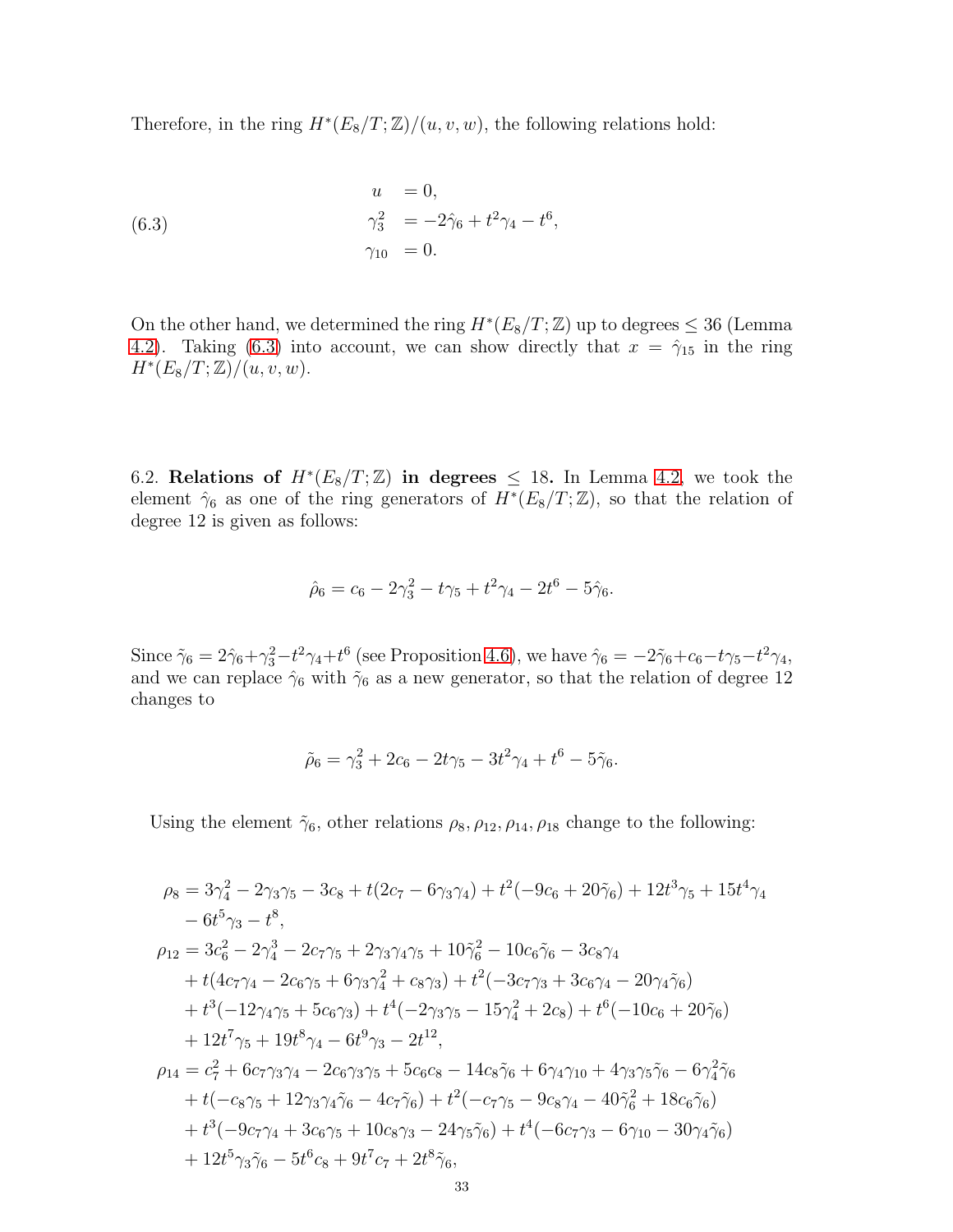$$
\rho_{18} = \gamma_9^2 - 2c_6c_7\gamma_5 - 6c_7\gamma_3\gamma_4^2 + 2c_7^2\gamma_4 + 2c_6\gamma_3\gamma_4\gamma_5 - 2c_6\gamma_3\gamma_9 - c_8\gamma_4\gamma_6 + 30c_6\gamma_6^2 + 6c_7\gamma_5\gamma_6 - 9c_6^2\gamma_6 + 6\gamma_4^3\gamma_6 - 6\gamma_3\gamma_4\gamma_5\gamma_6 - 20\gamma_6^3 - 6\gamma_4^2\gamma_{10} - 9c_8\gamma_{10} + 2\gamma_3\gamma_5\gamma_{10} + c_6c_8\gamma_4 - 9c_7c_8\gamma_3 + t(6c_7^2\gamma_3 - 24c_6c_7\gamma_4 + 7c_8\gamma_4\gamma_5 + 6c_6\gamma_5\gamma_6 - c_8\gamma_9 + 6\gamma_3\gamma_4\gamma_{10} - 3c_8\gamma_3\gamma_6 + 2c_6c_8\gamma_3 + 10c_7\gamma_{10} + 48c_7\gamma_4\gamma_6 - 18\gamma_3\gamma_4^2\gamma_6) + t^2(25c_7\gamma_4\gamma_5 - c_7\gamma_9 + 18c_6c_7\gamma_3 - 9c_6\gamma_4\gamma_6 - 9c_8\gamma_4^2 + 60\gamma_4\gamma_6^2 - 20\gamma_6\gamma_{10} + 9c_6\gamma_{10} - 2c_8^2 - 31c_7\gamma_3\gamma_6 - 4c_8\gamma_3\gamma_5) + t^3(45c_7\gamma_4^2 - 20c_7\gamma_3\gamma_5 - 3c_6\gamma_4\gamma_5 + 3c_6\gamma_9 - 15c_6\gamma_3\gamma_6 + 11c_8\gamma_3\gamma_4 + 17c_7c_8 + 36\gamma_4\gamma_5\gamma_6 - 12\gamma_5\gamma_{10}) + t^4(-11c_7^2 - 2c_6\gamma_3\gamma_5 - 48c_7\gamma_3\gamma_4 - 9\gamma_4\gamma_{10} - 16c_8\gamma_6 + 5c_6c
$$

**Remark 6.1.** By using the element  $\tilde{\gamma}_6$ , it is easy to see that the relations  $\rho'_i$  (i =  $1, 2, 3, 4, 5, 6, 8, 9, 10, 12, 14, 18$  in  $H^*(E_7/T';\mathbb{Z})$  (see Theorem [4.4](#page-23-0)) correspond to the relations  $\rho_i$   $(i = 1, 2, 3, 4, 5, 8, 9, 10, 12, 14, 18), \tilde{\rho}_6$  in  $H^*(E_8/T; \mathbb{Z})$  under the surjective homomorphism  $i^*: H^*(E_8/T; \mathbb{Z}) \longrightarrow H^*(E_7/T'; \mathbb{Z})$  (just put  $\tilde{\gamma}_6 = c_8 = \gamma_{10} = 0$ in the latter relations).

#### **REFERENCES**

- <span id="page-33-11"></span><span id="page-33-3"></span>[1] J. F. Adams, Lectures on Lie groups, W. A. Benjamin, Inc., New York-Amsterdam 1969.
- <span id="page-33-7"></span>[2] P. Baum, On the cohomology of homogeneous spaces, Topology 7 (1968), 15-38.
- [3] I. N. Bernstein, I. M. Gelfand and S. I. Gelfand, Schubert cells and the cohomology of the spaces  $G/P$ , London Math. Soc. Lecture Note Ser.,  $69$ , Cambridge Univ. Press, 1982, 115-140.
- <span id="page-33-0"></span> $[4]$  A. Borel, Sur la cohomologie des espaces fibrés principaux et des espaces homogènes de groupes de Lie compacts, Ann. of Math. 57 (1953), 115-207.
- <span id="page-33-4"></span>[5] A. Borel, *Kählerian coset spaces of semisimple Lie groups*, Proc. Nat. Acad. Sci. USA 40 (1954), 1147-1151.
- <span id="page-33-5"></span>[6] A. Borel and F. Hirzebruch, Characteristic classes and homogeneous spaces I, Amer. J. Math. 80 (1958), 458-538.
- <span id="page-33-1"></span>[7] R. Bott, An application of the Morse theory to the topology of Lie groups, Bull. Soc. Math. France 84 (1956), 251-282.
- <span id="page-33-9"></span><span id="page-33-2"></span>[8] R. Bott, The space of loops on a Lie group, Michigan Math. J. 5 (1958), 35-61.
- [9] R. Bott and H. Samelson, Application of the theory of Morse to the symmetric spaces, Amer. J. Math. 80 (1958), 964-1029.
- <span id="page-33-12"></span><span id="page-33-10"></span>[10] N. Bourbaki, Groupes et Alg`ebre de Lie IV − VI, Masson, Paris, 1968.
- <span id="page-33-6"></span>[11] C. Chevalley, *Invariants of finite groups generated by reflections*, Amer. J. Math. **77** (1955), 778-782.
- [12] C. Chevalley, Sur les décomposition cellulaires des espaces  $G/B$ , Algebraic Groups and their Generalizations: Classical Methods (W. Haboush, ed.), Proc. Sympos. Pure Math., 56, Part 1, Amer. Math. Soc., 1994, 1-23.
- <span id="page-33-8"></span>[13] P. E. Chaput, L. Manivel and N. Perrin, Quantum cohomology of minuscule homogeneous spaces, Transform. Groups 13 (2008), 47-89.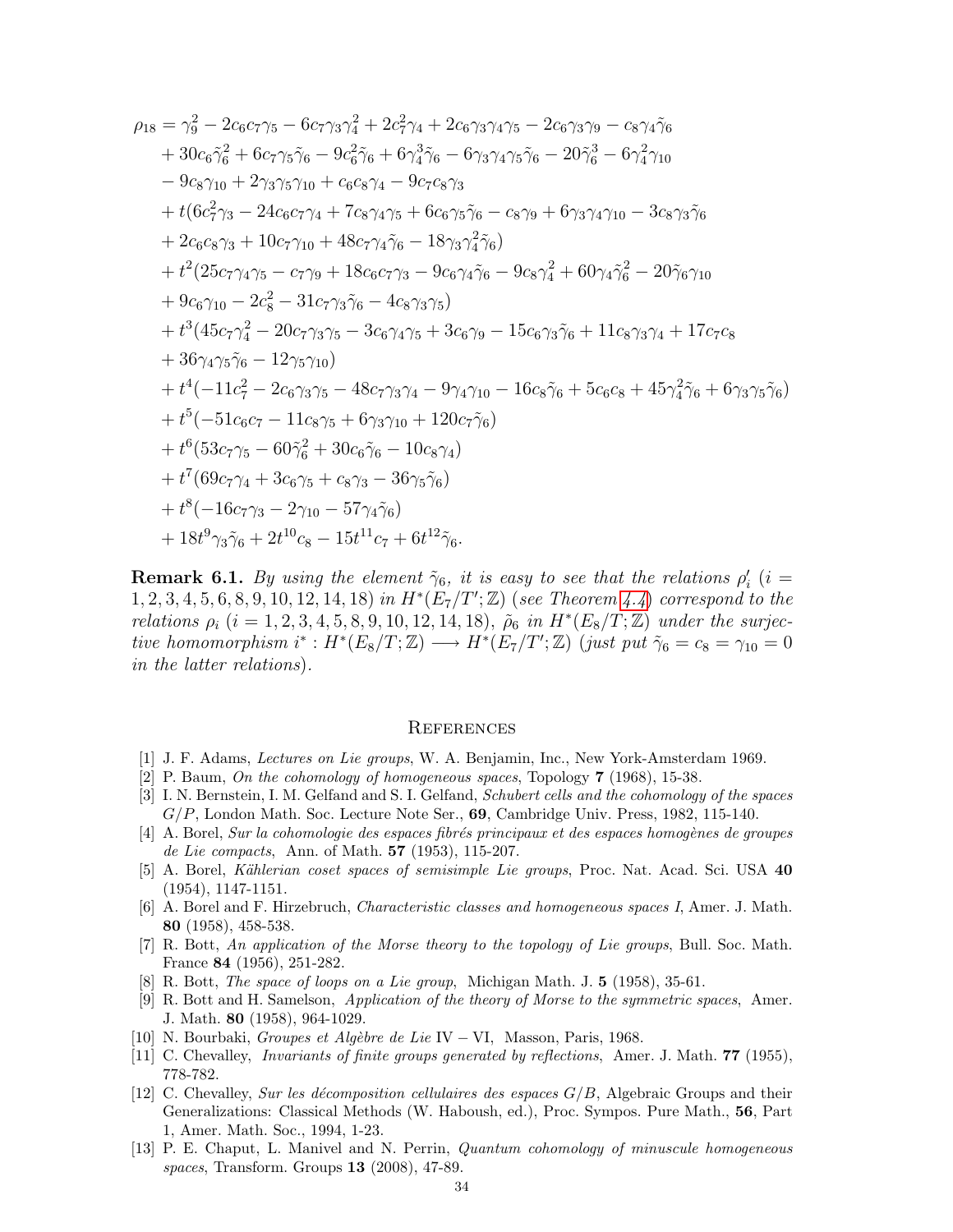- <span id="page-34-20"></span><span id="page-34-12"></span>[14] M. Demazure, *Invariants symétriques entiers des groupes de Weyl et torsion*, Invent. Math. 21 (1973), 287-301.
- <span id="page-34-13"></span>[15] H. Duan, Multiplicative rule of Schubert classes, Invent. Math. 159 (2005), 407-436.
- <span id="page-34-14"></span>[16] H. Duan and X. Zhao, The Chow rings of generalized Grassmannians, arXiv:math.AG/0511332.
- <span id="page-34-15"></span>[17] H. Duan and X. Zhao, Algorithm for multiplying Schubert classes, Internat. J. Algebra Comput. 16 (2006), 1197-1210.
- <span id="page-34-7"></span>[18] H. Duan and X. Zhao, The integral cohomology of a complete flag manifold  $G/T$ , arXiv:math.AT/08012444.
- <span id="page-34-18"></span>[19] C. Ehresmann, Sur la topologie de certain espaces homogènes, Ann. of Math. 35 (1934), 396-443.
- <span id="page-34-19"></span>[20] W. Fulton, Young tableaux, London Math. Soc. Student Texts 35 (1997), Cambridge Univ. Press.
- [21] W. Fulton, Intersection theory, Ergebnisse der Mathematik und ihrer Grenzgebiete, Springer-Verlag, Berlin, 1998.
- <span id="page-34-17"></span>[22] A. Grothendieck, *Torsion homologique et sections rationnelles*, Séminaire Claude Chevalley,  $3(1958)$ , exposé 5, 1-29.
- <span id="page-34-29"></span><span id="page-34-21"></span>[23] S. Helgason, Differential geometry, Lie groups, and symmetric spaces, Graduate Studies in Mathematics, 34, American Mathematical Society, Providence, RI, 2001.
- <span id="page-34-9"></span>[24] J. Humphreys, Reflection groups and Coxeter groups, Cambridge Studies in Advanced Mathematics 29, Cambridge Univ. Press, Cambridge, 1990.
- <span id="page-34-4"></span>[25] A. Iliev and L. Manivel, The Chow ring of the Cayley plane, Compos. Math. 141 (2005), 146-160.
- [26] K. Ishitoya, Integral cohomology ring of the symmetric space EII, J. Math. Kyoto Univ. 17 (1977), 375-397.
- <span id="page-34-3"></span>[27] K. Ishitoya and H. Toda, On the cohomology of irreducible symmetric spaces of exceptional type, J. Math. Kyoto Univ. 17 (1977), 225-243.
- <span id="page-34-25"></span>[28] V. Kac, Torsion in cohomology of compact Lie groups and Chow rings of reductive algebraic groups, Invent. Math. 80 (1985), 69-79.
- <span id="page-34-16"></span>[29] S. Kaji and M. Nakagawa, Multiplicative structure of the Chow rings of projective homogeneous varieties, in preparation.
- <span id="page-34-24"></span>[30] S. Kaji and M. Nakagawa, The Chow rings of the complex algebraic groups  $E_6$ ,  $E_7$ , and  $E_8$ , in preparation.
- <span id="page-34-6"></span>[31] A. Kono and K. Ishitoya, Squaring operations in mod 2 cohomology of quotients of compact Lie groups by maximal tori, Algebraic Topology (Barcelona, 1986), 192-206, Lecture Notes in Math. 1298, Springer (1987).
- <span id="page-34-26"></span>[32] R. Marlin, Anneaux de Chow des groupes algebriques  $SO(n)$ ,  $Spin(n)$ ,  $G_2$  et  $F_4$ , Publications Math. d'Orsay, 95-7419 (1974).
- <span id="page-34-0"></span>[33] J. McCleary, A user's guide to spectral sequences (Second edition), Cambridge Studies in Advanced Mathematics 58, Cambridge Univ. Press, Cambridge, 2001.
- <span id="page-34-28"></span>[34] M. L. Mehta, *Basic sets of invariant polynomials for finite reflection groups*, Comm. Alg. 16 (5) (1988), 1083-1098.
- <span id="page-34-27"></span>[35] T. Nagano and M. Takeuchi, Cohomology of quaternionic Kaehler manifolds, J. Fac. Sci. Univ. Tokyo Sect. IA Math. 34 (1987), 57-63.
- <span id="page-34-23"></span><span id="page-34-5"></span>[36] M. Nakagawa, The integral cohomology ring of  $E_7/T$ , J. Math. Kyoto Univ. 41 (2001), 303-321.
- <span id="page-34-10"></span>[37] M. Nakagawa, The integral cohomology ring of  $E_8/T$ , in preparation.
- <span id="page-34-11"></span>[38] S. Nikolenko and N. Semenov, *Chow ring structure made simple*, arXiv:math.AG/0606335.
- [39] S. Nikolenko and N. Semenov and K. Zainoulline, Motivic decomposition of anisotropic varieties of type  $F_4$  into generalized Rost motives, J. K-theory 3 (2009), 85-102.
- <span id="page-34-8"></span>[40] P. Pragacz, Multiplying Schubert classes, Topics in cohomological studies of algebraic varieties, 163-174, Trends Math., Birkhäuser, Basel, 2005.
- <span id="page-34-22"></span><span id="page-34-1"></span>[41] S. Salamon, *Quaternionic Kähler manifolds*, Invent. Math. **67** (1982), 143-171.
- [42] H. Toda, On the cohomology ring of some homogeneous spaces, J. Math. Kyoto Univ. 15 (1975), 185-199.
- <span id="page-34-2"></span>[43] H. Toda and T. Watanabe, *The integral cohomology ring of*  $F_4/T$  and  $E_6/T$ , J. Math. Kyoto Univ. 14 (1974), 257-286.